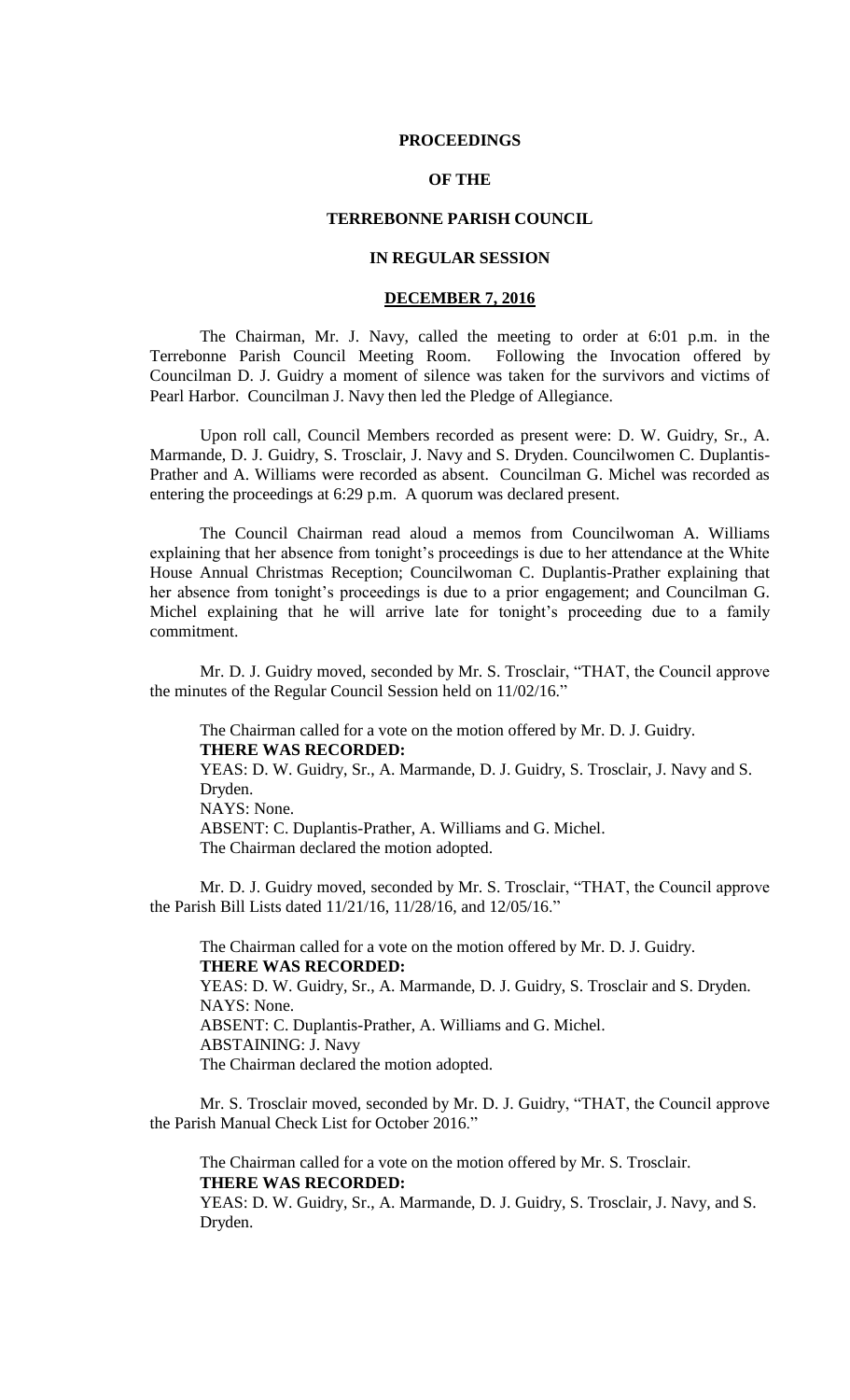NAYS: None. ABSENT: C. Duplantis-Prather, A. Williams and G. Michel. The Chairman declared the motion adopted.

Mr. D. J. Guidry moved, seconded by Mr. A. Marmande, "THAT, the Council approve the co-sponsorship of the 'I Have a Dream Program' to be held on December 9, 2016 at 6:00 p.m. at the Mechanicville Gym (Rental, Insurance & Security)."

The Chairman called for a vote on the motion offered by Mr. D. J. Guidry. **THERE WAS RECORDED:** YEAS: D. W. Guidry, Sr., A. Marmande, D. J. Guidry, S. Trosclair, J. Navy and S. Dryden. NAYS: None. ABSENT: C. Duplantis-Prather, A. Williams and G. Michel. The Chairman declared the motion adopted.

The Chairman called for Mr. Charles Bass, Houma resident, who wished to address the Council relative to "revoking the trucking permit" that was issued to the business at the corner of Levron Street and Tunnel Blvd. furniture store (strip mall), but Mr. Bass was not present.

The Council Chairman recognized Mr. Hugh Grimes, a resident of Acadian Drive, who addressed the Council relative to the matter regarding zoning changes, chicken husbandry and property notices. Mr. Grimes explained that he has a neighbor that has chickens in his yard that is a nuisance to himself and other property owners surrounding them. He requested that the Parish notify the adjacent property owners before zoning changes occur in their neighborhoods.. Mr. Grimes then asked the Parish to look into changing the zoning laws for manufactured and modular homes.

Several Council members inquired about current zoning laws as it pertains to modular and manufactured homes; and noted that guidelines need to be established so that property owners can maintain their current property values.

Upon questioning, Planning and Zoning Director C. Pulaski explained that Parish's building codes, parish ordinances and zoning ordinances do not discriminate between the modular homes and/or the manufactured homes, nor do they specify where they can be constructed. He further explained that some subdivision covenants prohibit manufactured homes from being placed in certain neighborhoods, which then becomes a civil matter; and noted that modular homes built to international standards can be placed in certain neighborhoods.

The Council Chairman recognized Mr. Randolph LeBlanc, along with other representatives of the Blaine C. Clay Masonic Lodge #14, who addressed the Council relative to its Thanksgiving "Turkey Give-a-Way" at the Houma-Terrebonne Civic Center. Mr. LeBlanc thanked the Council and Administration and expressed their sincere appreciation for all of their support with their  $2<sup>nd</sup>$  Annual Turkey Give-A-Way in distributing turkeys to needy families throughout Terrebonne Parish. He added that the Blaine C. Clay Masonic Lodge #14 is a non-profit organization.

Several Council members thanked the Blaine C. Clay Masonic Lodge #14 for all that they do to help the communities in Terrebonne Parish.

The Council Chairman recognized Mr. George Crowdus who addressed the Council relative to "Transit Bus Stop Protection Covers". Mr. Crowdus explained that he has observed that several of the transit bus stops do not have covers. He explained that putting a bus transit cover could increase usage which has decreased according to statistical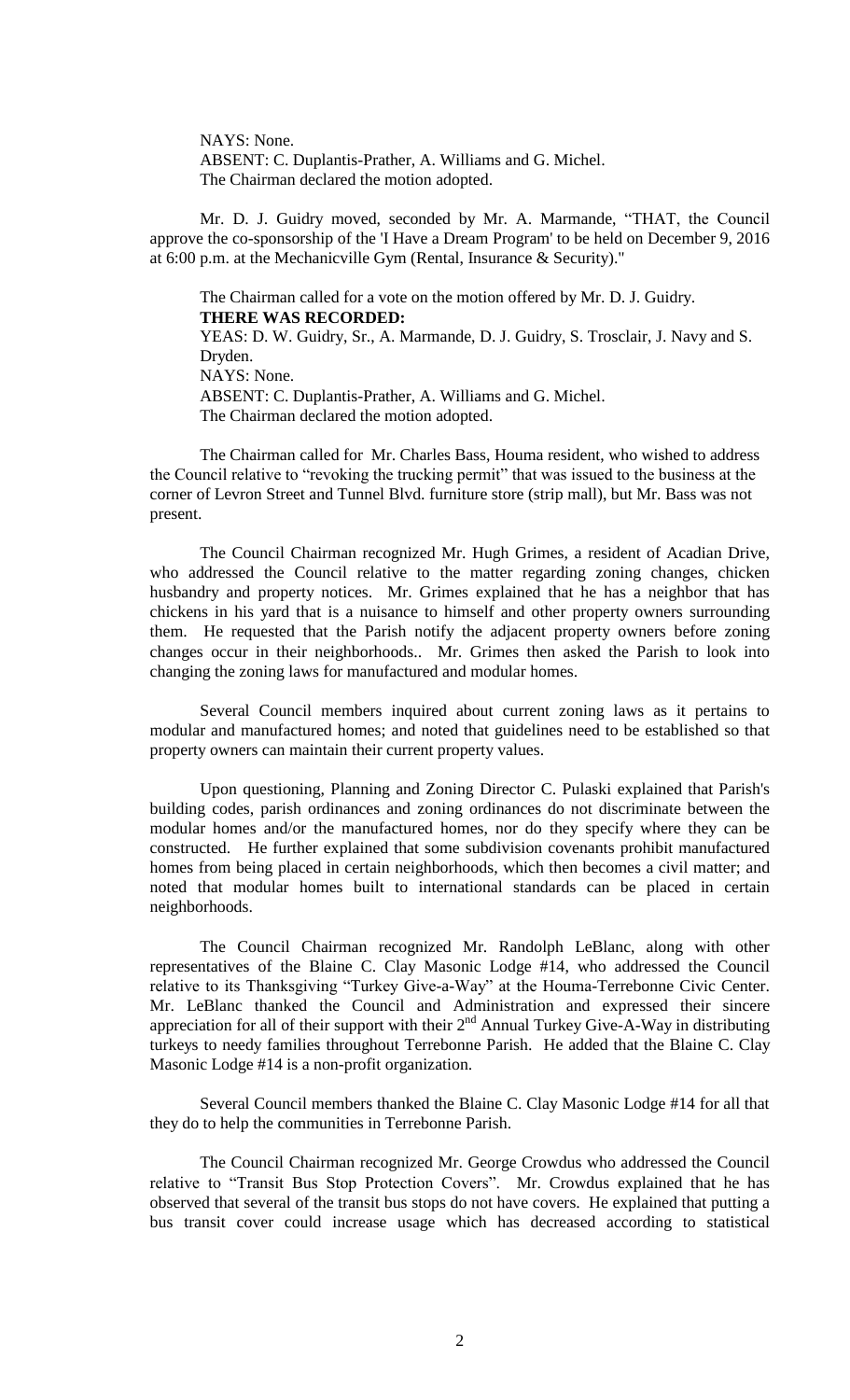information that he provided and added that it is safer for individuals riding the buses. Mr. Crowdus further explained that other cities and counties have apps that allow bus riders to find out when the next bus is passing in their area to decrease wait time; and noted that an app would be beneficial for riders when transit locations have no cover. He asked that the Council look into whether this would be an option for Terrebonne Parish.

The Council Chairman acknowledged and welcomed former state representative Joe Harrison who was present in the audience for tonight's proceedings.

The Council Chairman recognized Ms. Lucretia McBride, a Houma resident, who addressed the Council relative to the matter of WWLTV – Channel 4. Ms. McBride explained that she has obtained information about a previously recorded TPCG Council meeting and was appalled. She further explained, and in her opinion, that news anchor David Hammer inadequately reported facts about a Houma Police Officer and a controversial website; and noted that her local advocacy group obtained documents that had been altered and/or falsified. Ms. McBride stated that she is going to forward this information to the Houma Police Department, and that a complaint will be filed requesting an investigation be completed.

Councilman G. Michel was recorded as entering the proceedings at this time (6:29 p.m.).

Mr. D. J. Guidry moved, seconded by Mr. S. Trosclair, "THAT, it now being 6:30 p.m., the Council open public hearings."

The Chairman called for a vote on the motion offered by Mr. D. J. Guidry. **THERE WAS RECORDED:** YEAS: D. W. Guidry, Sr., A. Marmande, D. J. Guidry, S. Trosclair, J. Navy, G. Michel and S. Dryden. NAYS: None. ABSENT: C. Duplantis-Prather and A. Williams. The Chairman declared the motion adopted.

The Chairman recognized the public for comments on the following:

A. A proposed ordinance to amend Chapter 6, Article II, Section 6-21: Comprehensive Code

Enforcement Program, Division 1, Consolidated Building Code.

There were no comments from the public on the proposed ordinance.

Mr. S. Trosclair moved, seconded by Mr. D. J. Guidry, "THAT, the Council close the aforementioned public hearing."

The Chairman called for a vote on the motion offered by Mr. S. Trosclair. **THERE WAS RECORDED:** YEAS: D. W. Guidry, Sr., A. Marmande, D. J. Guidry, S. Trosclair, J. Navy, G. Michel and S. Dryden. NAYS: None. ABSENT: C. Duplantis-Prather and A. Williams. The Chairman declared the motion adopted.

\*As requested by Administration, no action was taken on the proposed aforementioned ordinance.

The Chairman recognized the public for comments on the following: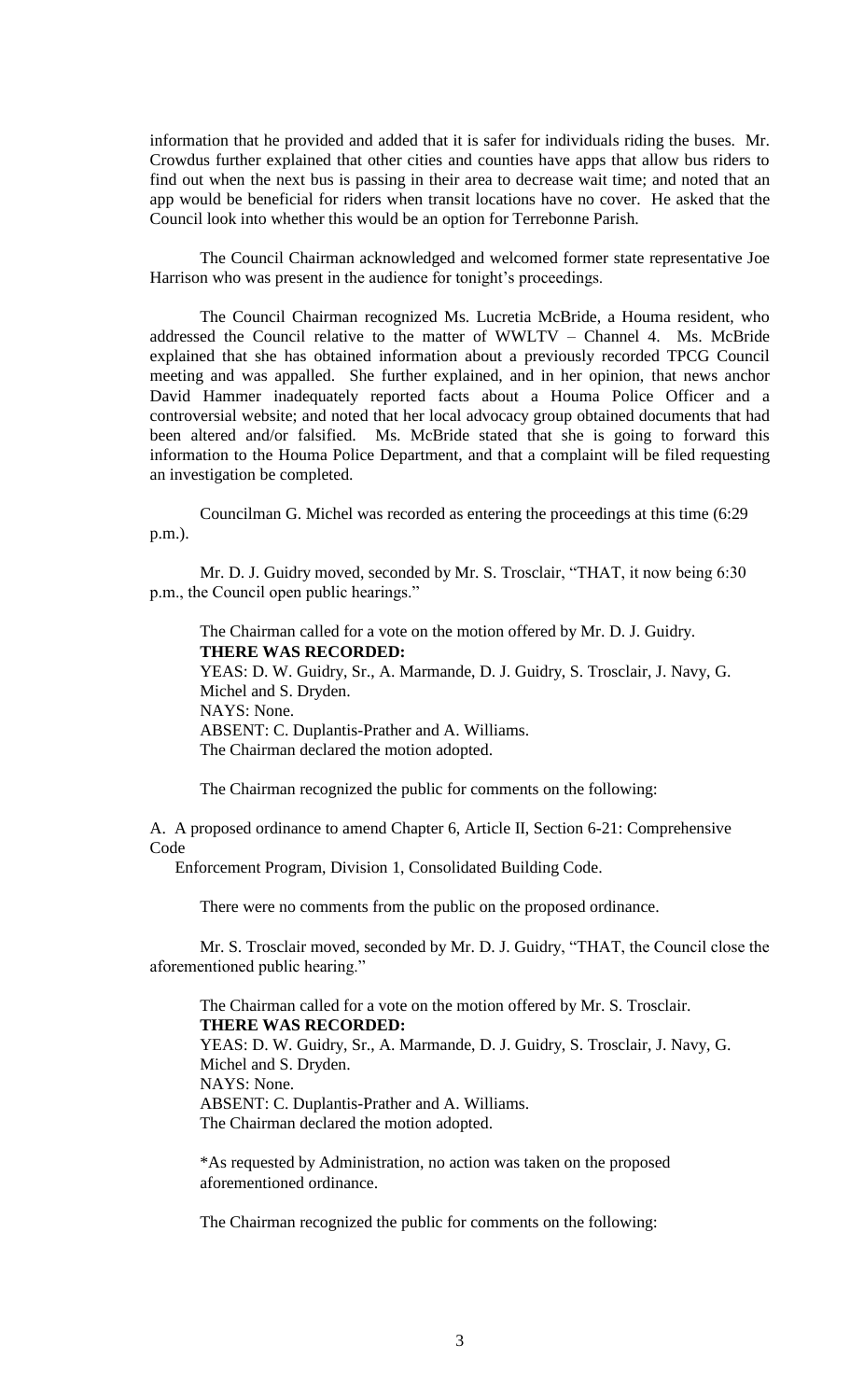B. A proposed ordinance to amend the 2016 Adopted Operating Budget of the Terrebonne Parish Consolidated Government for the following items and to provide for related matters:

- I. Legal Fees, \$278,483
	- a. General Fund, \$190,167
	- b. Juvenile Detention, \$6,300
	- c. Public Safety Police, \$17,070
	- d. Road and Bridge, \$8,000
	- e. Drainage, \$7,500
	- f. Criminal Court Fund, \$2,500
	- g. Utilities, \$16,600
	- h. Sanitation, \$10,000
	- i. Purchasing, \$11,000

There were no comments from the public on the proposed ordinance.

Mr. G. Michel moved, seconded by Mr. D. J. Guidry, "THAT, the Council close the aforementioned public hearing."

The Chairman called for a vote on the motion offered by Mr. G. Michel. **THERE WAS RECORDED:** YEAS: D. W. Guidry, Sr., A. Marmande, D. J. Guidry, S. Trosclair, J. Navy, G. Michel and S. Dryden. NAYS: None. ABSENT: C. Duplantis-Prather and A. Williams. The Chairman declared the motion adopted.

| <b>OFFERED BY:</b>  | MR. D. J. GUIDRY |
|---------------------|------------------|
| <b>SECONDED BY:</b> | MR. S. DRYDEN    |

#### **ORDINANCE NO. 8795**

AN ORDINANCE TO AMEND THE 2016 ADOPTED OPERATING BUDGET OF THE TERREBONNE PARISH CONSOLIDATED GOVERNMENT FOR THE FOLLOWING ITEMS AND TO PROVIDE FOR RELATED MATTERS.

- I. LEGAL FEES, \$278,483
	- A. GENERAL FUND, \$190,167
	- B. JUVENILE DETENTION, \$6,300
	- C. PUBLIC SAFETY POLICE, \$17,070
	- D. ROAD AND BRIDGE, \$8,000
	- E. DRAINAGE, \$7,500
	- F. CRIMINAL COURT FUND, \$2,500
	- G. UTILITIES, \$16,600
	- H. SANITATION, \$10,000
	- I. PURCHASING, \$11,000

### **SECTION I**

**WHEREAS**, the Parish is required to recognize projected revenues which have an unfavorable variance of 5% or more over the current budget, and

**WHEREAS**, the Legal fees require a \$278,483 increase.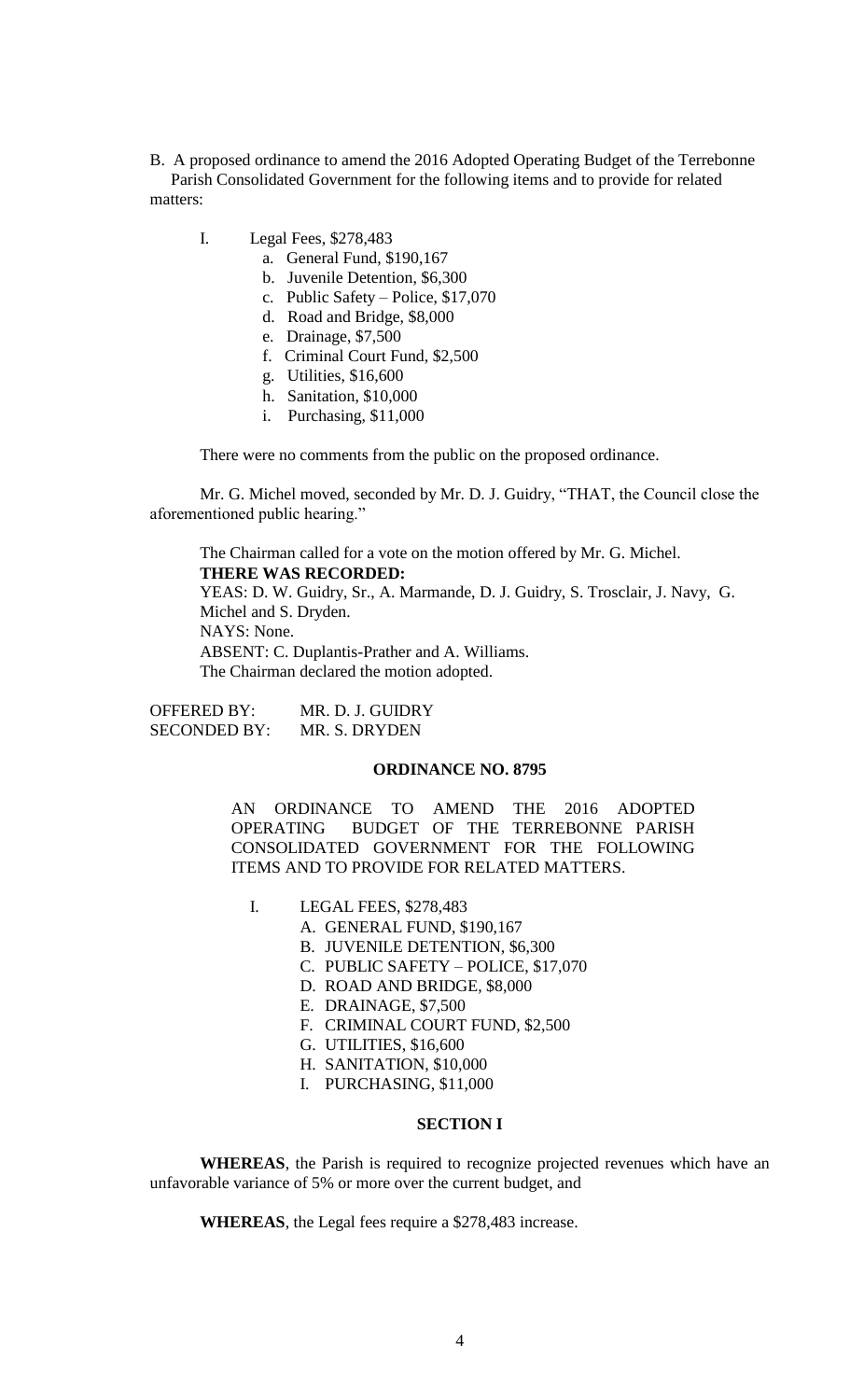**NOW, THEREFORE BE IT FURTHER ORDAINED,** by the Terrebonne Parish Council, on behalf of the Terrebonne Parish Consolidated Government, that the 2016 Adopted Operating Budget be amended to recognize the necessary adjustment for the Legal Fees. (Attachment A)

## **SECTION II**

If any word, clause, phrase, section or other portion of this ordinance shall be declared null, void, invalid, illegal, or unconstitutional, the remaining words, clauses, phrases, sections and other portions of this ordinance shall remain in full force and effect, the provisions of this ordinance hereby being declared to be severable.

# **SECTION III**

This ordinance shall become effective upon approval by the Parish President or as otherwise provided in Section 2-13(b) of the Home Rule Charter for a Consolidated Government for Terrebonne Parish, whichever occurs sooner.

This ordinance, having been introduced and laid on the table for at least two weeks, was voted upon as follows:

#### **THERE WAS RECORDED:**

YEAS: D.W. Guidry, Sr., A. Marmande, D. J. Guidry, S. Trosclair , J. Navy, G. Michel and S. Dryden. NAYS: None. NOT VOTING: None. ABSTAINING: None. ABSENT: C. Duplantis-Prather and A. Williams. The Chairman declared the ordinance adopted on this, the 7th day December 2016.

**2016**

# **ATTACHMENT A - Legal Fees**

|                             |                | 2016          |                |
|-----------------------------|----------------|---------------|----------------|
|                             | <b>Adopted</b> | <b>Change</b> | <b>Amended</b> |
|                             |                |               |                |
| Legal Fees - Administrative | 70,130         | 180,622       | 250,752        |
| Legal Fees                  | 1,800          | 3,200         | 5,000          |
| Legal Fees                  | 955            | 1,845         | 2,800          |
| Legal Fees                  | 2,000          | 4,500         | 6,500          |
| Fund Balance (Decrease)     | N/A            | (190, 167)    | N/A            |
| Legal Fees                  | 3,700          | 6,300         | 10,000         |
| Fund Balance (Decrease)     | N/A            | (6,300)       | N/A            |
| Legal Fees                  | 10,930         | 17,070        | 28,000         |
| Fund Balance (Decrease)     | N/A            | (17,070)      | N/A            |
| Legal Fees                  | 2,000          | 8,000         | 10,000         |
| Fund Balance (Decrease)     | N/A            | (8,000)       | N/A            |
| Legal Fees                  | 4,000          | 7,500         | 11,500         |
| Fund Balance (Decrease)     | N/A            | (7,500)       | N/A            |
| Legal Fees                  |                | 2,500         | 2,500          |
| Fund Balance (Decrease)     | N/A            | (2,500)       | N/A            |
| Legal Fees                  | 1,500          | 6,000         | 7,500          |
| Legal Fees                  | 4,000          | 2,300         | 6,300          |
| Legal Fees                  | 2,000          | 8,300         | 10,300         |
| Net Position (Decrease)     | N/A            | (16, 600)     | N/A            |
| Legal Fees                  | 10,000         | 10,000        | 20,000         |
| Net Position (Decrease)     | N/A            | (10,000)      | N/A            |
| Legal Fees                  | 7,000          | 11,000        | 18,000         |
| Net Position (Decrease)     | N/A            | (11,000)      | N/A            |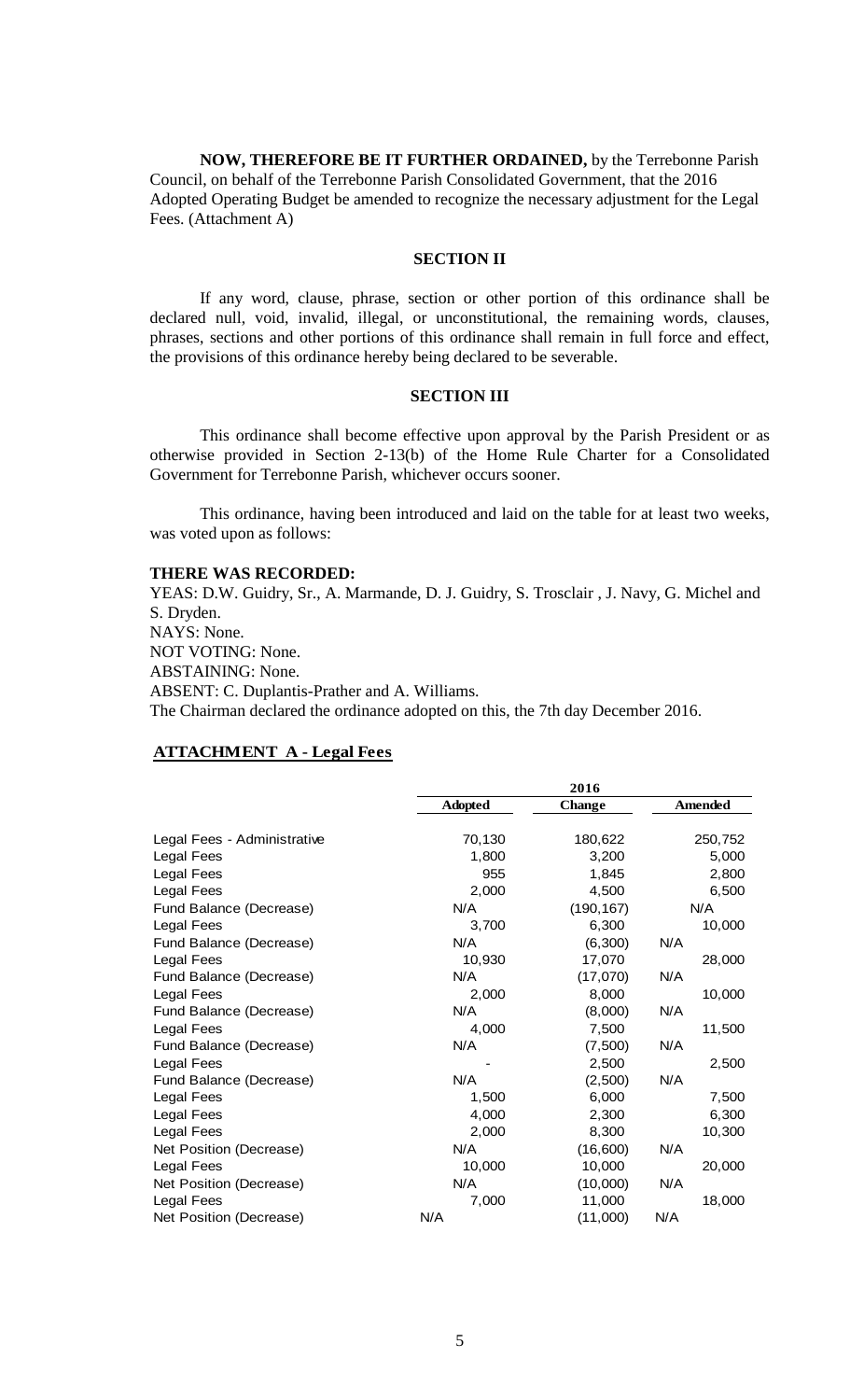The Chairman recognized the public for comments on the following:

C. A proposed ordinance to adopt the 2017 Operating and Maintenance Budget, and the Five

 Year Capital Improvements Budget, of the Terrebonne Parish Consolidated Government as

 presented by the Parish President and further amended by the Terrebonne Parish Council, and

to amend the Parish Compensation Plan for a new and/or adjusted positions.

There were no comments from the public on the proposed ordinance.

Mr. D. J. Guidry moved, seconded by Mr. S. Trosclair, "THAT, the Council close the aforementioned public hearing."

The Chairman called for a vote on the motion offered by Mr. D. J. Guidry. **THERE WAS RECORDED:** YEAS: D. W. Guidry, Sr., A. Marmande, D. J. Guidry, S. Trosclair, J. Navy, G. Michel and S. Dryden. NAYS: None. ABSENT: C. Duplantis-Prather and A. Williams.

The Chairman declared the motion adopted.

OFFERED BY: MR. D. J. GUIDRY SECONDED BY: MR. S. TROSCLAIR

### **ORDINANCE NO. 8796**

AN ORDINANCE TO ADOPT THE 2017 OPERATIONS AND MAINTENANCE BUDGET, AND THE FIVE YEAR CAPITAL IMPROVEMENTS BUDGET, OF THE TERREBONNE PARISH CONSOLIDATED GOVERNMENT AS PRESENTED BY THE PARISH PRESIDENT AND FURTHER AMENDED BY THE TERREBONNE PARISH COUNCIL; TO AMEND THE PARISH COMPENSATION PLAN FOR NEW AND/OR ADJUSTED POSITIONS; AND TO ADDRESS OTHER MATTERS RELATIVE THERETO.

## **SECTION I**

**NOW, THEREFORE BE IT ORDAINED**, by the Terrebonne Parish Council, on behalf of the Terrebonne Parish Consolidated Government, that the 2017 Operations and Maintenance Budget, and the Five Year Capital Improvements Budget, of the Terrebonne Parish Consolidated Government be hereby adopted, as presented by the Parish President and further amended by the Terrebonne Parish Council.

## **SECTION II**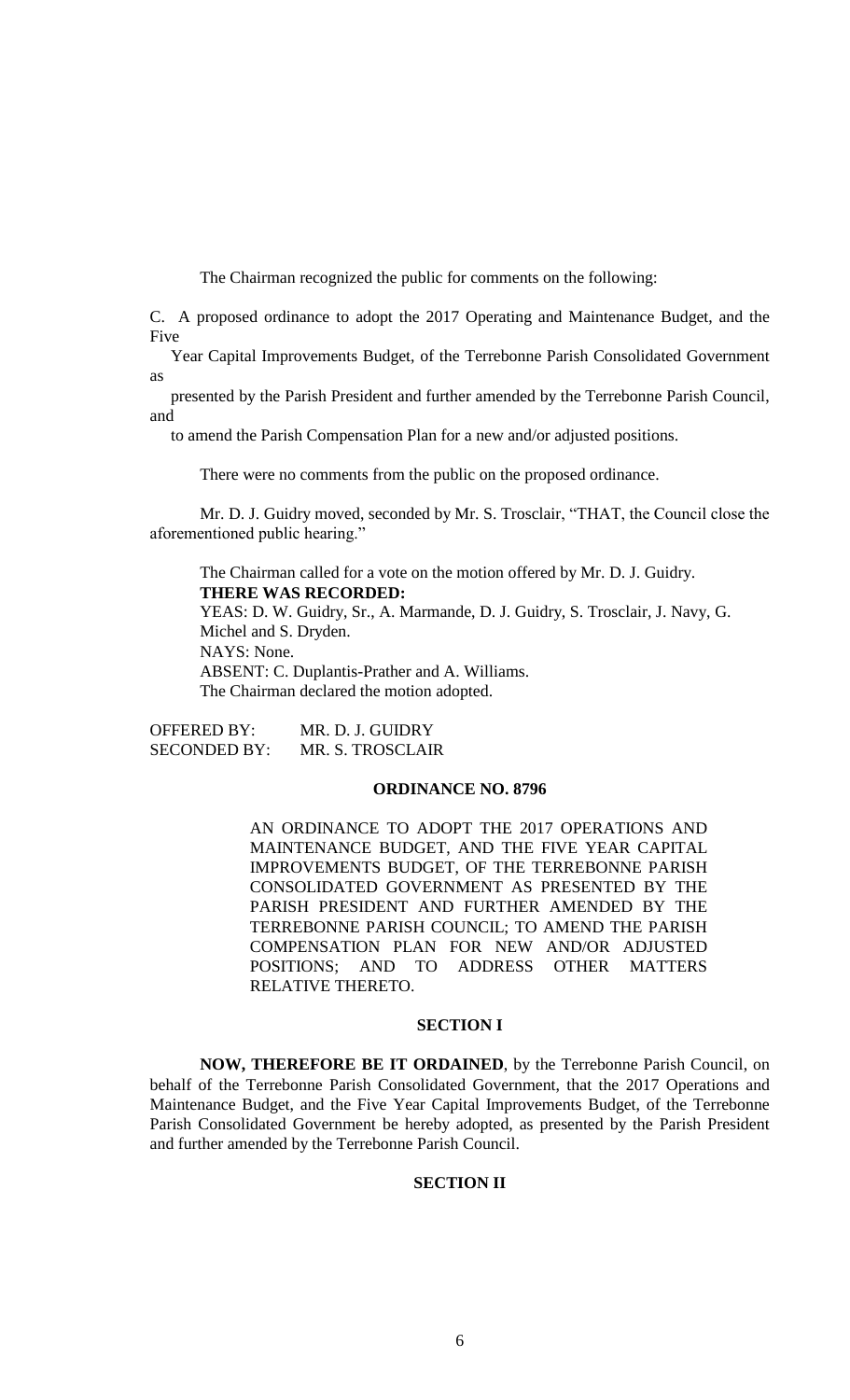If any word, clause, phrase, section or other portion of this ordinance shall be declared null, void, invalid, illegal, or unconstitutional, the remaining words, clauses, phrases, sections and other portions of this ordinance shall remain in full force and effect, the provisions of this ordinance hereby being declared to be severable.

### **SECTION III**

This ordinance shall become effective upon approval by the Parish President or as otherwise provided in Section 2-13(b) of the Home Rule Charter for a Consolidated Government for Terrebonne Parish, whichever occurs sooner.

This ordinance, having been introduced and laid on the table for at least two weeks, was voted upon as follows:

#### **THERE WAS RECORDED:**

YEAS: D.W. Guidry, Sr., A. Marmande, D. J. Guidry, S. Trosclair , J. Navy, G. Michel and S. Dryden. NAYS: None. NOT VOTING: None. ABSTAINING: None. ABSENT: C. Duplantis-Prather and A. Williams. The Chairman declared the ordinance adopted on this, the 7th day December 2016.

The Chairman recognized the public for comments on the following:

D. A proposed ordinance to appoint Alford, Staples, Lapeyre and Robichaux to serve as Agent

of Record for TPCG's Employee Group Health Benefit Program.

Ms. Lucretia McBride, a Houma resident, expressed her support of the aforementioned ordinance and thanked the Council and Administration for the level of expertise that was "put forth" in finding the best person to serve as Agent of Record for Terrebonne Parish.

Mr. D. J. Guidry moved, seconded by Mr. G. Michel, "THAT, the Council close the aforementioned public hearing."

The Chairman called for a vote on the motion offered by Mr. D. J. Guidry. **THERE WAS RECORDED:** YEAS: D. W. Guidry, Sr., A. Marmande, D. J. Guidry, S. Trosclair, G. Michel and S. Dryden. NAYS: None. ABSENT: C. Duplantis-Prather and A. Williams. ABSTAINING: J. Navy. The Chairman declared the motion adopted.

OFFERED BY: MR. G. MICHEL SECONDED BY: MR. A. MARMANDE

## **ORDINANCE NO. 8797**

IN ACCORDANCE WITH CHAPTER 2, ARTICLE X, SECTION 2- 229 OF THE TERREBONNE PARISH CODE OF ORDINANCES, AN ORDINANCE TO AUTHORIZE THE APPOINTMENT OF ALFORD, STAPLES LAPEYRE AND ROBICHAUX TO SERVE AS AGENT OF RECORD FOR THE EMPLOYEE GROUP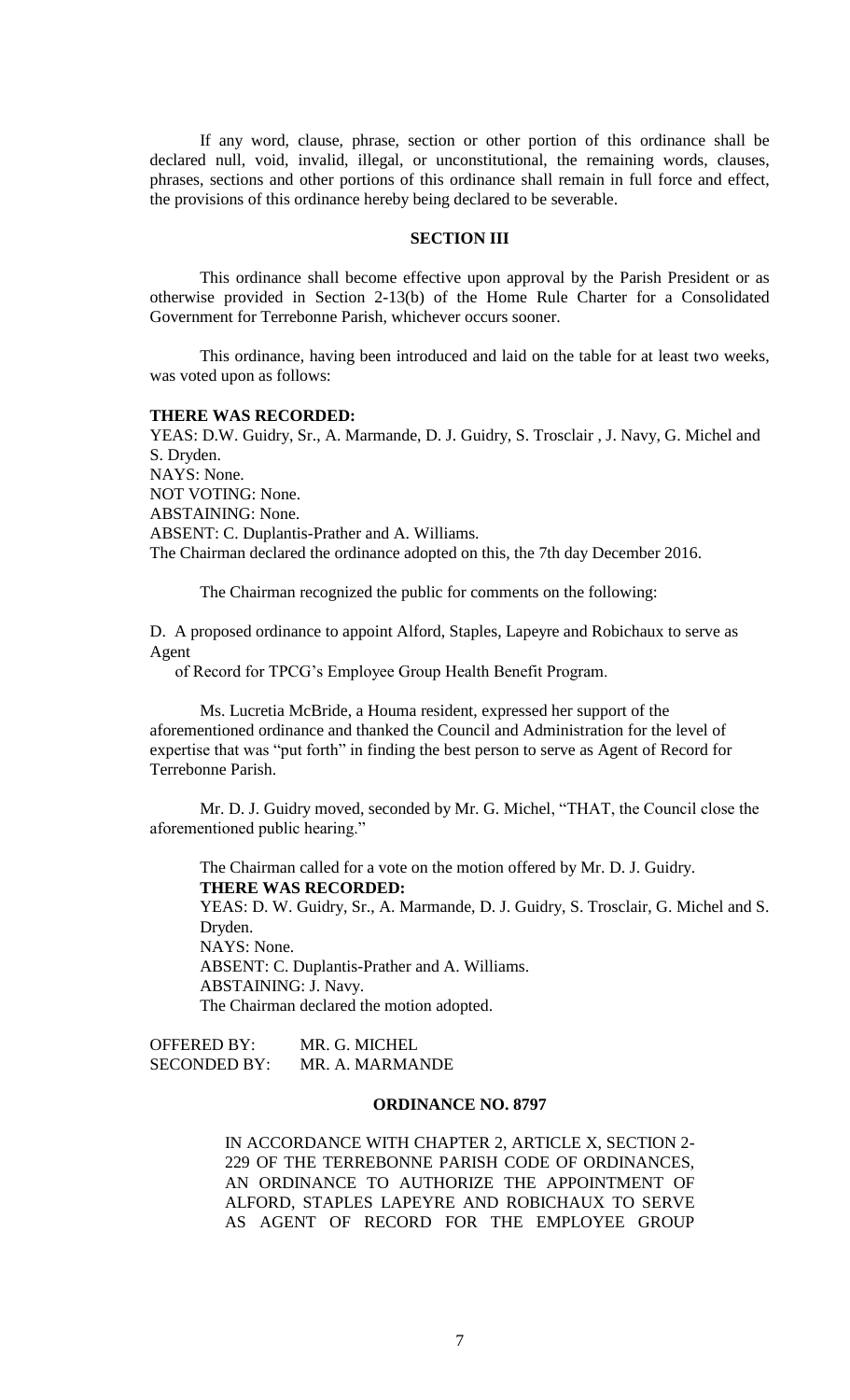HEALTH INSURANCE/SELF-FUNDED AND REINSURANCE CONTRACT FOR MEDICAL, DENTAL, AND PHARMACY BENEFITS COMMENCING ON JANUARY 1, 2017, AND EFFECTIVE THROUGH DECEMBER 31, 2017, WITH THE OPTION TO RENEW FOR TWO ADDITIONAL ONE YEAR TERMS AS MORE FULLY DESCRIBED HEREIN.

**WHEREAS**, Terrebonne Parish Consolidated Government (TPCG) does provide employee group health insurance/self-funded insurance coverage for medical, dental, and pharmacy benefits through its Risk Management Department; and

**WHEREAS**, The Terrebonne Parish Council, pursuant to Section 2-229 of the Terrebonne Parish Code of Ordinances, has selected an insurance agent of record for the year 2017, commencing January 1, 2017, and effective through December 31, 2017; and

**WHEREAS**, the Agent of Record is given the option for two (2) one-year renewals subject to this Council's selection and approval by ordinance; and

## **SECTION I**

**NOW THEREFORE BE IT ORDAINED** by the Terrebonne Parish Council on behalf of the Terrebonne Parish Consolidated Government that Alford, Staples Lapeyre and Robichaux is hereby appointed to serve as Agent of Record for the employee group health benefits for medical, dental, pharmacy, self-funded and reinsurance contract submitted to Terrebonne Parish Council on November 14, 2016, for the period commencing January 1, 2017, effective through December 31, 2017; and

### **SECTION II**

**NOW THEREFORE BE IT FURTHER ORDAINED** that the Terrebonne Parish Consolidated Government reserves the option to renew the appointment for up to two additional one-year terms by ordinance in accordance with Chapter 2, Article X of the Terrebonne Parish Code of Ordinances, Section 2-229; and

#### **SECTION III**

**NOW THEREFORE BE IT ORDAINED,** by the Terrebonne Parish Council that the Risk Management Department and the Legal Department shall review the Agent of Record contract for final approval, and that the Parish President Gordon E. Dove is authorized to execute the Agent of Record contract and any related documents on behalf of the Terrebonne Parish Consolidated Government.

## **SECTION IV**

If any word, clause, phrase, section or other portion of this ordinance shall be declared null, void, invalid, illegal, or unconstitutional, the remaining words, clauses, phrases, sections and other portions of this ordinance shall remain in full force and effect, the provisions of this ordinance hereby being declared to be severable.

# **SECTION V**

This ordinance shall become effective upon approval by the Parish Council and signature of the Parish President.

This ordinance, having been introduced and laid on the table for at least two weeks, was voted upon as follows: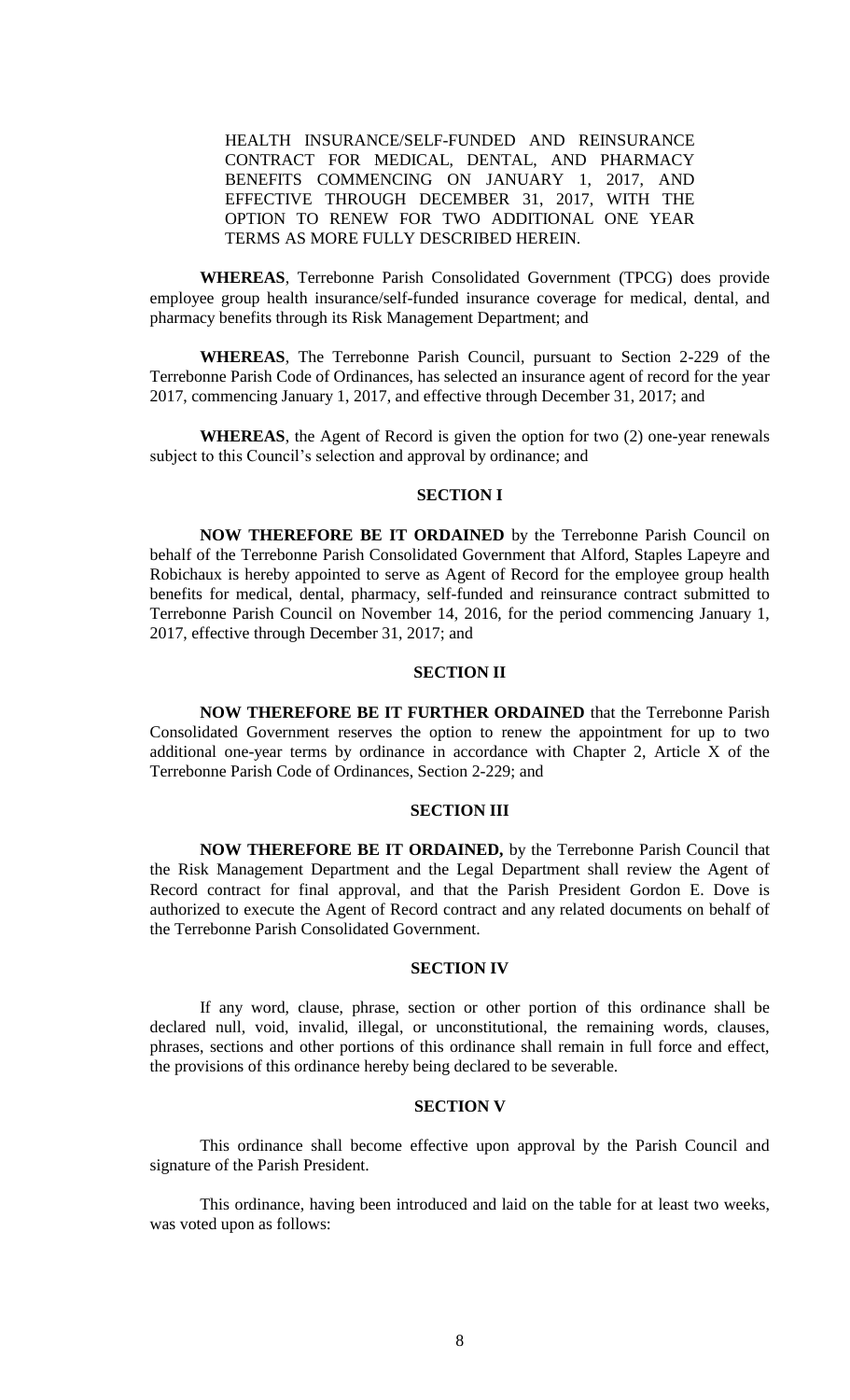### **THERE WAS RECORDED:**

YEAS: D.W. Guidry, Sr., A. Marmande, D. J. Guidry, S. Trosclair , G. Michel and S. Dryden. NAYS: None. NOT VOTING: None. ABSTAINING: J. Navy. ABSENT: C. Duplantis-Prather and A. Williams. The Chairman declared the ordinance adopted on this, the 7th day December 2016.

Councilman G. Michel thanked Administration, Mr. J. Dana Ortego, Mr. Anthony Alford and others for their contributions in selecting an affordable group health benefit plan for the Terrebonne Parish employees.

Council Chairman J. Navy and Councilman A. Marmande thanked Parish President G. Dove for saving the parish millions of dollars in selecting new health insurance coverage for the employees of Terrebonne Parish.

Parish President G. Dove thanked the Council, Ms. Kandace Mauldin, Mr. J. Dana Ortego and others for their hard work in finding affordable health insurance for the employees of Terrebonne Parish; and stated that his goal is to move Terrebonne Parish in a positive direction and to use local talents and/or employers to grow the parish's economy.

Mr. D. J. Guidry moved, seconded by Mr. S. Dryden, "THAT, the Council continue with the regular order of business."

The Chairman called for a vote on the motion offered by Mr. D. J. Guidry. **THERE WAS RECORDED:** YEAS: D. W. Guidry, Sr., A. Marmande, D. J. Guidry, S. Trosclair, J. Navy, G. Michel and S. Dryden. NAYS: None. ABSENT: C. Duplantis-Prather and A. Williams. The Chairman declared the motion adopted.

Mr. D. J. Guidry moved, seconded by Mr. S. Trosclair, "THAT, the Council accept the minutes of the Terrebonne Parish Sales and Use Tax Advisory Board meeting held on November 16, 2016 and ratify the following actions:

- 1.) Declaring certain items from the Sales Tax Office as surplus property and authorizing the Parish Government to dispose of same.
- 2.) Recommendation for the adoption of a resolution accepting the Louisiana Compliance Questionnaire for the 2016 yearend audit.
- 3.) Recommendation to accept the 2016 Projected Year End Budget.
- 4.) Recommendation to accept the 2017 proposed Budget."

The Chairman called for a vote on the motion offered by Mr. D. J. Guidry. **THERE WAS RECORDED:**

YEAS: D. W. Guidry, Sr., A. Marmande, D. J. Guidry, S. Trosclair, J. Navy, G. Michel and S. Dryden. NAYS: None. ABSENT: C. Duplantis-Prather and A. Williams. The Chairman declared the motion adopted.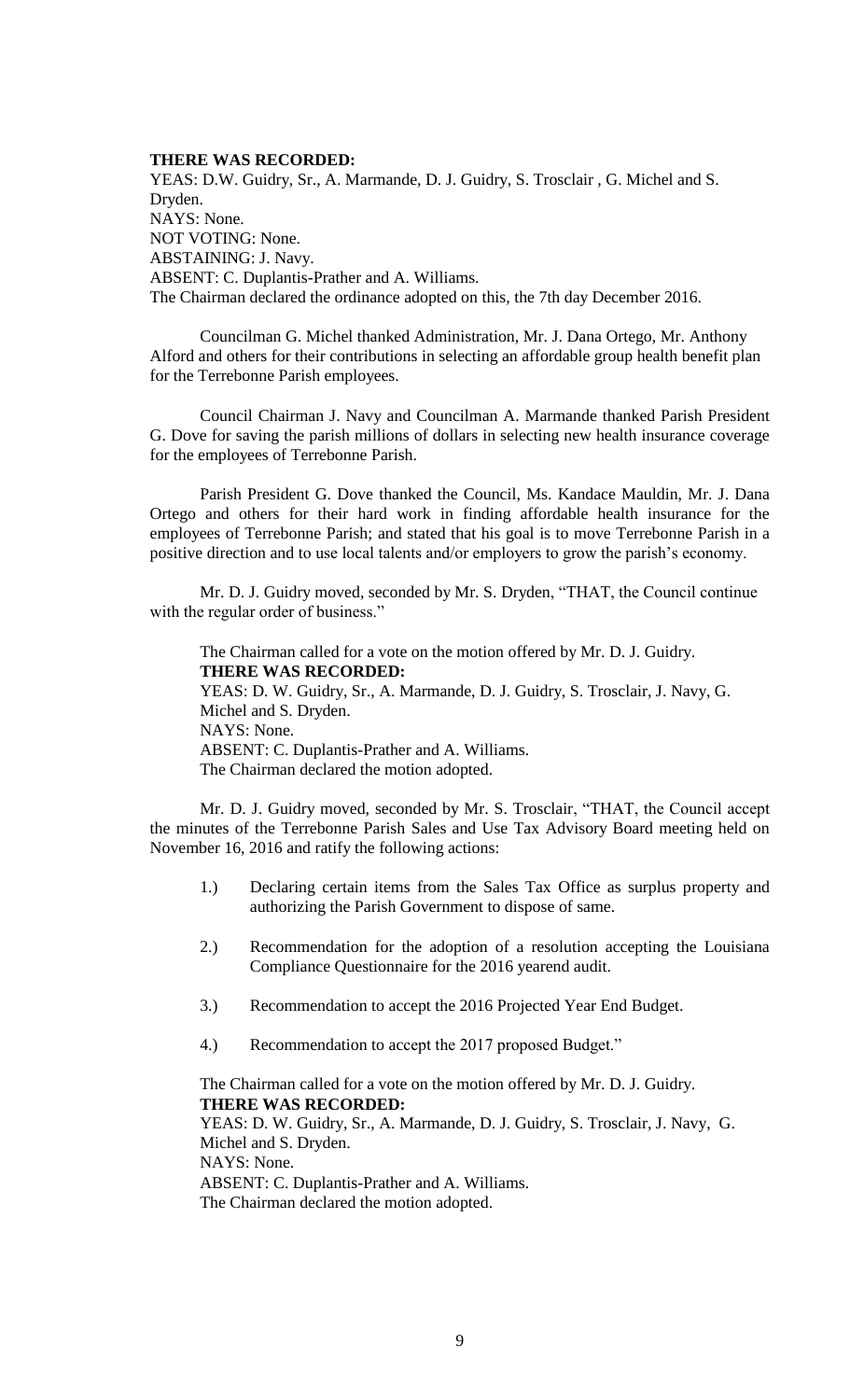The Chairman called for a report on the Policy, Procedure and Legal Committee meeting held on 12/05/16, whereupon the Committee Chairman noting ratification of minutes call a public hearings on December 21, 2016 at 6:30 p.m. rendered the following:

### **POLICY, PROCEDURE, & LEGAL COMMITTEE**

### **DECEMBER 5, 2016**

The Chairman, Darrin W. Guidry, Sr., called the Policy, Procedure, & Legal Committee meeting to order at 5:30 p. m. in the Terrebonne Parish Council Meeting Room with an Invocation offered by Committee member D. J. Guidry and the Pledge of Allegiance led by Committee member C. Duplantis-Prather. Upon roll call, Committee Members recorded as present were: C. Duplantis-Prather, D. W. Guidry, Sr., A. Marmande, D. J. Guidry, S. Trosclair, J. Navy, G. Michel and S. Dryden. Committee member A. Williams was recorded as entering the proceedings at 5:38 p.m. A quorum was declared present.

OFFERED BY: MR. D. J. GUIDRY SECONDED BY: MR. S. TROSCLAIR

#### **RESOLUTION NO. 16-555**

ASSUMING RESPONSIBILITY AND LIABILITY FOR INSPECTIONS CONDUCTED BY CITY OF HOUMA FIRE PREVENTION BUREAU TO FOR THE RELEASE OF THE STATE FIRE MARSHAL AND ANY OTHER STATE ENTITY FROM RESPONSIBILITY OR LIABILITY FOR THOSE INSPECTIONS PERFORMED BY THE CITY OF HOUMA FIRE PREVENTION BUREAU, OR THE CONSEQUENCES THEREOF, WITHIN THE JURISDICTION OF THE GOVERNING **AUTHORITY** 

**WHEREAS**, Ordinance No. 8651 adopted November 4, 2015 by the Terrebonne Parish Council created the City of Houma Fire Prevention Bureau to conduct fire safety inspections within the City of Houma; and

**WHEREAS**, the City of Houma Fire Prevention Bureau was created pursuant to Louisiana RS 40:1563.

**NOW, THEREFORE, BE IT HEREBY PROCLAIMED** by the Terrebonne Parish Council on behalf of the Terrebonne Parish Consolidated Government that it assumes all responsibility and liability for and releases the Fire Marshal and any other State entity from responsibility or liability for those inspections performed by the City of Houma Fire Prevention Bureau, or the consequences thereof, within the City of Houma.

#### **THERE WAS RECORDED:**

YEAS: C. Duplantis-Prather, D. W. Guidry, Sr., A. Marmande, D. J. Guidry, and S. Trosclair, J. Navy, G. Michel, and S. Dryden. NAYS: None. ABSTAINING: None. ABSENT: A. Williams. The Chairman declared the resolution adopted on this the 5th day of December 2016.

\* \* \* \* \* \* \* \* \*

Mr. Mark Stevens, a member of the Houma Fire Department, addressed the Committee and explained that a resolution was omitted when the Parish Code was updated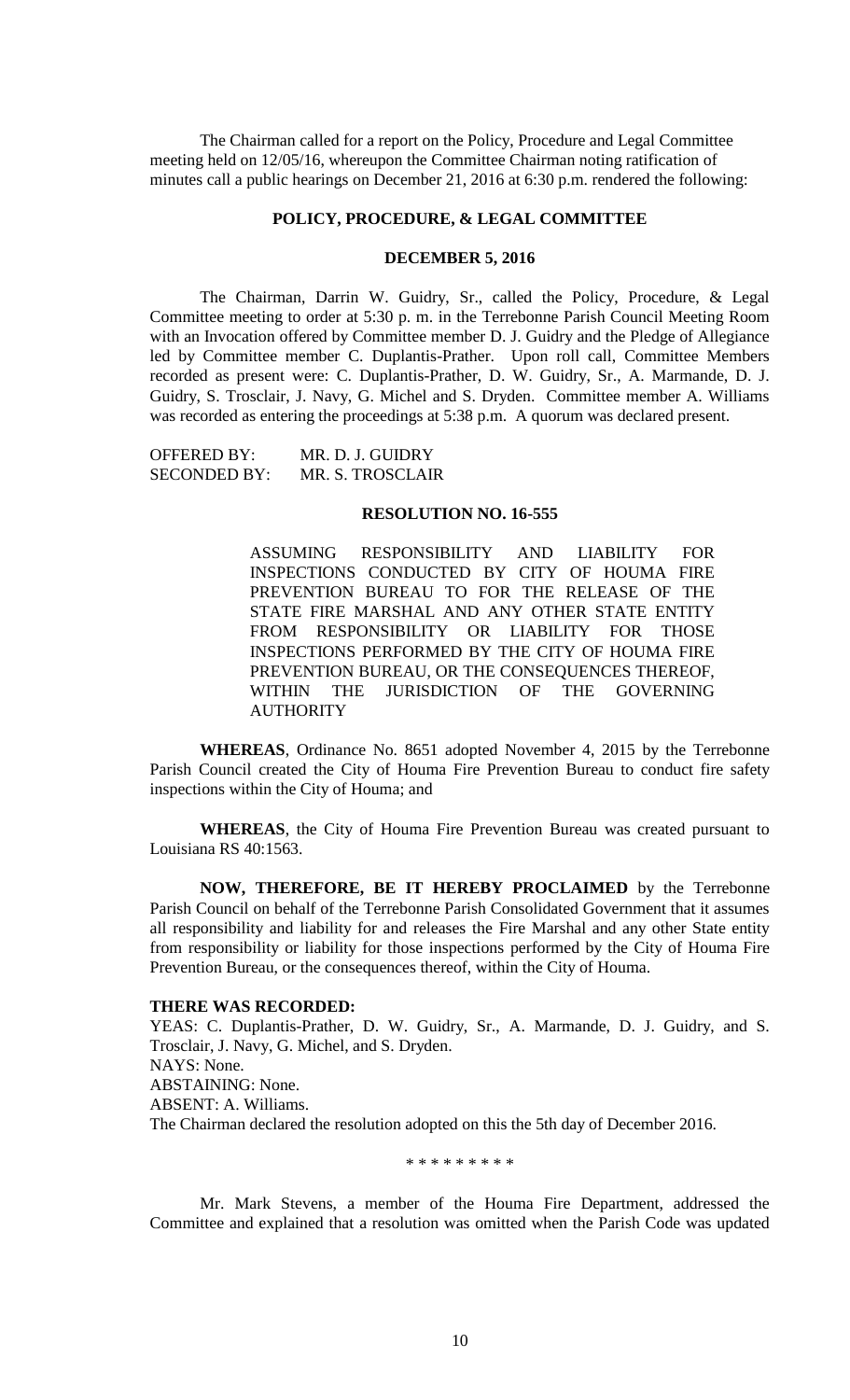to create a City of Houma Fire Prevention Board and the aforementioned resolution is necessary to release the State Fire Marshal from any liabilities from inspections performed by the Houma Fire Department.

Upon questioning from Committee member C. Duplantis-Prather, Parish Manager A. Levron explained that the aforementioned procedure was done last year for the Bayou Cane Fire Protection Board when their Fire Prevention Bureau was established.

Council Clerk V. Chauvin explained that a proposed resolution has been prepared to establish the 2017 Council meeting dates with a change in January due to the Chamber Banquet and changes in November and December due to holidays.

OFFERED BY: MR. D. J. GUIDRY SECONDED BY: MR. G. MICHEL

# **RESOLUTION NO. 16-556**

Establishing the Terrebonne Parish Council meeting dates for FY 2017

**WHEREAS**, with regards to meetings of the Terrebonne Parish Council, the Home Rule Charter for a Consolidated Government for Terrebonne Parish provides as follows:

### **"Sec. 2-07. Council meetings and rules.**

(a) The council shall meet regularly at least twice a month at intervals of at least two (2) weeks at such times and places as the council may prescribe….."

**WHEREAS**, the usual dates for these meetings are the second and fourth Wednesdays of each month, and

**WHEREAS**, due to certain \***holidays, meetings & conferences** which conflict with these meeting dates, there are certain months during which meeting days/dates must be changed, and

**WHEREAS,** in order to provide the general public ample time to schedule attendance at the meetings of the governing body, the Council wishes to establish a meeting schedule for the entire year.

**NOW, THEREFORE BE IT RESOLVED** by the Terrebonne Parish Council, on behalf of the Terrebonne Parish Consolidated Government, that the Council's Regular Session Meeting dates for 2017 shall be as follows:

| <b>COMMITTEE MEETINGS</b> | <b>COUNCIL MEETINGS</b>          |
|---------------------------|----------------------------------|
| January 9                 | January 11                       |
| January 23                | January 26 (CHANGE TO THURSDAY,  |
|                           | <b>JANUARY 26 DUE TO CHAMBER</b> |
|                           | <b>BANQUET ON 25TH</b> )         |
| February 6                | February 8                       |
| February 20               | February 22                      |
| March 6                   | March 8                          |
| March 20                  | March 22                         |
| April 10                  | April 12                         |
| April 24                  | April 26                         |
| May 8                     | May 10                           |
| May 22                    | May 24                           |
| June 12                   | June 14                          |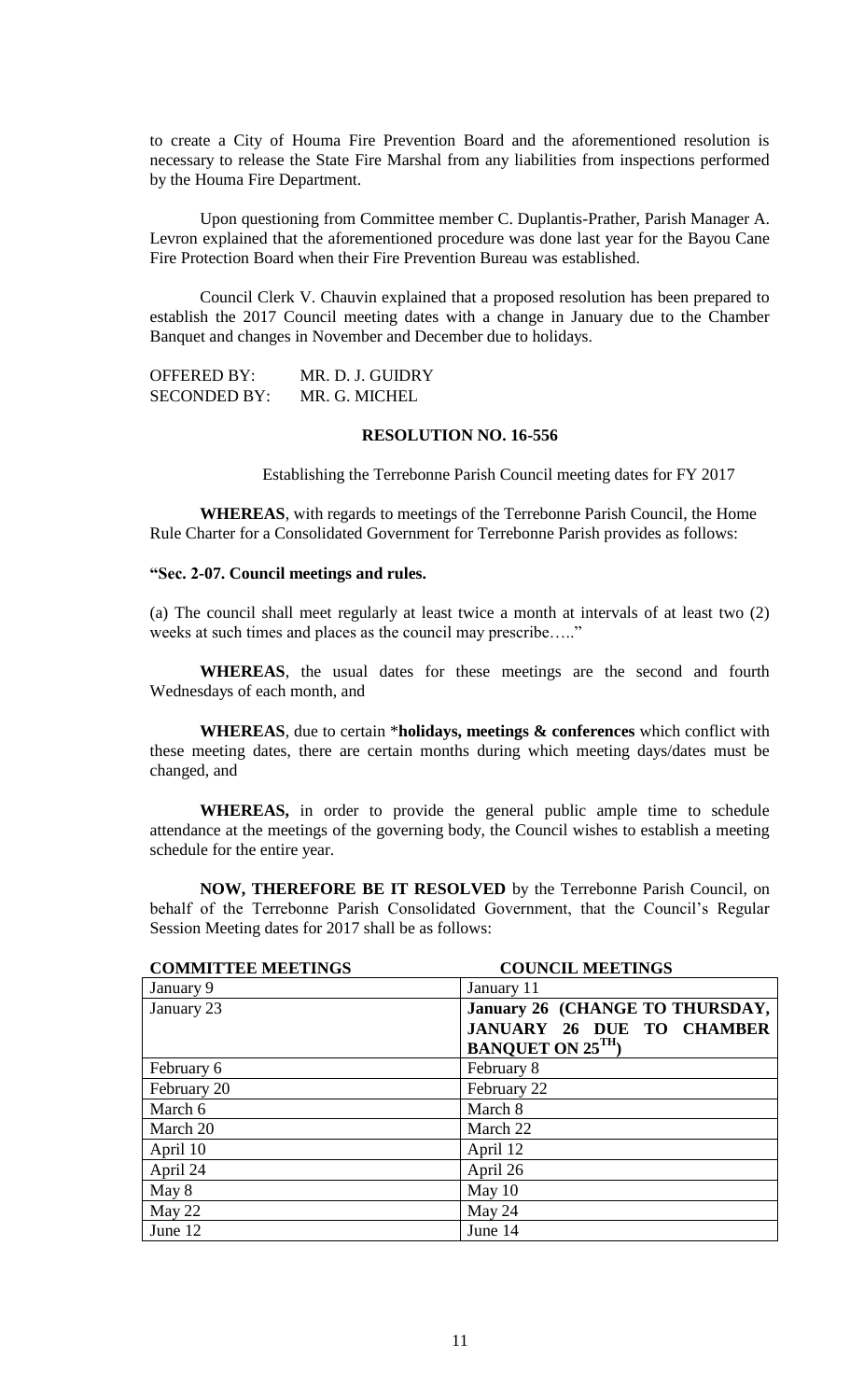| June 26                                                       | June 28      |
|---------------------------------------------------------------|--------------|
| July 10                                                       | July 12      |
| July 24                                                       | July 26      |
| August 7                                                      | August 9     |
| August 21                                                     | August 23    |
| September 11                                                  | September 13 |
| September 25                                                  | September 27 |
| October 9                                                     | October 11   |
| October 23                                                    | October 25   |
| November 13                                                   | November 15  |
| November 27 (CHANGED TO $3RD$ FULL                            | November 29  |
| <b>WEEK DUE TO HOLIDAYS)</b>                                  |              |
| December 11 (NO PUBLIC HEARINGS                               | December 13  |
| <b>CALLED</b><br><b>THESE</b><br>BE<br>$\bf AT$<br><b>CAN</b> |              |
| <b>MEETINGS BECAUSE ONLY 1 WEEK</b>                           |              |
| IN BETWEEN MEETINGS)                                          |              |
| December 18 (CHANGED TO 3RD WEEK December 20                  |              |
| <b>DUE TO HOLIDAYS)</b>                                       |              |

**BE IT FURTHER RESOLVED** that all Regular Session Council Meetings shall begin at 6:00 p.m. in the Council Meeting Room on the second floor of the Government Tower at 8026 Main Street, and

**BE IT FURTHER RESOLVED** that the Council will schedule committee meetings on the Monday preceding the Regular Meetings of the Council as regularly as possible, however **\*\*committee meetings** may be scheduled on a different day and/or at a different time, as decided upon by the Council; and,

**BE IT FURTHER RESOLVED** that the Council may call additional committee meetings and/or Special Sessions of the Council as deemed necessary.

#### **THERE WAS RECORDED:**

YEAS: C. Duplantis-Prather, D. W. Guidry, Sr., A. Marmande, D. J. Guidry, S. Trosclair, J. Navy, G. Michel, and S. Dryden. NAYS: None. ABSTAINING: None. ABSENT: A. Williams. The Chairman declared the resolution adopted on this the 5th day of December 2016.

\* \* \* \* \* \* \* \* \*

Upon questioning Parish Manager A. Levron explained that the below proposed ordinance increases to the number of "Agents of Record" that the parish can have at any given time; and noted that this measure ensures that the parish finds the right broker with the best coverage. He further explained that this is a professional service that allows the parish to negotiate fees, which will be part of the insurance premiums that are negotiated by the insurance market; and noted that the fees will be presented to the Council for approval at the appropriate time.

Parish President G. Dove explained that the previously established Insurance Committee will review and explore all insurance premium proposals and/or prices and present them to the Council for approval.

*Committee member A. Williams was recorded as entering the proceeding at this time (5:38p.m.)*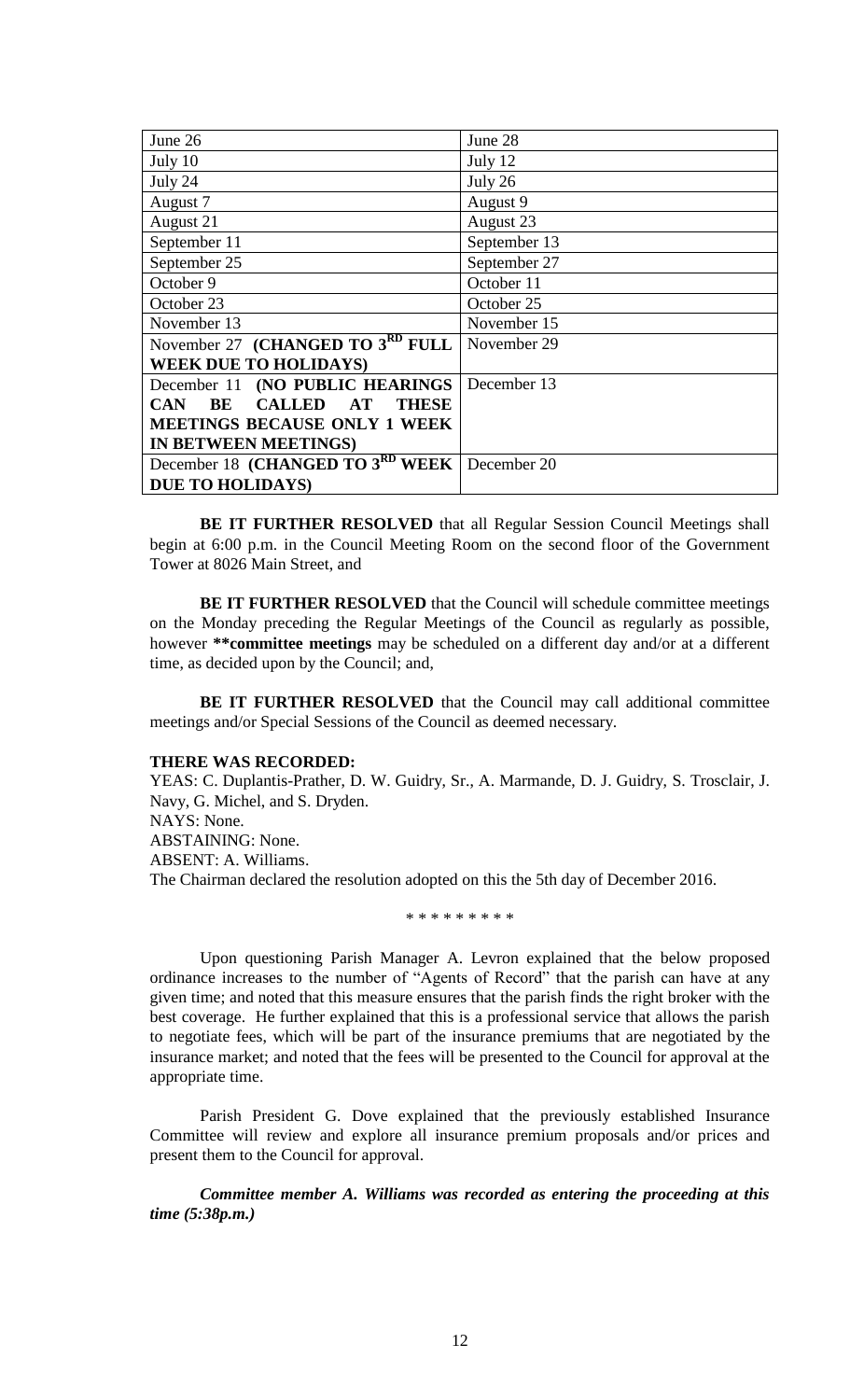Mr. S. Trosclair moved, seconded by Mr. A. Marmande and Mr. G. Michel, "THAT, the Policy, Procedure, & Legal Committee introduce an ordinance to amend the Terrebonne Parish Code of Ordinances Chapter 2, Article X, Section 2-229 Entitled 'Agent of Record' and call a public hearing on December 21, 2016 at 6:30 p.m."

The Chairman called for the vote on the motion offered by Mr. S. Trosclair. **THERE WAS RECORDED:** YEAS: C. Duplantis-Prather, D.W. Guidry, Sr., A. Marmande, D. J. Guidry, S. Trosclair, J. Navy, A. Williams, G. Michel and S. Dryden. NAYS: None. ABSENT: None. The Chairman declared the motion adopted.

Mr. S. Trosclair moved, seconded by Mr. A. Marmande, "THAT, the Policy, Procedure and Legal Committee introduce an ordinance to appoint Paul's Insurance Agency, LLC as Agent/Producer of Record for Property Insurance and Special Equipment Floater coverage and call a public hearing on December 21, 2016 at 6:30 p.m."

The Chairman called for the vote on the motion offered by Mr. S. Trosclair. **THERE WAS RECORDED:** YEAS: C. Duplantis-Prather, D.W. Guidry, Sr., A. Marmande, D. J. Guidry, S.

Trosclair, J. Navy, A. Williams, G. Michel and S. Dryden. NAYS: None. ABSENT: None. The Chairman declared the motion adopted.

Mr. Philip "Phe" McMahon, Chief Operating Office of Paul's Insurance Agency, explained the services that his company offers as well as the other entities that they service throughout the Tri-Parish area; and noted that they have expert knowledge of the marketplace and expect to provide reductions as it relates to insurance premiums.

Mr. S. Trosclair moved, seconded by Mr. D. J. Guidry, "THAT, the Policy, Procedure and Legal Committee introduce an ordinance to appoint Laris Insurance Agency, LLC to serve as the 'Agent/Producer of Record' for Casualty Insurance Coverage and call a public hearing on December 21, 2016 at 6:30 p.m."

The Chairman called for the vote on the motion offered by Mr. S. Trosclair. **THERE WAS RECORDED:** YEAS: C. Duplantis-Prather, D.W. Guidry, Sr., A. Marmande, D. J. Guidry, S. Trosclair, J. Navy, A. Williams, G. Michel and S. Dryden. NAYS: None. ABSENT: None. The Chairman declared the motion adopted.

Mr. Rudy B. Laris, Jr., owner and agent of the Laris Insurance Agency, LLC, explained that they are a commercial company that has been in operation since its inception in 1939. They are a fourth generation company with offices that service various entities in Louisiana. He stated that Laris Insurance's main goal is to make the insurance plan beneficial for all employees.

Ms. A. Williams moved, seconded by Mr. D. J. Guidry, "THAT, the Policy, Procedure and Legal introduce an ordinance to appoint Ledet Corporation d/b/a Ledet Insurance Agency as Agent/Producer of Record (Houma Fire Department) with American Alternative Insurance Company and Boiler and Machinery coverage and call a public hearing on December 21, 2016 at 6:30 p.m."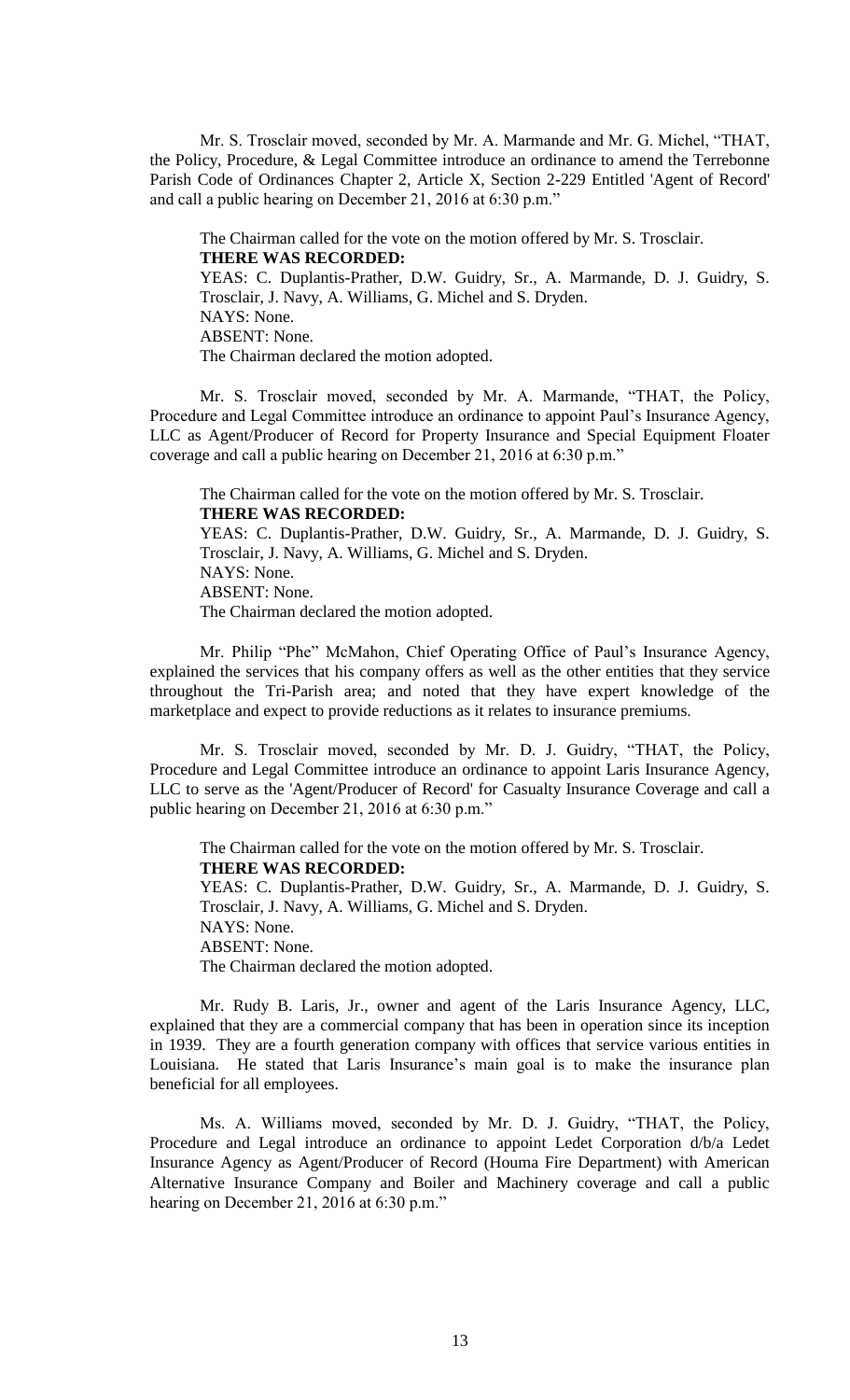The Chairman called for the vote on the motion offered by Ms. A. Williams. **THERE WAS RECORDED:** YEAS: C. Duplantis-Prather, D.W. Guidry, Sr., A. Marmande, D. J. Guidry, S. Trosclair, J. Navy, A. Williams, G. Michel and S. Dryden. NAYS: None. ABSENT: None. The Chairman declared the motion adopted.

Parish President G. Dove stated that most of the insurance agents are from the local area and service other local entities in the area, as well.

Mr. D. J. Guidry moved, seconded by Mr. S. Trosclair, "THAT, there being no further business to come before the Policy, Procedure, & Legal Committee, the meeting be adjourned."

The Chairman called for the vote on the motion offered by Mr. D. J. Guidry. **THERE WAS RECORDED:** YEAS: C. Duplantis-Prather, D.W. Guidry, Sr., A. Marmande, D. J. Guidry, S.

Trosclair, J. Navy, A. Williams, G. Michel and S. Dryden. NAYS: None. ABSENT: None. The Chairman declared the motion adopted and the meeting was adjourned at 5:48

p.m.

Darrin W. Guidry, Sr., Chairman

Tammy E. Triggs, Minute Clerk

Mr. D. W. Guidry, Sr. moved, seconded by Mr. D. J. Guidry, "THAT, the Council accept and ratify the minutes of the Policy, Procedure and Legal Committee meeting held on 12/05/16."

The Chairman called for a vote on the motion offered by Mr. D. W. Guidry, Sr. **THERE WAS RECORDED:**

YEAS: D. W. Guidry, Sr., A. Marmande, D. J. Guidry, S. Trosclair, J. Navy, G. Michel and S. Dryden. NAYS: None. ABSENT: C. Duplantis-Prather and A. Williams.

The Chairman declared the motion adopted.

The Chairman called for a report on the Public Services Committee meeting held on 12/05/16, whereupon the Committee Vice-Chairman rendered the following:

# **PUBLIC SERVICES COMMITTEE**

## **DECEMBER 5, 2016**

The Chairwoman, C. Duplantis-Prather, called the Public Services Committee meeting to order at 5:52 p. m. in the Terrebonne Parish Council Meeting Room with an Invocation offered by Committee member A. Williams and the Pledge of Allegiance led by Committee member D. W. Guidry, Sr. Upon roll call, Committee Members recorded as present were: C. Duplantis-Prather, D. W. Guidry, Sr., A. Marmande, D. J. Guidry, S. Trosclair, J. Navy, A. Williams, G. Michel and S. Dryden. A quorum was declared present.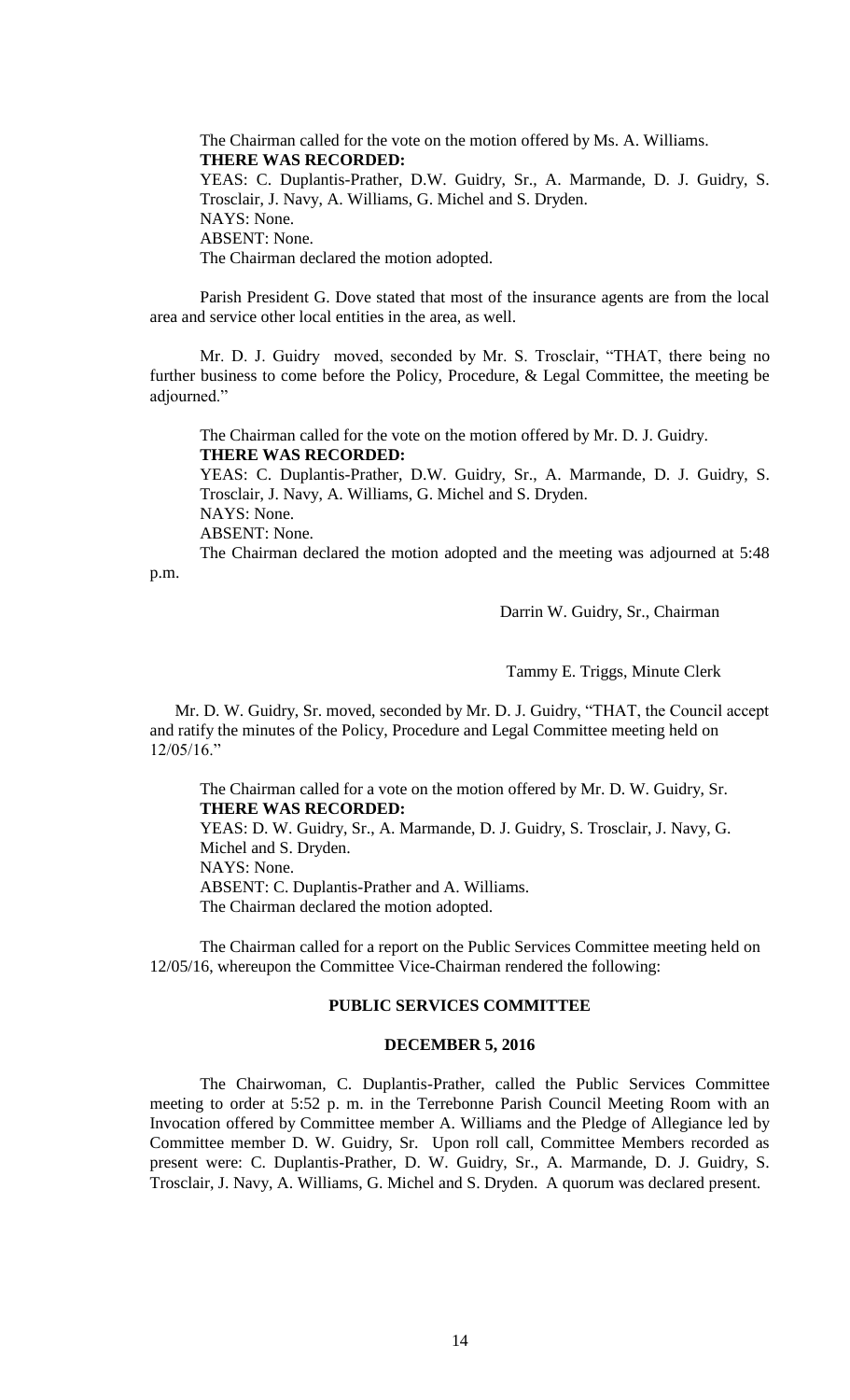Committee member D. W. Guidry, Sr. apologized to Ms. Lucretia McBride for the oversight of not seeing her speaker card from the previous committee meeting and allowed her to speak at this time.

Ms. Lucretia McBride, a Houma resident, addressed the Committee relative to Item 3 – introducing an ordinance to amend the Terrebonne Parish Code of Ordinances Chapter 2, Article X, Section 2-229 Entitled "Agent of Record" on the Policy, Procedure and Legal Committee and stated that she supports everything that the Council is doing with regards to selecting an insurance "Agent of Record". She expressed her thanks to the Council for all that they do for Terrebonne Parish.

Entergy representatives Florence Dumas, Mary Fay Legnon and Chris LeBlanc addressed the Committee regarding LED lighting and other lighting issues. They presented the committee with a brief presentation of a LED pilot program that is being instituted to provide better lighting in high crime areas. Ms. Dumas explained that the LED Risk Aversion lighting offers a higher level of visibility in public areas and reduces slips, trips and falls; and noted that the LED's are environmentally friendly and uses less energy. She added that LEDs provide better color and visibility. Ms. Dumas further explained that they are working in conjunction with Utilities Director Ernest Brown and will distribute packets of information on street lights, street light outages, road lighting districts, maps, listing of residential and commercial customers as well as a cost analysis spreadsheet with cost savings details. Ms. Dumas stated that Entergy will be meeting with TPCG reps to see if the LED Program is cost effective.

Mr. Chris LeBlanc stated that some of the employees' work schedules are being adjusted to allow them to patrol main thoroughfares for street lights outages.

Ms. Legnon stated that the entire LED presentation will be emailed to the Council members in the coming weeks with all of the information that was presented tonight. She encouraged residents in neighborhoods to report street lights that are out.

Several Committee members thanked the Entergy representatives for all of the services that they provide throughout the parish.

Committee member J. Navy expressed his concerns for all areas of the parish especially those that are not being offered the same road lighting services.

OFFERED BY: MR. D. J. GUIDRY SECONDED BY: MR. S. TROSCLAIR AND MR. D. W. GUIDRY, SR.

#### **RESOLUTION NO. 16-557**

**WHEREAS**, the Code of Federal Regulations, as enacted by the United States Congress, mandates that all structures defined as bridges located on all public roads shall be inspected, rated for safe load capacity, and posted in accordance with the National Bridge Inspection Standards and that an inventory of these bridges be maintained by each state, and

**WHEREAS**, the responsibility to inspect, rate and load post those bridges under the authority of Terrebonne Parish, in accordance with those standards, is delegated by the Louisiana Department of Transportation and Development.

**NOW, THEREFORE BE IT RESOLVED** by the Terrebonne Parish Council (Public Services Committee), on behalf of the Terrebonne Parish Consolidated Government, that for the period January 1, 2017 through December 31, 2017: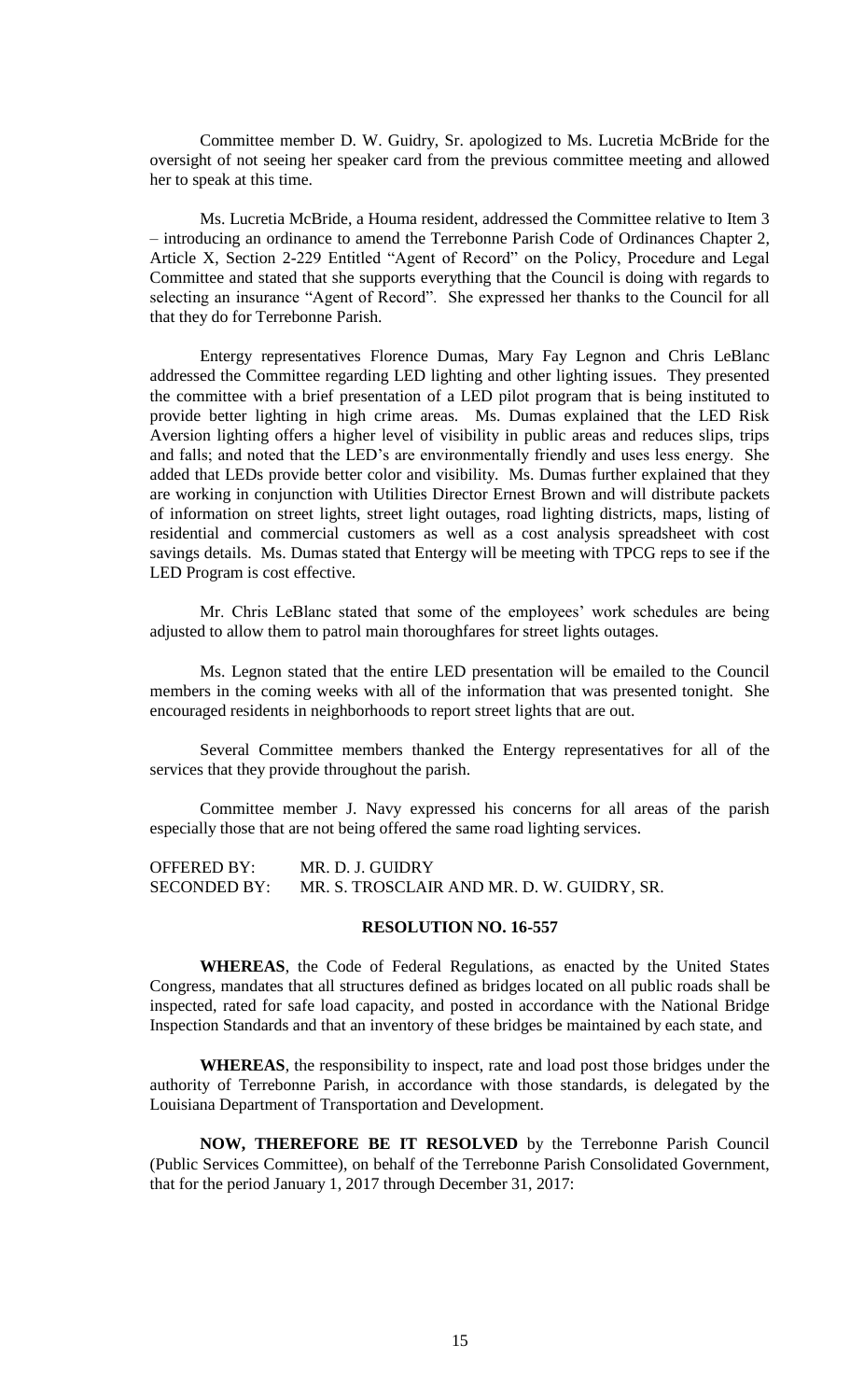- 1. The Terrebonne Parish Consolidated Government will perform all interim inspections on all Parish-owned or maintained bridges in accordance with the National Bridge Inspection Standards.
- 2. All bridges owned or maintained by the Terrebonne Parish Consolidated Government will be structurally analyzed and rated by the Parish as to the safe load capacity in accordance with the AASHTO manual for maintenance inspection of bridges. The load posting information that has been determined by the Louisiana Department of Transportation and Development for all bridges where the maximum legal load under Louisiana State Law exceeds the load permitted under the operating rating as determined above will be critically reviewed by the Parish. Load posting information will be updated by the Parish to reflect all structural changes, any obsolete structural ratings or any missing instructural ratings.
- 3. All Terrebonne Parish Government-owned or maintained bridges which require load posting or closing shall be load posted or closed in accordance with the table in the DOTD Engineering Directives and Standards Manual Directive No. 1.1.1.8. All bridges shall be critically reviewed by the Terrebonne Parish Consolidated Government prior to load posting.
- 4. All bridges owned or maintained by the Terrebonne Parish Consolidated Government are shown on the attached list in the format specified by the Department of Transportation and Development.

**BE IT FURTHER RESOLVED**, that the Terrebonne Parish Consolidated Government is cognizant that these stipulations are prerequisites for participation by the Terrebonne Parish Consolidated Government in the Off-System Bridge Replacement Program.

### **THERE WAS RECORDED:**

YEAS: C. Duplantis-Prather, D. W. Guidry, Sr., A. Marmande, D. J. Guidry, S. Trosclair, J. Navy, G. Michel, and S. Dryden. NAYS: None. ABSTAINING: None. ABSENT: A. Williams.

The Chairwoman declared the resolution adopted on this the 5th day of December 2016.

\* \* \* \* \* \* \* \* \*

OFFERED BY: MR. S. TROSCLAIR SECONDED BY: MR. D. W. GUIDRY, SR.

#### **RESOLUTION NO. 16-558**

Authorizing the Parish President to execute any and all documents pertaining to the Hazard Mitigation Grant Program for the TPCG Multi-Agency Safe Room for First Responders; HMGP Project Number 1792-109-0002; Terrebonne Parish.

**WHEREAS**, the Terrebonne Parish Consolidated Government (TPCG) is desirous to proceed with the construction of the TPCG Multi-Agency Safe Room for First Responders Project, and

**WHEREAS**, the Federal Emergency Management Agency (FEMA) has made federal funds available to the State of Louisiana through the Governor's Office of Homeland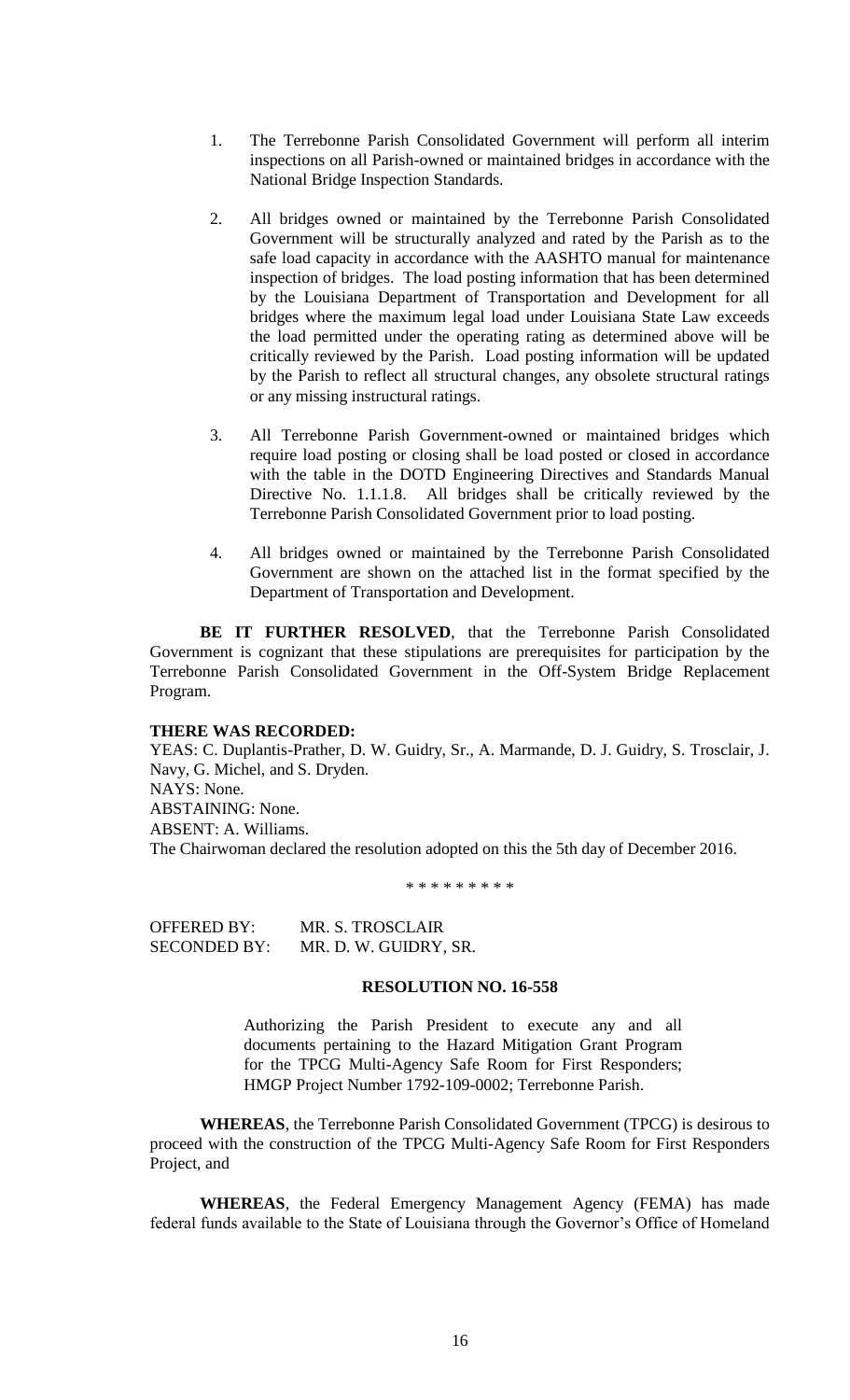Security and Emergency Preparedness (GOHSEP) under the Hazard Mitigation Grant Program (HMGP), and

**WHEREAS**, TPCG submitted an HMGP application for the design and construction of TPCG Multi-Agency Safe Room for First Responders, and

**WHEREAS**, FEMA approved funding through the HMGP Program to design and construct the TPCG Multi-Agency Safe Room for First Responders, and

**WHEREAS**, this sub grantee agreement between the GOHSEP and TPCG addresses the use of HMGP funds, and

**WHEREAS**, it is necessary to execute various documents in order to receive funding for the design and construction of the project, and

**NOW, THEREFORE BE IT RESOLVED,** that the Terrebonne Parish Council, on behalf of the Terrebonne Parish Consolidated Government, does hereby authorize the Parish President, Gordon E. Dove, to execute any and all documents pertaining to the HMGP Program for funding assistance for the TPCG Multi-Agency Safe Room for First Responders Project, and

## **THERE WAS RECORDED:**

YEAS: C. Duplantis-Prather, D. W. Guidry, Sr., A. Marmande, D. J. Guidry, S. Trosclair, J. Navy, G. Michel, and S. Dryden. NAYS: None. ABSTAINING: None. ABSENT: A. Williams. The Chairwoman declared the resolution adopted on this the 5th day of December 2016.

\* \* \* \* \* \* \* \* \*

OFFERED BY: MR. G. MICHEL SECONDED BY: MR. D. W. GUIDRY, SR

#### **RESOLUTION NO. 16-559**

Authorizing the execution of Change Order No. 1 (Balancing) for the Construction Agreement for Parish Project No. 13-EXT-13, Westside Blvd., Phase III, Martin Luther King Blvd. to LA Hwy 311, Terrebonne Parish, Louisiana.

**WHEREAS**, the Terrebonne Parish Consolidated Government awarded the construction to Byron E. Talbot Contractor, Inc., for Parish Project No. 13-EXT-13, Westside Blvd., Phase III, Martin Luther King Blvd. to LA Hwy 311, Terrebonne Parish, Louisiana, and

**WHEREAS**, this change order has been recommended so as to adjust the estimated contract item quantities for the completion of the project described on the attached Change Order No. 1 (Balancing) for the above referenced project, and

**WHEREAS**, this change order will decrease the overall contract price by One Thousand and One Dollars and Twenty-Two Cents (\$1,001.22), and

**WHEREAS**, Change Order No. 1 (Balancing) had been recommended by the Engineer, Providence/GSE Associates, LLC, for this project.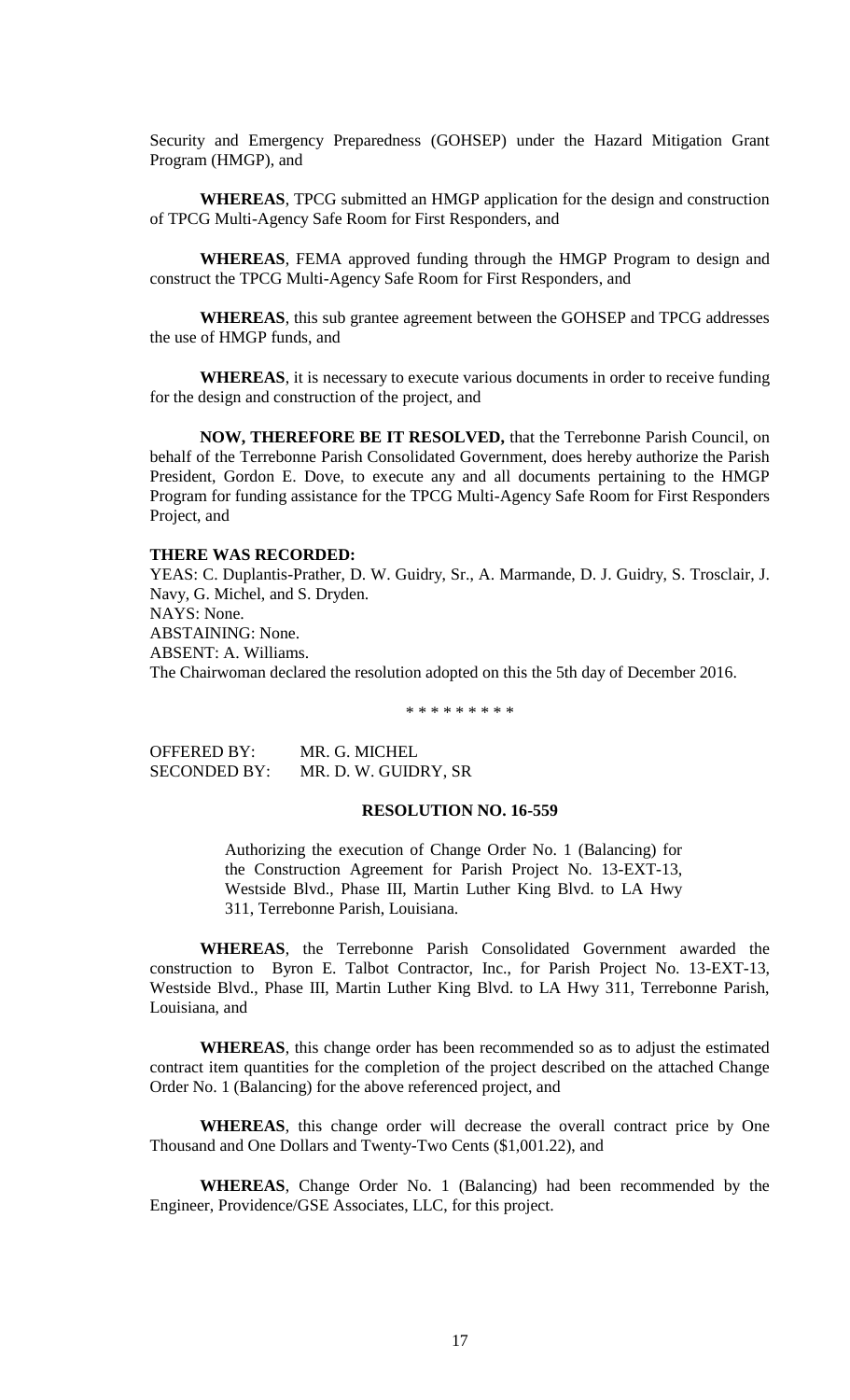**NOW, THEREFORE BE IT RESOLVED** that the Terrebonne Parish Council on behalf of the Terrebonne Parish Consolidated Government, does hereby approve and authorize the execution by Terrebonne Parish President Gordon E. Dove of Change Order No. 1 (Balancing) to the construction agreement with Byron E. Talbot Contractor, Inc. for Parish Project No. 13-EXT-13, Westside Blvd., Phase III, Martin Luther King Blvd. to LA Hwy 311, Terrebonne Parish, Louisiana, for a decrease in the overall contract price of One Thousand and One Dollars and Twenty-Two Cents (\$1,001.22), and

**BE IT FURTHER RESOLVED** that a certified copy of the resolution be forwarded to Engineer, Providence/GSE Associates, LLC.

#### **THERE WAS RECORDED:**

YEAS: C. Duplantis-Prather, D. W. Guidry, Sr., A. Marmande, D. J. Guidry, S. Trosclair, J. Navy, A. Williams, G. Michel, and S. Dryden. NAYS: None. ABSTAINING: None. ABSENT: None. The Chairwoman declared the resolution adopted on this the 5th day of December 2016.

\* \* \* \* \* \* \* \* \* \* \*

| OFFERED BY:         | MR. D. W. GUIDRY, SR. |
|---------------------|-----------------------|
| <b>SECONDED BY:</b> | MR. S. TROSCLAIR      |

## **RESOLUTION NO. 16-560**

AUTHORIZING THE PARISH PRESIDENT TO SIGN AND SUBMIT AN AMENDMENT TO THE TERREBONNE PARISH GUSTAV/IKE DISASTER RECOVERY PLAN BUDGET TO THE STATE OF LOUISIANA AND HUD TO COMPLY WITH THE COMMUNITY DEVELOPMENT BLOCK GRANT DISASTER RECOVERY PROGRAM.

**WHEREAS**, the Terrebonne Parish Consolidated Government has been awarded Community Development Block Grant (CDBG) funding as a result of the damage caused by Hurricanes Gustav and Ike; and

**WHEREAS,** construction of the Juvenile Justice Facility Project is complete; and

**WHEREAS,** the remaining funds from this project will be transferred to an allocated account until funding is needed for other CDBG Projects; and

**WHEREAS,** through the proper public approval process the funds can be reallocated from one project to another as reflected in Attachment A; and

**NOW, THEREFORE, BE IT RESOLVED** by the Terrebonne Parish Council, on behalf of the Terrebonne Parish Consolidated Government, that that the Parish President, Gordon E. Dove, is authorized to sign, submit and implement the recommended amendment to the Terrebonne Parish Gustav/Ike Disaster Recovery Plan regarding the projects in Attachment A.

### **THERE WAS RECORDED:**

YEAS: C. Duplantis-Prather, D. W. Guidry, Sr., A. Marmande, D. J. Guidry, S. Trosclair, J. Navy, G. Michel, and S. Dryden. NAYS: None. ABSTAINING: None.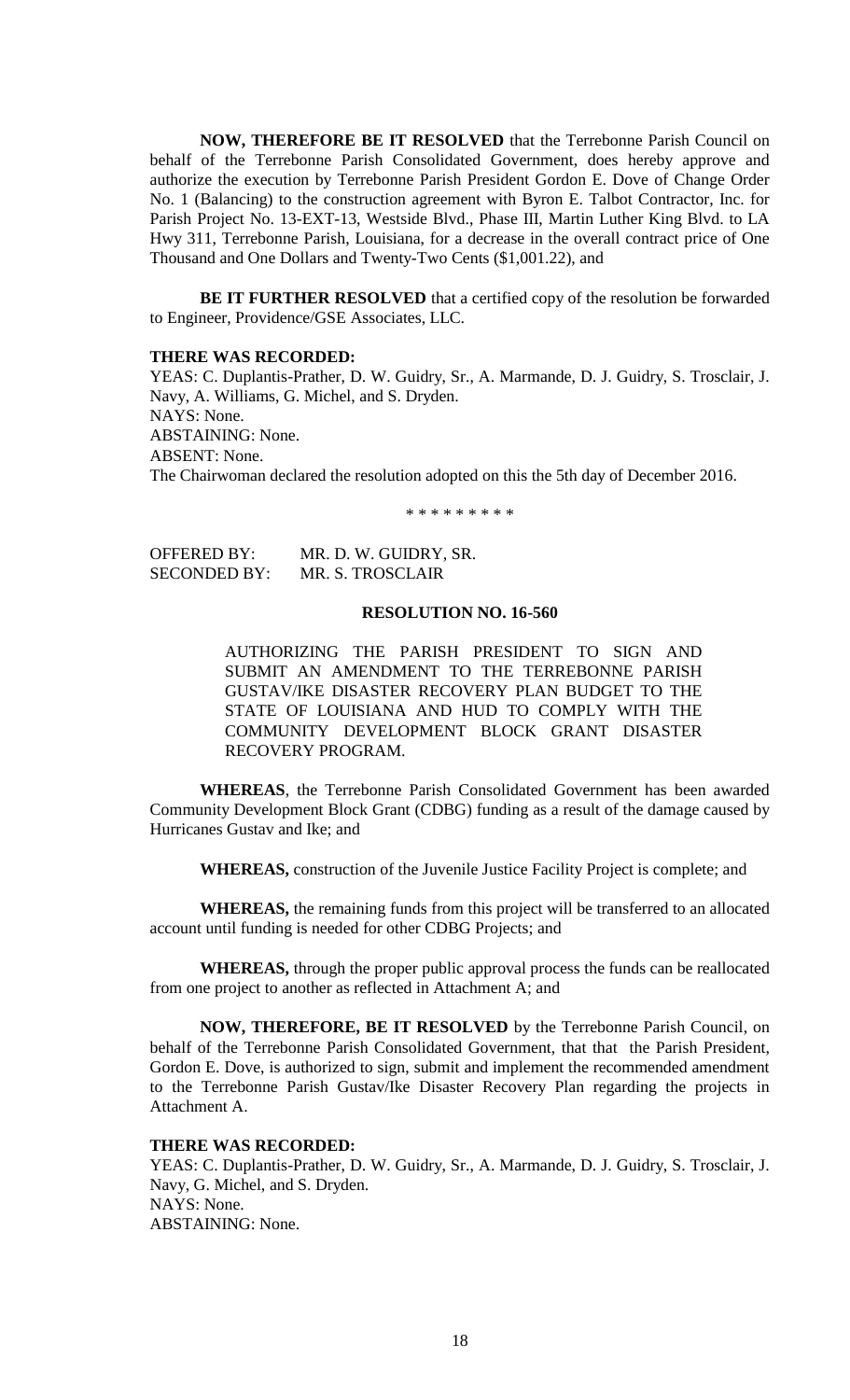ABSENT: A. Williams. The Chairwoman declared the resolution adopted on this the 5th day of December 2016.

\* \* \* \* \* \* \* \* \*

OFFERED BY: MR. G. MICHEL SECONDED BY: MR. D. W. GUIDRY

### **RESOLUTION NO. 16-561**

Authorizing the execution of Change Order No. 14 for the Construction Agreement for Parish Project No. 98-WID-25, Hollywood Road Widening, Terrebonne Parish, Louisiana.

**WHEREAS**, the Terrebonne Parish Consolidated Government entered into a contract dated January 23, 2014 with Conti Enterprises, Inc., Recordation Number 1447003, for Parish Project No. 98-WID-25, Hollywood Road Widening, Terrebonne Parish Consolidated Government, Terrebonne Parish, Louisiana, and

**WHEREAS**, the Parish is desirous of completion the construction of the project, and

**WHEREAS**, the purpose of this change order is to pay the Contractor for the material cost of the steel deadmen due to the decrease in quantity of this item on the project, and

**WHEREAS**, due to the lead time associated with the steel deadmen, the Contractor ordered the materials early in the project so the materials would be available when the work was to begin, and

**WHEREAS**, as the deadmen installations progressed per the plans, it was found that 8 of 16 plan located were not located exactly per the as-built drawings provided during the design, and

**WHEREAS**, as a result field adjustments to the waterlines were needed to properly tie into the field verified locations, and

**WHEREAS**, the field measurements called for additional asbestos cement (AC) pipe to be removed and replaced with PVC pipe to a length more than shown on the plans, and

**WHEREAS**, the design criteria only allowed the steel deadmen to be used when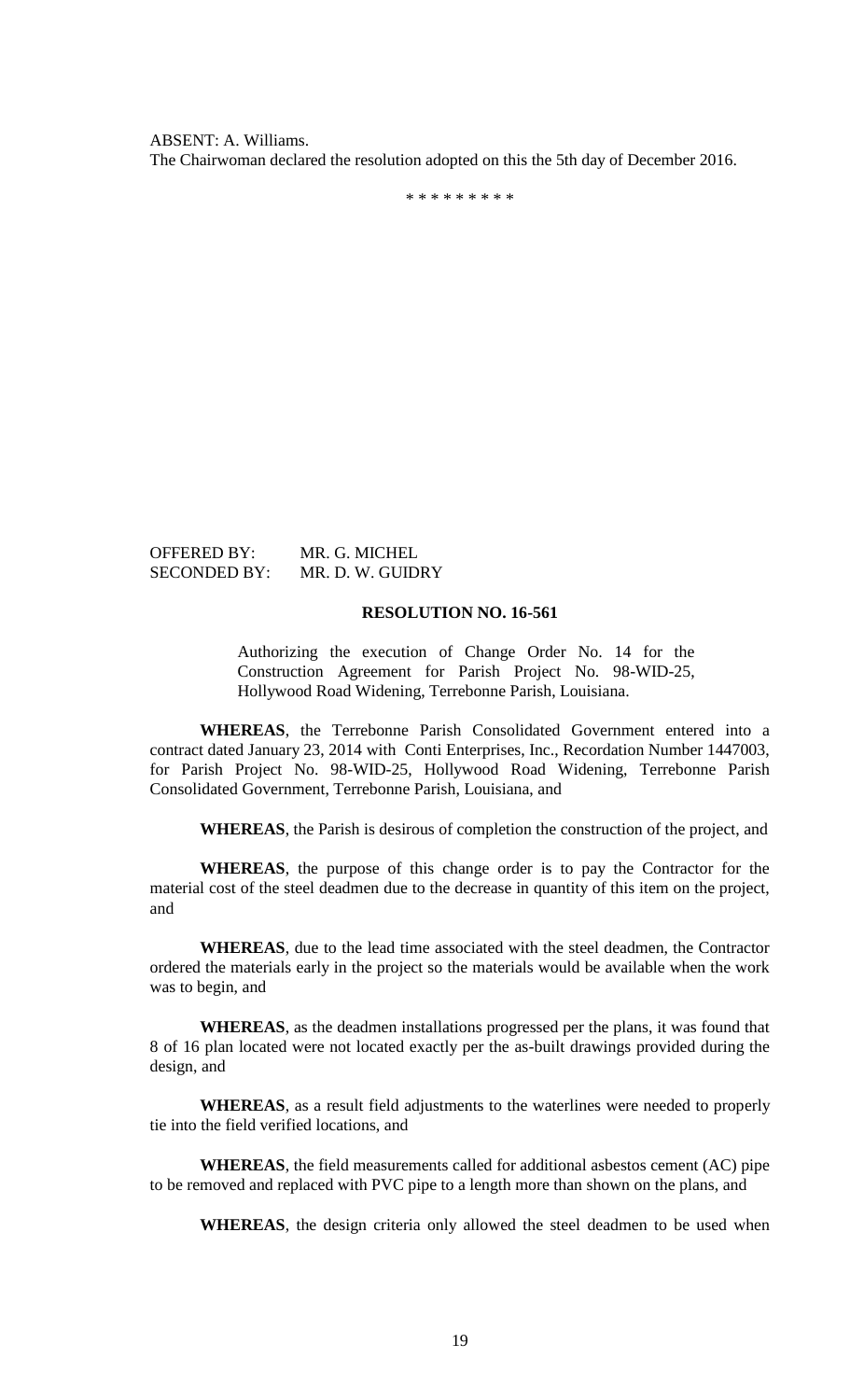there is AC pipe at location, and

**WHEREAS**, the steel deadmen could not be used at 8 locations due to the AC pipe being replaced with PVC pipe, and

**WHEREAS**, this change order includes the purchase and installation of a 6-inch team insertion valve due to a waterline conflict with the proposed storm drainage, and

**WHEREAS**, this change order has been recommended so as to adjust the contract item quantities to allow payment to the contractor as described on the attached Change Order No. 14 for the above referenced project, and

**WHEREAS**, this change order will increase the overall contract price by Thirty Thousand, Forty-Six Dollars and Twenty-Eight Cents (\$30,046.28), and

**WHEREAS**, this Change Order No. 14 had been recommended by the Engineer, Providence/GSE Associates, LLC, for this project.

**NOW, THEREFORE BE IT RESOLVED** that the Terrebonne Parish Council on behalf of the Terrebonne Parish Consolidated Government, does hereby approve and authorize the execution by Terrebonne Parish President Gordon E. Dove of Change Order No. 14 to the construction agreement with Conti Enterprises, Inc. for Parish Project No. 98- WID-25, Hollywood Road Widening, Terrebonne Parish, Louisiana, for an increase to the contract amount of Thirty Thousand, Forty-Six Dollars and Twenty-Eight Cents (\$30,046.28) to the construction contract, and

**BE IT FURTHER RESOLVED** that a certified copy of the resolution be forwarded to Engineer, Providence/GSE Associates, LLC.

### **THERE WAS RECORDED:**

YEAS: C. Duplantis-Prather, D. W. Guidry, Sr., A. Marmande, D. J. Guidry, S. Trosclair, J. Navy, G. Michel, and S. Dryden. NAYS: None. ABSTAINING: None. ABSENT: A. Williams. The Chairwoman declared the resolution adopted on this the 5th day of December 2016.

\* \* \* \* \* \* \* \* \*

OFFERED BY: MR. G. MICHEL SECONDED BY: MR. D. W. GUIDRY, SR.

#### **RESOLUTION NO. 16-562**

AUTHORIZING THE EXECUTION OF CHANGE ORDER NO. 3 TO THE CONSTRUCTION AGREEMENT FOR PARISH PROJECT NO. 14-SEW-24, RENOVATIONS TO MIRE AND WALLIS SEWER LIFT STATIONS, A PART OF THE CLEAN WATER STATE REVOLVING FUND (CWSRF) PROJECT NO. CS221490-01, TERREBONNE PARISH, LOUISIANA.

**WHEREAS**, the Terrebonne Parish Consolidated Government entered into a Construction Agreement with Sealevel Construction, Inc., dated December 16, 2015, for the Renovations of Mire and Wallis Sewer Lift Stations, Parish Project No. 14-SEW-24, Terrebonne Parish, Louisiana, and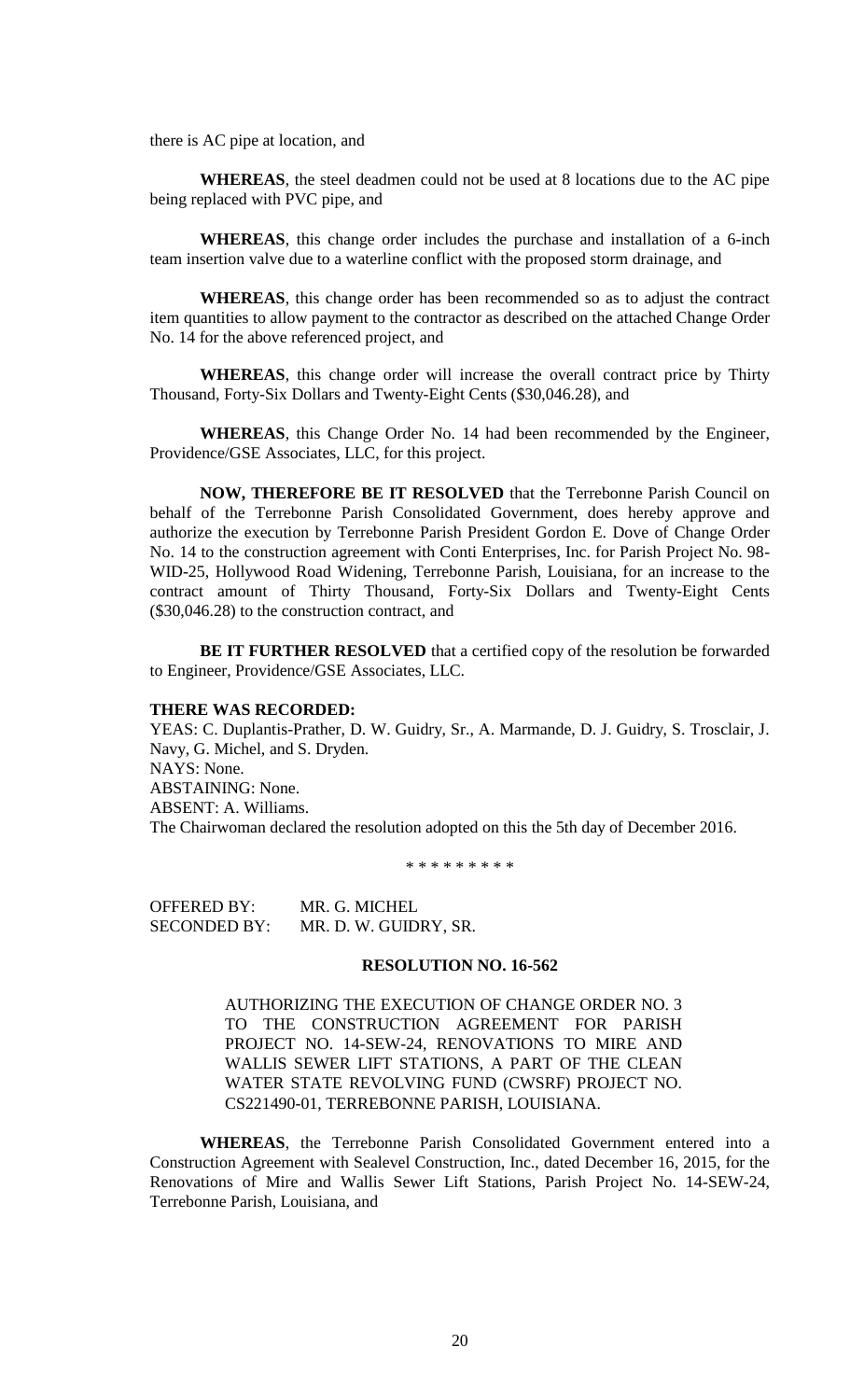**WHEREAS**, this change order is necessary, in order to remove and replace existing concrete paving on Mire Street in front of new Mire Sewer Lift Station, due to existing cracking and damage by contractor equipment and a credit for tree trimming at same location, and

**WHEREAS**, the Engineer, Duplantis Design Group, P.C., has recommended this Change Order No. 3 for an increase in the contract price by \$1,695.00 and an increase in contract time by 15 calendar days, and

**WHEREAS**, this change order is contingent upon the approval from the Louisiana Department of Environmental Quality (LDEQ), and

**NOW, THEREFORE BE IT RESOLVED**, the Terrebonne Parish Council (Public Services Committee), on behalf of the Terrebonne Parish Consolidated Government, does hereby approve and authorize the execution of Change Order No. 3 by Terrebonne Parish President Gordon E. Dove, for Parish Project No. 10-SEW-24, Renovations to Mire and Wallis Sewer Lift Stations, Terrebonne Parish, Louisiana.

#### **THERE WAS RECORDED:**

YEAS: C. Duplantis-Prather, D. W. Guidry, Sr., A. Marmande, D. J. Guidry, S. Trosclair, J. Navy, G. Michel, and S. Dryden. NAYS: None. ABSTAINING: None. ABSENT: A. Williams. The Chairwoman declared the resolution adopted on this the 5th day of December 2016.

\* \* \* \* \* \* \* \* \*

Upon questioning from Committee member G. Michel, Terrebonne Parish Capital Project Administrator Jeanne Bray explained that the project is completed and the additional cost is to repair the road panel.

OFFERED BY: MR. D. J. GUIDRY SECONDED BY: MR. J. NAVY

#### **RESOLUTION NO. 16-563**

Authorizing the signing of the Entity/State agreement with Louisiana Department of Transportation and Development for **Prospect Boulevard Sidewalks**.

**WHEREAS,** the Terrebonne Parish Consolidated Government desires to provide protection to the people of this Parish, whenever possible, and

**WHEREAS,** the Parish would like to construct a sidewalk from LA 24 to Woodside Drive along Prospect Boulevard, and

**WHEREAS**, the funds have been appropriated out of the Highway Trust Fund to finance improvement projects under the direct administration of DOTD, and

**WHEREAS**, the Prospect Boulevard Sidewalk project will be funded on a cost disbursement basis with 80% of project costs provided by the Louisiana Department of Transportation and Development and the Terrebonne Parish Consolidated Government providing 20% of the remaining costs, and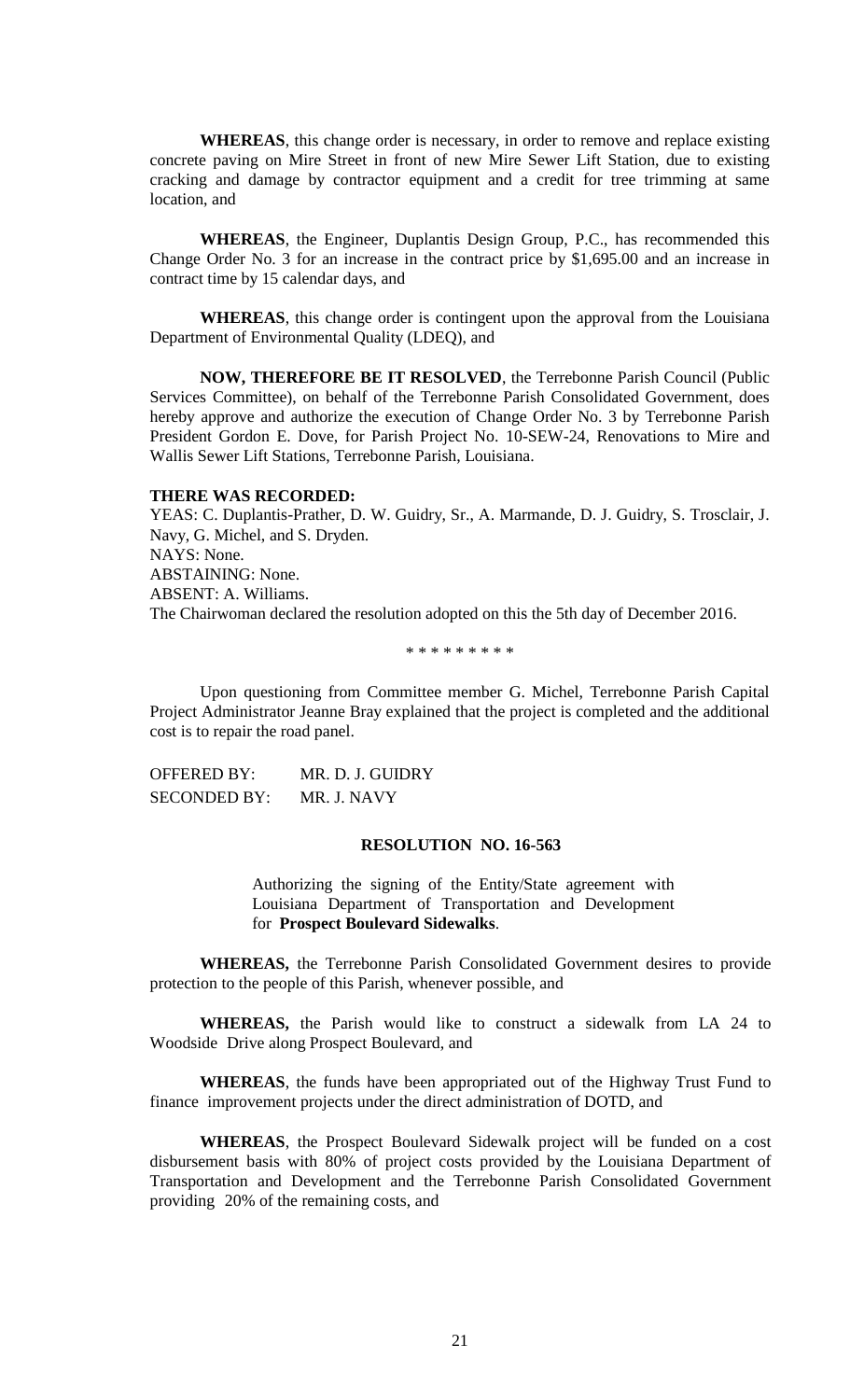**NOW, THEREFORE BE IT FURTHER RESOLVED,** the President of Terrebonne Parish Consolidated Government, be authorized and empowered to sign subsequent agreements and documentation necessary with the Louisiana Department of Transportation and Development for said project.

### **THERE WAS RECORDED:**

YEAS: C. Duplantis-Prather, D. W. Guidry, Sr., A. Marmande, D. J. Guidry, S. Trosclair, J. Navy, A. Williams, G. Michel, and S. Dryden. NAYS: None. ABSTAINING: None. ABSENT: None. The Chairwoman declared the resolution adopted on this the 5th day of December 2016.

\* \* \* \* \* \* \* \* \*

OFFERED BY: MR. D. J. GUIDRY SECONDED BY: MR. S. TROSCLAIR

## **RESOLUTION NO. 16-564**

Authorizing a contract with Plant-N-Power Services, LLP for emergency repair of Houma Generating Station Unit 14 Burner Wall.

**WHEREAS,** on November 2, 2016, Unit 14 Burner Wall Brick work deteriorated and crumbled within the boiler, and

**WHEREAS,** repairs are needed as a result of the cumulative failure resulting in diminished unit insulations, and

**WHEREAS,** the repair cost is estimated at Sixty Seven Thousand Five Hundred Dollars (\$67,500.00) from Plant-N-Power, LLP, to provide repair services, and

**WHEREAS,** the Department and parish administration concur with this recommendation, and

**NOW THEREFORE BE IT RESOLVED**, by the Terrebonne Parish Council (Public Services Committee), on behalf of the Terrebonne Parish Consolidated Government that the Department of Utilities be, and is hereby authorized to contract with Plant N Power Services, LLP.

**BE IT FURTHER RESOLVED,** that the Parish President and all other appropriate parties be, and they are hereby authorized to execute any and all contract documents associated therewith.

### **THERE WAS RECORDED:**

YEAS: C. Duplantis-Prather, D. W. Guidry, Sr., A. Marmande, D. J. Guidry, S. Trosclair, J. Navy, G. Michel, and S. Dryden. NAYS: None. ABSTAINING: None. ABSENT: A. Williams. The Chairwoman declared the resolution adopted on this the 5th day of December 2016.

\* \* \* \* \* \* \* \* \*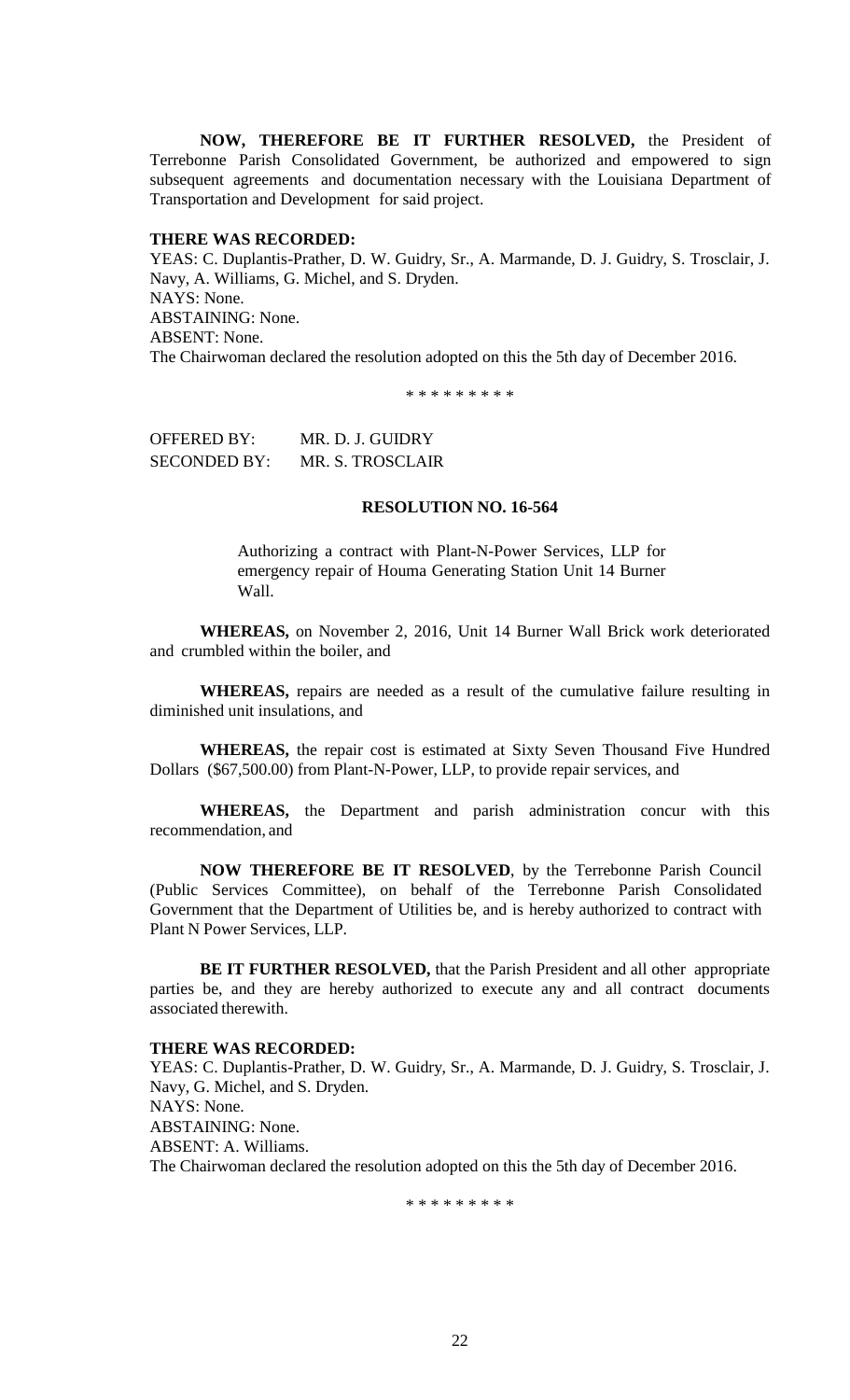OFFERED BY: MR. A. MARMANDE

#### **RESOLUTION NO. 16-565**

Awarding and authorizing the signing of the construction Contract for Parish Project No. 15-BRG-29, Kings Bayou Bridge, Terrebonne Parish Consolidated Government, Terrebonne Parish, Louisiana, and authorizing the issuance of the Notice to Proceed.

**WHEREAS**, the Terrebonne Parish Consolidated Government did receive construction bids on Parish Project No. 15-BRG-29, Kings Bayou Bridge, Terrebonne Parish, Louisiana, and,

**WHEREAS**, the lowest and best bid was that submitted by Sealevel Construction, Inc., in the amount of \$468,300.00, and

**NOW, THEREFORE, BE IT RESOLVED** that the Terrebonne Parish Consolidated Government award the construction contract to Sealevel Construction, Inc., in the amount of \$468,300,00, and

**BE IT FURTHER RESOLVED,** that the President of Terrebonne Parish Consolidated Government, be and he is hereby authorized and empowered to sign a construction contract for and on behalf of the Terrebonne Parish Consolidated Government with Sealevel Construction, Inc., upon receipt of the performance bond in the amount of the contract price, and

**BE IT FURTHER RESOLVED**, that upon receipt of required certificates of insurance evidencing coverage as provided in the project specifications and upon execution and recordation of all contract documents, that the Engineer is hereby authorized to issue the Notice to Proceed to the Contractor to commence construction of the project.

### **THERE WAS RECORDED:**

YEAS: C. Duplantis-Prather, D. W. Guidry, Sr., A. Marmande, D. J. Guidry, S. Trosclair, J. Navy, A. Williams, G. Michel, S. Dryden. NAYS: None. ABSTAINING: None. ABSENT: None. The Chairwoman declared the resolution adopted on this the 5th day of December 2016.

\* \* \* \* \* \* \* \* \*

| OFFERED BY:  | MR. G. MICHEL |
|--------------|---------------|
| SECONDED BY: | MR. S. DRYDEN |

#### **RESOLUTION NO. 16-566**

A resolution providing for the acceptance of work performed by DRC Emergency Services, LLC., in accordance with the Certificate of Substantial Completion for Parish Project No. 01-DRA-40, Forced Drainage Project 1-1B (Phase 1B) St. Louis Canal to Country Estates Drive, Terrebonne Parish, Louisiana.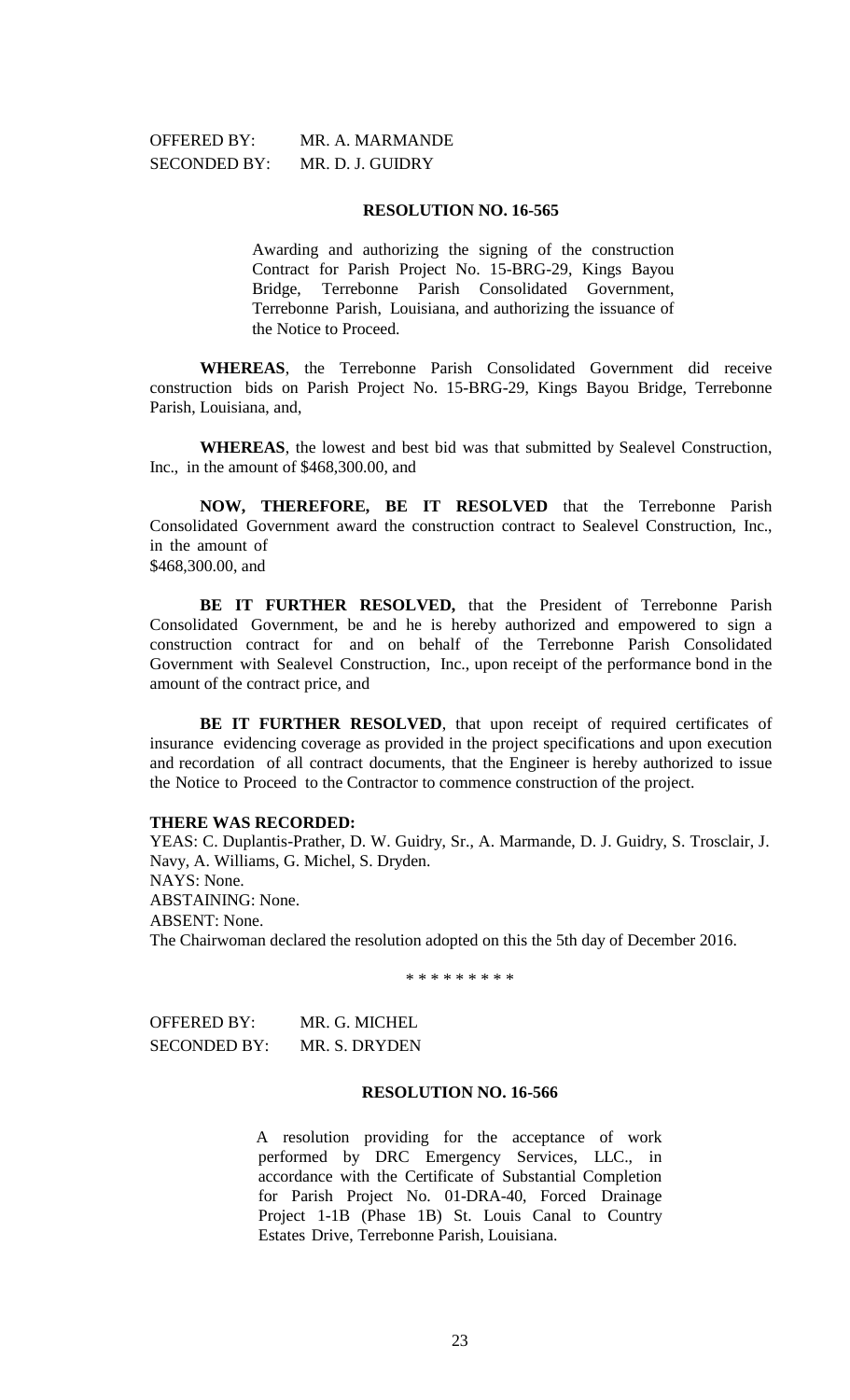**WHEREAS**, the Terrebonne Parish Consolidated Government entered into a contract dated June 24, 2013, with DRC Emergency Services, LLC., for the Forced Drainage Project 1-1B (Phase 1B) St. Louis Canal to Country Estates Drive, Parish Project 01-DRA-40, Terrebonne Parish, Louisiana, as will be seen by reference to said contract which is recorded under Entry No. 1430023 of the records of Terrebonne Parish, and

**WHEREAS,** the work performed has been inspected by authorized representatives of the Owner, Engineer, and Contractor and found to be substantially complete, and

**WHEREAS,** the Engineer for this project, T. Baker Smith, LLC, recommends the acceptance of the substantial completion,

**NOW, THEREFORE BE IT RESOLVED** that the Terrebonne Parish Council, on behalf of the Terrebonne Parish Consolidated Government, does hereby accept the work performed, effective as of the date of recording of this resolution, and does authorize and direct the Clerk of Court and Ex-Officio Recorder of Mortgages of Terrebonne Parish to note this acceptance thereof in the margin of the inscription of said contract under Entry No. 1430023 of the Records of Terrebonne Parish, Louisiana, and

**BE IT FURTHER RESOLVED** that a certified copy of the resolution be forwarded to the Engineer, T. Baker Smith, LLC, and

**BE IT FURTHER RESOLVED** that a certified copy of the resolution be recorded in the office of the Clerk of Court of Terrebonne Parish to commence a 45-day clear lien period, and

#### **THERE WAS RECORDED:**

YEAS: C. Duplantis-Prather, D. W. Guidry, Sr., A. Marmande, D. J. Guidry, S. Trosclair, J. Navy, A. Williams, G. Michel, and S. Dryden. NAYS: None. ABSTAINING: None. ABSENT: None. The Chairwoman declared the resolution adopted on this the 5th day of December 2016.

\* \* \* \* \* \* \* \* \*

OFFERED BY: MR. G. MICHEL SECONDED BY: MR. D. W. GUIDRY, SR.

### **RESOLUTION NO. 16-567**

Providing approval of the purchasing of a Uninterruptable Power Supply (UPS) for Parish Project No. **14-EOC- 03, Terrebonne Parish Emergency Operations Center,** Terrebonne Parish, Louisiana.

**WHEREAS**, prices were obtained through the Louisiana State Commodity Catalog by the Terrebonne Parish Consolidated Government for the purpose of purchasing an Uninterruptible Power Supply (UPS) for the Terrebonne Parish Operations Center, and

**WHEREAS**, after careful review by Earl Eues, Office of Homeland Security and Emergency Preparedness Director, it has been determined that the total quoted price of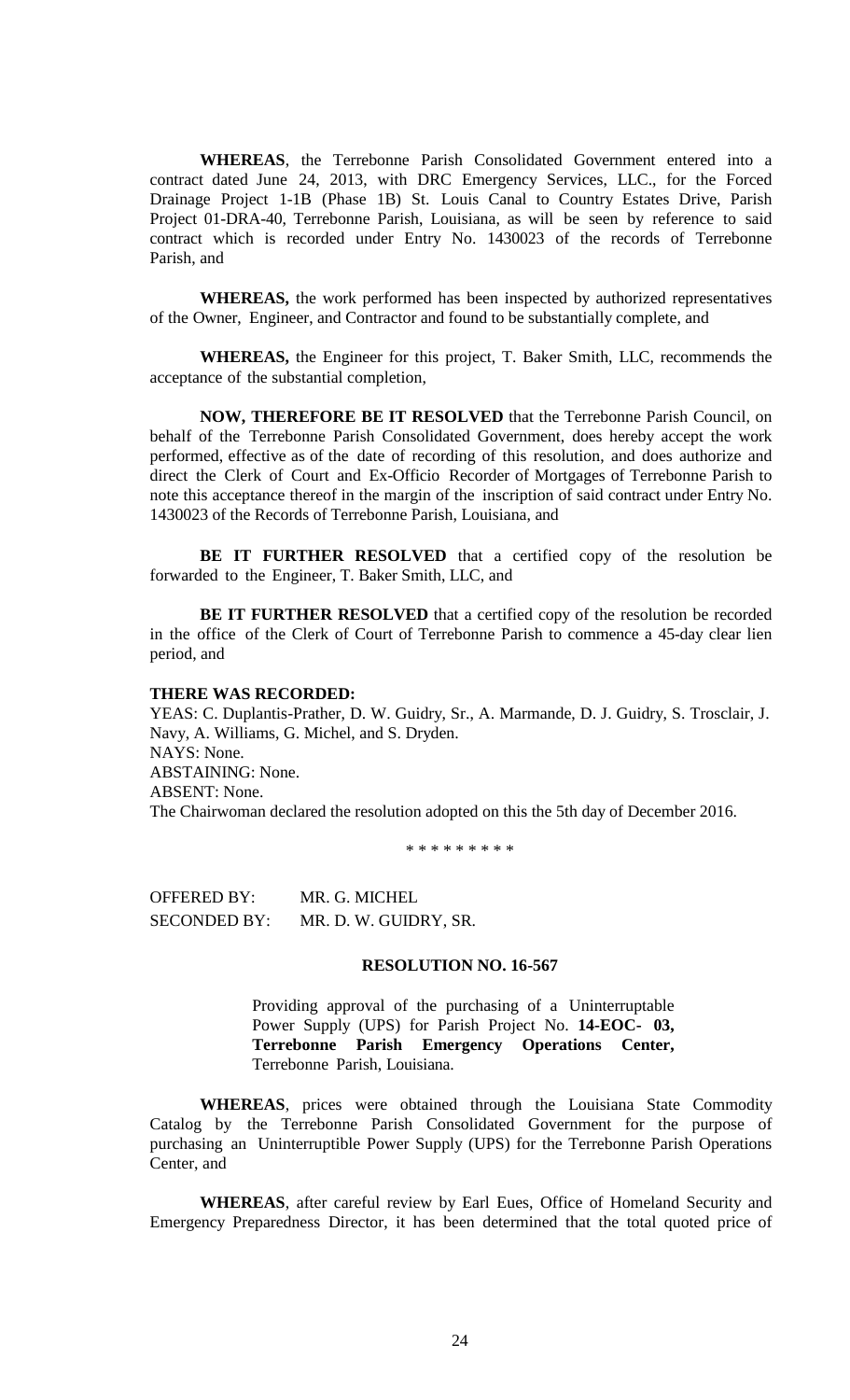Sixty- Four Thousand Nine Hundred Ninety-Nine Dollars (\$64,999.00) from Grainger for the purchase of an UPS should be accepted as per the State Contract Catalog, and

**WHEREAS,** the Parish Administration has recommended the acceptance of the price for the aforementioned equipment purchase at a total cost of Sixty-Four Thousand Nine Hundred Ninety-Nine Dollars (\$64,999.00) as per the attached documents.

**NOW, THEREFORE BE IT RESOLVED** that the Terrebonne Parish Council, on behalf of the Terrebonne Parish Consolidated Government, that the recommendation of the Parish Administration be approved and that the purchase of the above equipment be accepted as per the attached forms.

#### **THERE WAS RECORDED:**

YEAS: C. Duplantis-Prather, D. W. Guidry, Sr., A. Marmande, D. J. Guidry, S. Trosclair, J. Navy, A. Williams, G. Michel, and S. Dryden. NAYS: None. ABSTAINING: None. ABSENT: None. The Chairwoman declared the resolution adopted on this the 5th day of December 2016.

\* \* \* \* \* \* \* \* \*

| OFFERED BY:         | MR. S. TROSCLAIR |
|---------------------|------------------|
| <b>SECONDED BY:</b> | MR. D. J. GUIDRY |

## **RESOLUTION NO. 16-568**

Authorizing the execution of Change Order No. 4 for the Construction Agreement for Parish Project No. 97-PAV-21, State Project No. H.007351, Country Drive Widening Phase A, Terrebonne Parish, Louisiana.

**WHEREAS**, the Terrebonne Parish Consolidated Government entered into a contract with Huey P. Stockstill, LLC, for Parish Project No. 97-PAV-21, State Project No. H.007351, Country Drive Widening Phase A, Terrebonne Parish Consolidated Government, Terrebonne Parish, Louisiana, and

**WHEREAS**, TPCG is desirous of constructing the widening of Country Drive, and

**WHEREAS**, 4 conflict boxes are no longer required and the invert of the drain pipe needs to be raised with catch basins adjusted accordingly, and

**WHEREAS**, one waterline offset is needed and one section of waterline needs to be replaced, and

**WHEREAS**, this change order will decrease the overall contract price by Eleven Thousand, Two Hundred Twenty-Seven Dollars and Seventeen Cents (\$11,227.17) with no increase in Contract Time, and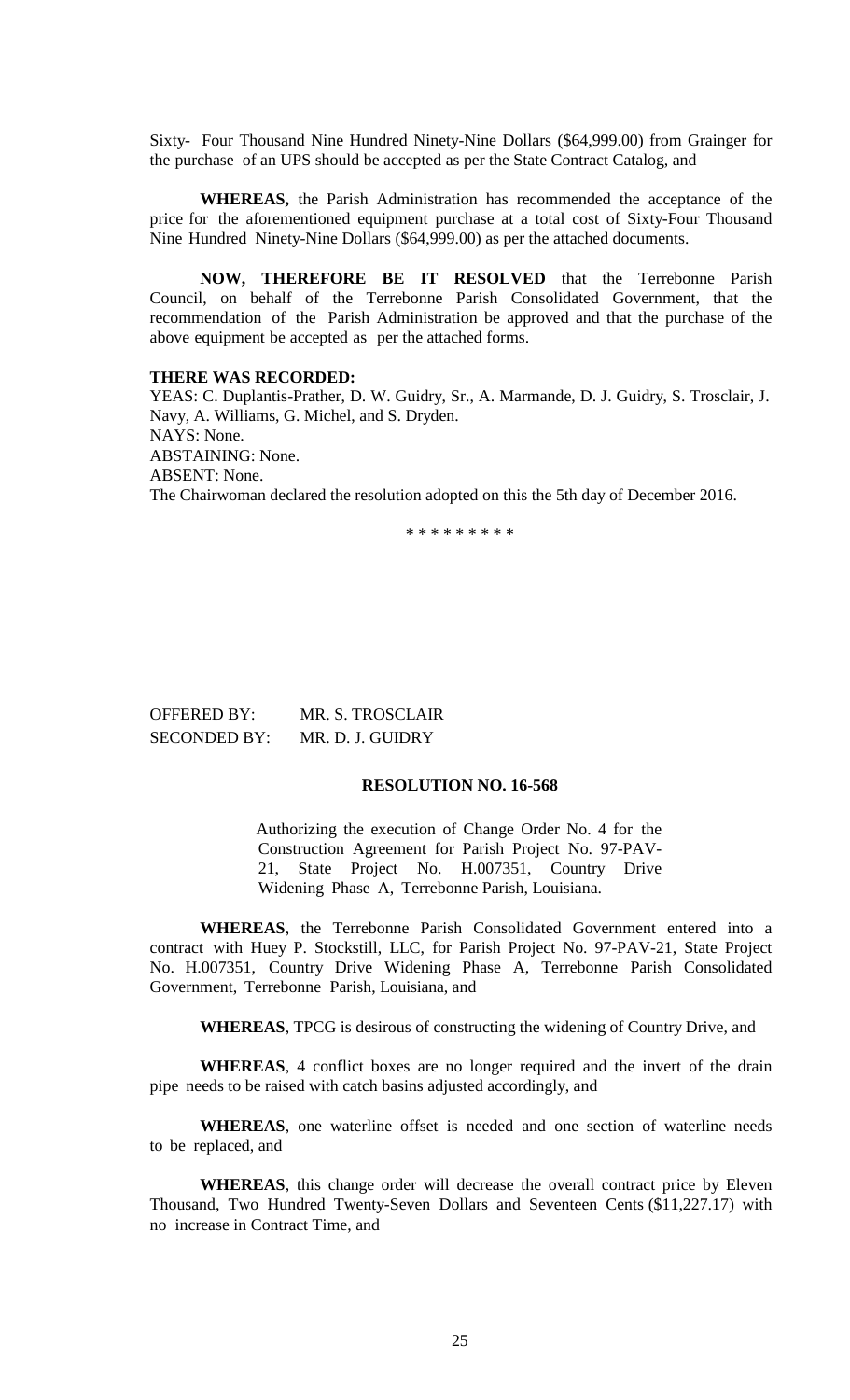**WHEREAS**, this Change Order No. 4 has been recommended by the Engineer, Meyer Engineers, Ltd., for this project.

**NOW, THEREFORE BE IT RESOLVED** that the Terrebonne Parish Council on behalf of the Terrebonne Parish Consolidated Government, does hereby approve and authorize the execution of Change Order No. 4 by Terrebonne Parish President Gordon E. Dove for the construction agreement with Huey P. Stockstill, LLC for Parish Project No. 97-PAV-21, State Project No. H.007351, Country Drive Widening Phase A, Terrebonne Parish, Louisiana, for an decrease of Eleven Thousand, Two Hundred Twenty-Seven Dollars and Seventeen Cents (\$11,227.17) with no increase in Contract Time, and

**BE IT FURTHER RESOLVED** that a certified copy of the resolution be forwarded to Engineer, Meyer Engineers, Ltd.

#### **THERE WAS RECORDED:**

YEAS: C. Duplantis-Prather, D. W. Guidry, Sr., A. Marmande, D. J. Guidry, S. Trosclair, J. Navy, A. Williams, G. Michel, S. Dryden. NAYS: None. ABSTAINING: None. ABSENT: None. The Chairwoman declared the resolution adopted on this the 5th day of December 2016.

\* \* \* \* \* \* \* \* \*

Upon questioning from Committee member S. Trosclair, Parish Manager A. Levron explained that the standard of care is different for each project; that some of the projects do not require rework; and noting that some change orders are for the betterment of the project and a benefit for the public.

Mr. S. Trosclair moved, seconded by Mr. D. W. Guidry and Mr. G. Michel, "THAT, there being no further business to come before the Public Services Committee, the meeting be adjourned."

The Chairwoman called for the vote on the motion offered by Mr. S. Trosclair. **THERE WAS RECORDED:**

YEAS: C. Duplantis-Prather, D.W. Guidry, Sr., A. Marmande, D. J. Guidry, S. Trosclair, J. Navy, G. Michel and S. Dryden.

NAYS: None.

ABSENT: A. Williams.

The Chairwoman declared the motion adopted and the meeting was adjourned at 6:20 p.m.

Christa Duplantis-Prather, Chairwoman

Tammy E. Triggs, Minute Clerk

Mr. D. W. Guidry, Sr. moved, seconded by Mr. G. Michel, "THAT, the Council accept and ratify the minutes of the Public Services Committee meeting held on 12/05/16."

The Chairman called for a vote on the motion offered by Mr. D. W. Guidry, Sr. **THERE WAS RECORDED:**

YEAS: D. W. Guidry, Sr., A. Marmande, D. J. Guidry, S. Trosclair, J. Navy, G. Michel and S. Dryden. NAYS: None.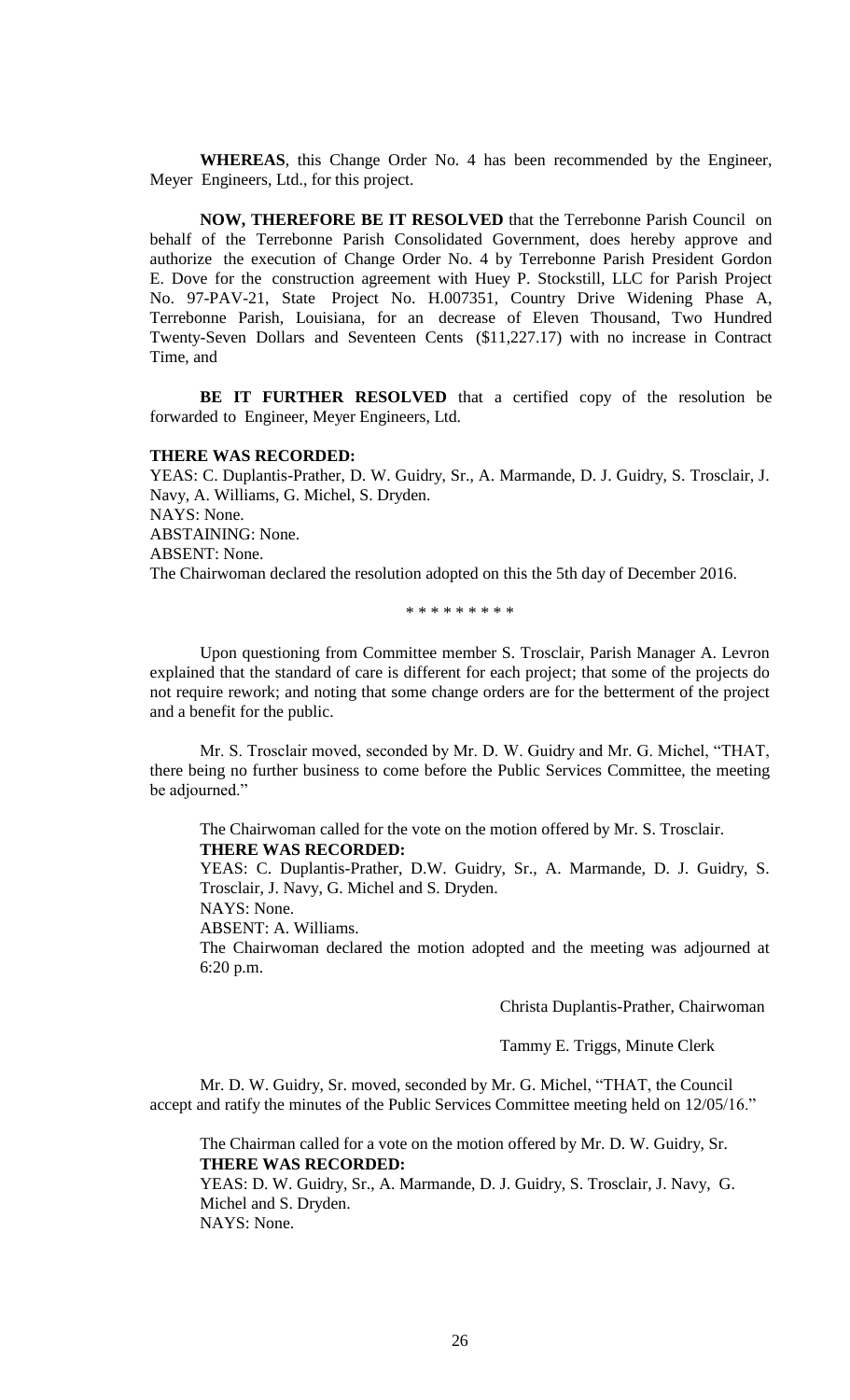ABSENT: C. Duplantis-Prather and A. Williams. The Chairman declared the motion adopted.

The Chairman called for a report on the Community Development and Planning Committee meeting held on 12/05/16, whereupon the Committee Chairman, noting ratification of minutes calls a public hearing on December 21, 2016 at 6:30 p.m., rendered the following:

# **COMMUNITY DEVELOPMENT & PLANNING COMMITTEE**

#### **DECEMBER 5, 2016**

The Chairman, Dirk Guidry, called the Community Development & Planning Committee meeting to order at 6:23 p. m. in the Terrebonne Parish Council Meeting Room with an Invocation offered by Committee member S. Trosclair and the Pledge of Allegiance led by Committee member A. Marmande. Upon roll call, Committee Members recorded as present were: C. Duplantis-Prather, D. W. Guidry, Sr., A. Marmande, D. J. Guidry, S. Trosclair, J. Navy, A. Williams G. Michel and S. Dryden. A quorum was declared present.

OFFERED BY: MR. D. W. GUIRDY, SR. SECONDED BY: MR. G. MICHEL

#### **RESOLUTION NO. 16-569**

GIVING NOTICE OF INTENT TO ADOPT AN ORDINANCE TO DEDICATE AND ACCEPT THE MAINTENANCE/OPERATION OF THE STREET(S), DRAINAGE SERVITUDES, UTILITIES, GAS, SEWER, AND RIGHTS-OF-WAY FOR "SUGAR MILL OLDE TOWNE, ADDENDUM NO. 2;" ENERGIZE AND ACCEPT THE STREET LIGHTS; AND TO INCORPORATE "RUE SAIA" AND THE EXTENSION OF "RUE ST. SYDNEY" INTO THE ENHANCED 911 EMERGENCY RESPONSE SYSTEM FOR THE PURPOSE OF PROVIDING A BETTER MEANS OF LOCATING ADDRESSES.

**THEREFORE, BE IT RESOLVED** by the Terrebonne Parish Council (Community Development and Planning Committee), on behalf of the Terrebonne Parish Consolidated Government, that Notice of Intent is given for adopting an ordinance to dedicate and accept the maintenance/operation of the street(s), drainage servitudes, utilities, gas, sewer, and rights-of-way for "Sugar Mill Olde Towne, Addendum No. 2;" energize and accept the street lights; and to incorporate "Rue Saia" and the extension of "Rue St. Sydney" into the Enhanced 911 Emergency Response System for the purpose of providing a better means of locating addresses.

**BE IT FURTHER RESOLVED** that a public hearing on said ordinance be called for Wednesday, December 21, 2016 at 6:30 p.m.

#### **THERE WAS RECORDED:**

YEAS: C. Duplantis-Prather, D. W. Guidry, Sr., A. Marmande, D. J. Guidry, S. Trosclair, J. Navy, A. Williams, G. Michel, and S. Dryden. NAYS: None. ABSTAINING: None. ABSENT: None. The Chairman declared the resolution adopted on this the 5th day of December 2016.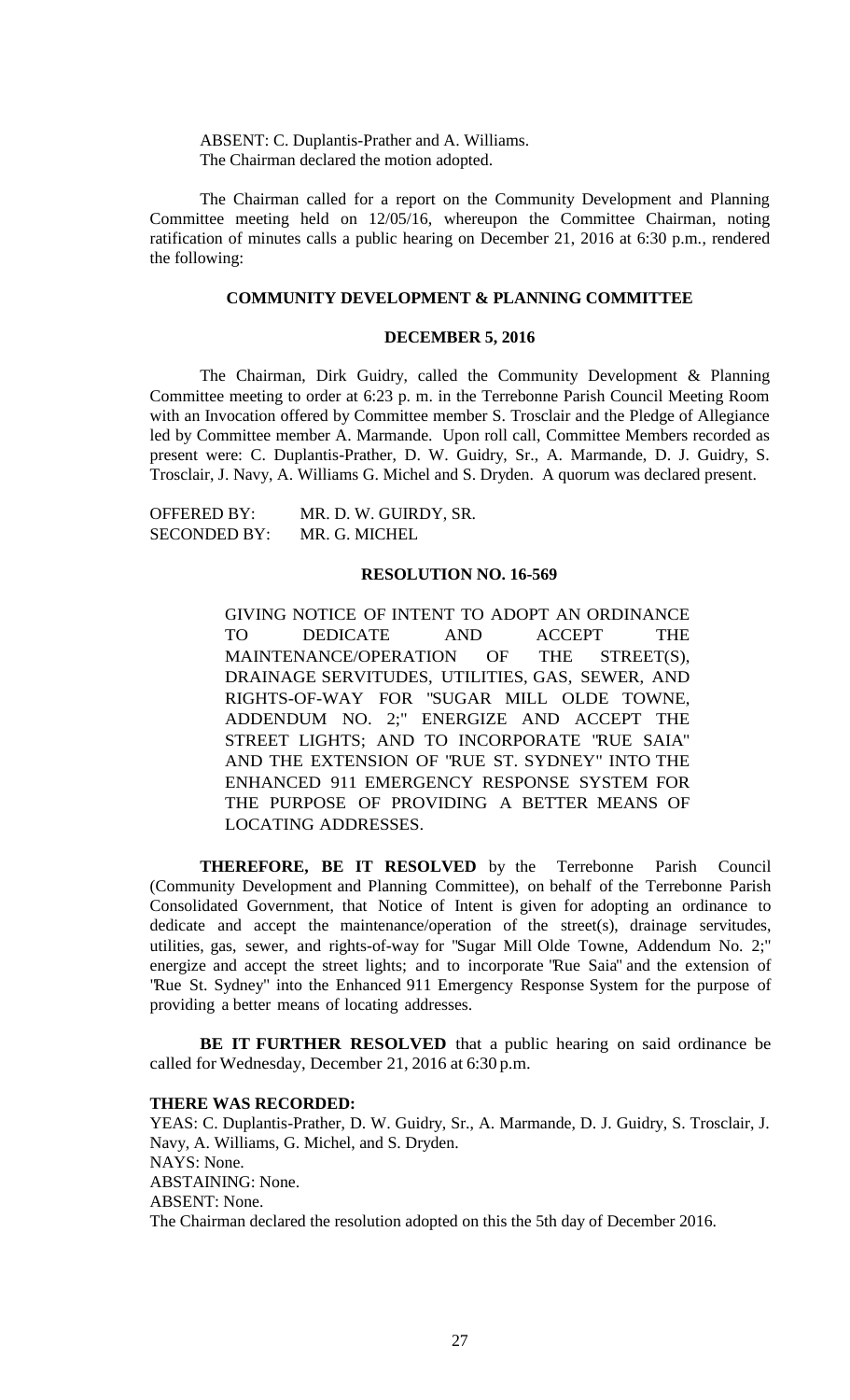#### **\* \* \* \* \* \* \* \* \***

# OFFERED BY: MR. S. TROSCLAIR SECONDED BY: MR. A. MARMANDE

### **RESOLUTION NO. 16-570**

OBLIGATING THE NECESSARY FUNDING UNDER THE TERREBONNE PARISH FLOOD HAZARD MITIGATION GRANT PROGRAM/HURRICANE GUSTAV, PROJECT NO 1786-109-0006 TO COMPLETE THE STRUCTURE ELEVATION OF 5206 LIBBY STREET, CHAUVIN, LA 70344.

**WHEREAS,** the Terrebonne Parish Consolidated Government has been formally notified by FEMA that the Hurricane Gustav Flood Hazard Mitigation Grant Program (HMGP), Project No. 1786-109-0006,

**WHEREAS,** the Council approved the expenditure of funds under Resolution 16- 424, and

**WHEREAS,** the original bid did not cover the full scope of work and the increase is still under cost guidance and deemed reasonable by the consultant, and

**WHEREAS,** the Parish can proceed with the mitigation of the following property for the sum shown in the revised estimated financial breakdown attached for:

| Address:  | 5206 Libby Street<br>Chauvin, LA 70344 |
|-----------|----------------------------------------|
| Owned By: | Kenny Pellegrin                        |

**WHEREAS,** under the administrative guidance of Solutient, the increase in funds has been recommended.

**NOW, THEREFORE, BE IT RESOLVED,** by the Terrebonne Parish Council that the necessary funding under the Terrebonne Parish Flood Hazard Mitigation Grant Program/Hurricane Gustav, Project No. 1786-109-0006 be hereby obligated to mitigate the property above.

#### **THERE WAS RECORDED:**

YEAS: C. Duplantis-Prather, D. W. Guidry, Sr., A. Marmande, D. J. Guidry, S. Trosclair, J. Navy, A. Williams, G. Michel, and S. Dryden. NAYS: None. ABSTAINING: None. ABSENT: None. The Chairman declared the resolution adopted on this the 5th day of December 2016.

**\* \* \* \* \* \* \* \* \***

OFFERED BY: MR. S. TROSCLAIR SECONDED BY: MR. S. DRYDEN

#### **RESOLUTION NO. 16-571**

OBLIGATING THE NECESSARY FUNDING UNDER THE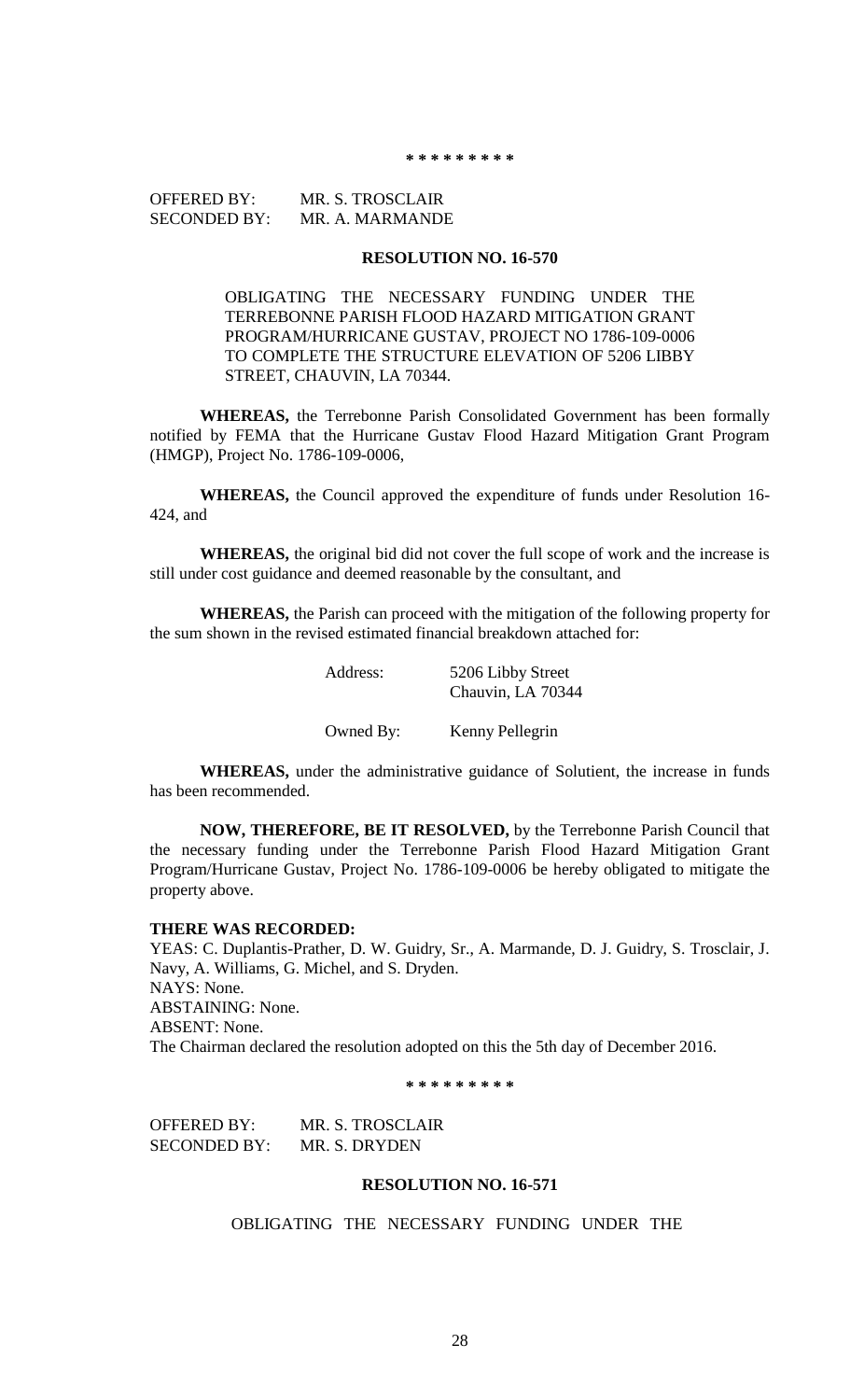# TERREBONNE PARISH FLOOD MITIGATION ASSISTANCE GRANT PROGRAM PROJECT NO. FMA-PJ-LA-2014-001 TO COMPLETE THE STRUCTURE ELEVATION OF 107 VICTOR LEBOEUF STREET, MONTEGUT, LA 70377.

WHEREAS, the Terrebonne Parish Consolidated Government has been formally notified by FEMA that the Flood Mitigation Assistance Grant Program, Project No. FMA-PJ-LA-2014-001, can proceed with the mitigation of the following property:

| Address: | 107 Victor Leboeuf Street |
|----------|---------------------------|
|          | Montegut, LA 70377        |
|          |                           |

Owned by: Chase Billiot;

**WHEREAS**, under the administrative guidance of Solutient, the required "elevation packet" has been prepared and executed for the property owner recommending elevation through the FMA Program.

**NOW, THEREFORE, BE IT RESOLVED**, by the Terrebonne Parish Council that the necessary funding under the Terrebonne Parish FEMA Funded Flood Mitigation Assistance Program, Project No. FMA-PJ-LA-2014-001 be hereby obligated to mitigate 107 Victor Leboeuf Street.

## **THERE WAS RECORDED:**

YEAS: C. Duplantis-Prather, D. W. Guidry, Sr., A. Marmande, D. J. Guidry, S. Trosclair, J. Navy, A. Williams, G. Michel, and S. Dryden. NAYS: None. ABSTAINING: None. ABSENT: None. The Chairman declared the resolution adopted on this the 5th day of December 2016.

**\* \* \* \* \* \* \* \* \***

The Chairman read aloud Agenda Item No. 4 - Addition: – Discussion and possible action regarding Martin Folse House in Historic District – that is being pulled from tonight's agenda, per Administration.

Mr. S. Trosclair moved, seconded by Mr. S. Dryden, "THAT, there being no further business to come before the Community Development & Planning Committee, the meeting be adjourned."

The Chairman called for the vote on the motion offered by Mr. S. Trosclair. THERE WAS RECORDED: YEAS: C. Duplantis-Prather, D. W. Guidry, Sr., A. Marmande, D. J. Guidry, S. Trosclair, J. Navy, A. Williams, G Michel and S. Dryden. NAYS: None. ABSENT: None. The Chairman declared the motion adopted and the meeting was adjourned at 6:27 p.

m.

Dirk J. Guidry, Chairman

Tammy E. Triggs, Minute Clerk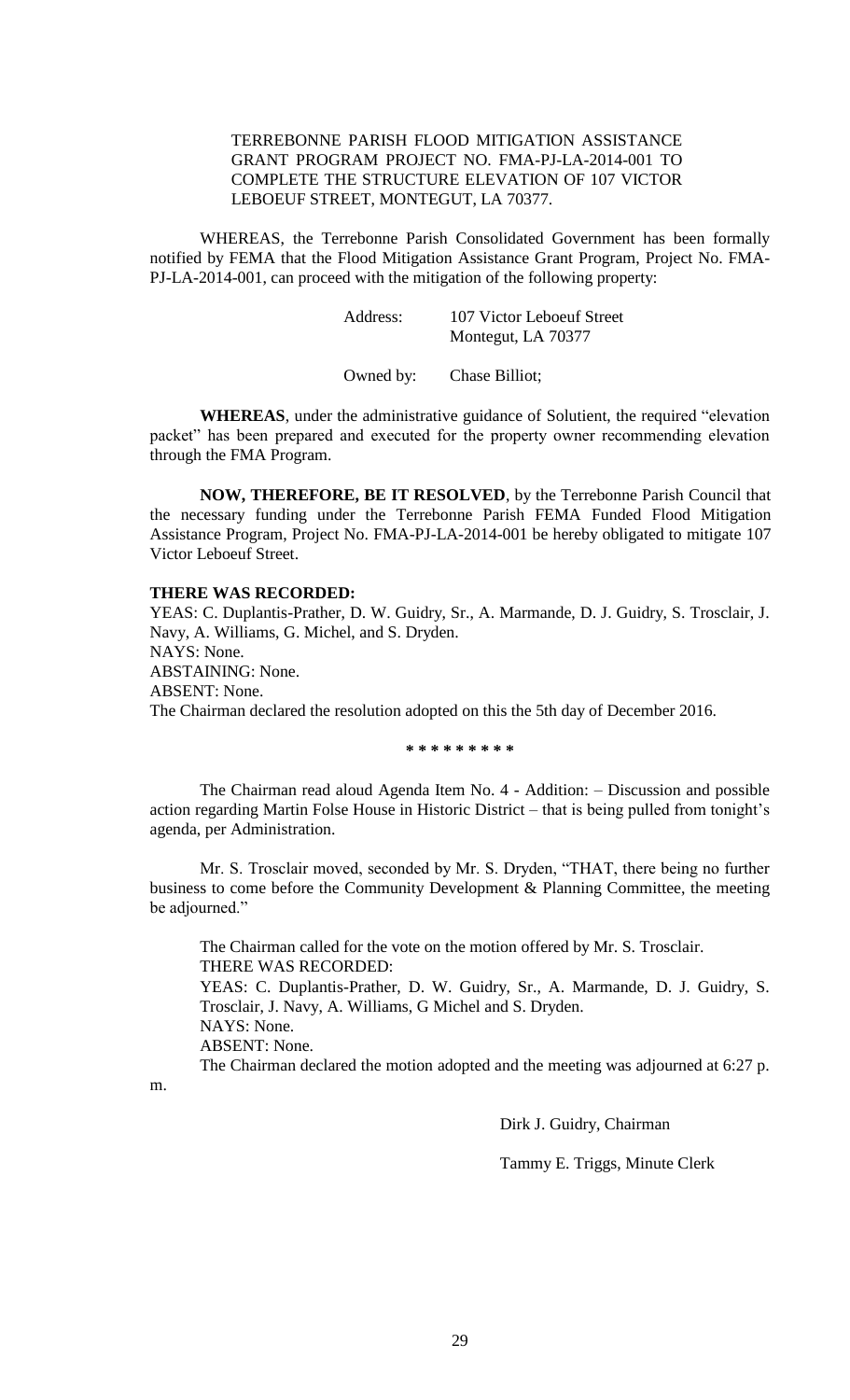Mr. D. J. Guidry moved, seconded by Mr. S. Trosclair, "THAT, the Council accept and ratify the minutes of the Community Development and Planning meeting held on 12/05/16."

The Chairman called for a vote on the motion offered by Mr. D. J. Guidry. THERE WAS RECORDED: YEAS: D. W. Guidry, Sr., A. Marmande, D. J. Guidry, S. Trosclair, J. Navy, G. Michel and S. Dryden. NAYS: None. ABSENT: C. Duplantis-Prather and A. Williams. The Chairman declared the motion adopted.

The Chairman called for a report on the Budget and Finance Committee meeting held on 12/05/16, whereupon the Committee Vice-Chairman, noting ratification of minutes calls public hearings on December 21, 2016 at 6:30 p.m., rendered the following:

## **BUDGET & FINANCE COMMITTEE**

#### **DECEMBER 5, 2016**

The Chairwoman, Arlanda Williams, called the Budget & Finance Committee meeting to order at 6:28 p. m. in the Terrebonne Parish Council Meeting Room with an Invocation offered by Committee member J. Navy and the Pledge of Allegiance led by Committee member D. J. Guidry. Upon roll call, Committee Members recorded as present were: C. Duplantis-Prather, D. W. Guidry, Sr., A. Marmande, D. J. Guidry, S. Trosclair, J. Navy, A. Williams, G. Michel and S. Dryden. A quorum was declared present.

| <b>OFFERED BY:</b>  | MS. C. DUPLANTIS-PRATHER |
|---------------------|--------------------------|
| <b>SECONDED BY:</b> | MR. D. W. GUIDRY, SR.    |

## **RESOLUTION NO. 16-572**

**WHEREAS**, prices were obtained through the Louisiana State Commodity Catalog by the Terrebonne Parish Consolidated Government for the purpose of purchasing a John Deere 324K Four Wheel Drive Loader for the Utilities Department/Solid Waste Division, and

**WHEREAS,** after careful review by Clay Naquin, Solid Waste Administrator, it has been determined that the total quoted price of Eighty Nine Thousand, Eight Hundred Sixty-Six Dollars and Fourteen Cents (\$89,866.14) from Doggett Machinery & Rental Services for the purchase of One New/Unused John Deere 324K Four Wheel Drive Loader should be accepted as per the State Contract Catalog, and

**WHEREAS**, the Parish Administration has recommended the acceptance of the price for the aforementioned equipment purchase at a total cost of Eighty Nine Thousand, Eight Hundred Sixty-Six Dollars and Fourteen Cents (\$89,866.14) as per the attached documents.

**NOW, THEREFORE BE IT RESOLVED** by the Terrebonne Parish Council (Budget and Finance Committee), on behalf of the Terrebonne Parish Consolidated Government, that the recommendation of the Parish Administration be approved and that the purchase of the above equipment be accepted as per the attached forms.

### **THERE WAS RECORDED:**

YEAS: C. Duplantis-Prather, D. W. Guidry, Sr., A. Marmande, D. J. Guidry, S. Trosclair, J. Navy, A. Williams, and G. Michel. NAYS: None.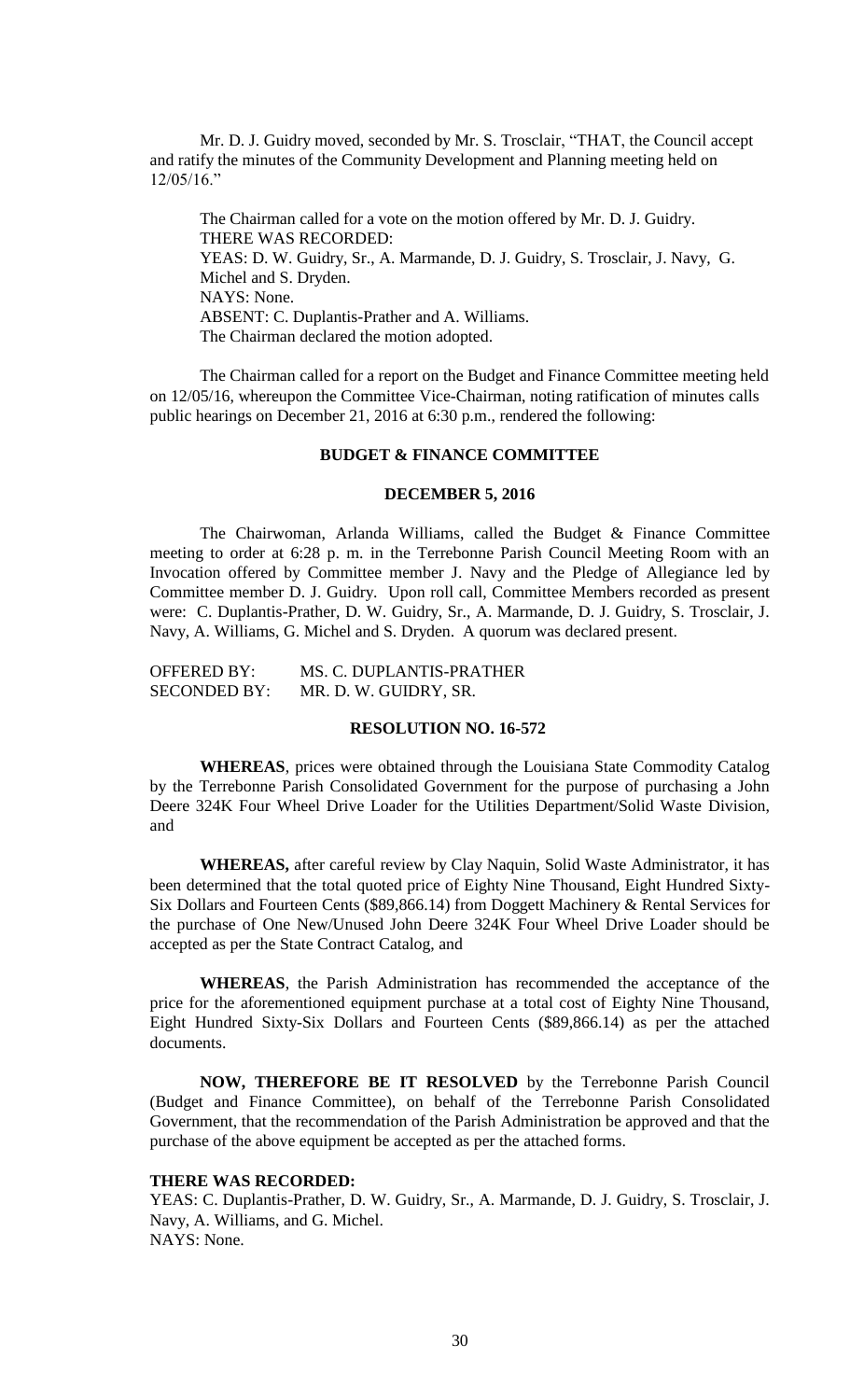ABSTAINING: None. ABSENT: S. Dryden. The Chairwoman declared the resolution adopted on this the 1st day of November 2016.

\* \* \* \* \* \* \* \* \*

# OFFERED BY: MRS. C. DUPLANTIS-PRATHER SECONDED BY: MR. D. W. GUIDRY, SR.

#### **RESOLUTION NO. 16-573**

AUTHORIZING THE PARISH PRESIDENT TO EXECUTE A MASTER SERVICE AGREEMENT ON BEHALF OF THE TERREBONNE PARISH CONSOLIDATED GOVERNMENT WITH HUNT TELECOMMUNICATIONS, LLC FOR COMMUNICATIONS SERVICES AT THE NEW TERREBONNE PARISH OFFICE OF HOMELAND SECURITY AND EMERGENCY PREPAREDNESS FACILITY, AND TO PROVIDE FOR RELATED MATTERS.

**WHEREAS,** The Terrebonne Parish Consolidated Government maintains for its Office of Homeland Security and Emergency Preparedness (OHS/EP) a contract for communications services with Hunt Telecommunications, LLC; and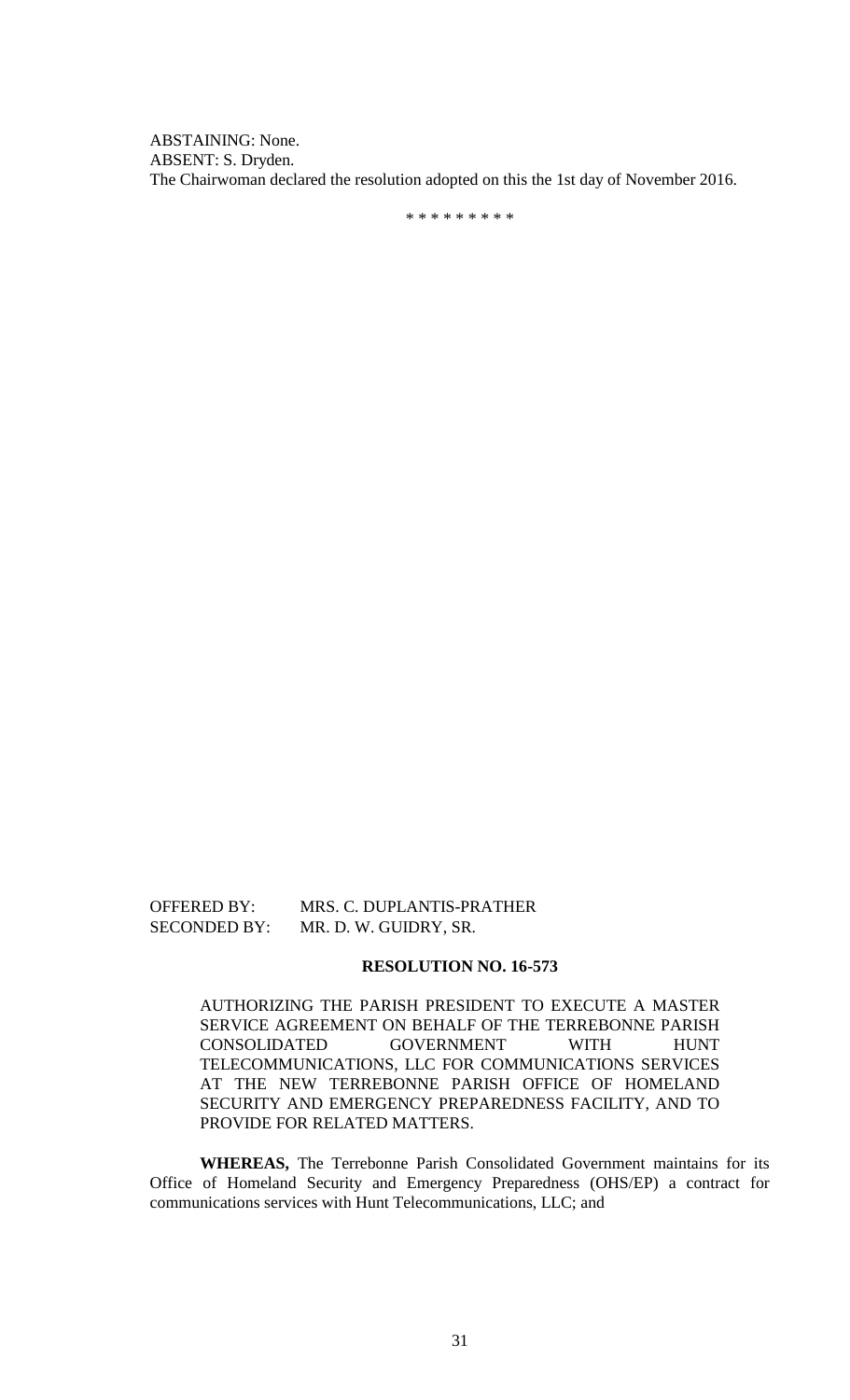**WHEREAS**, OHS/EP proposes to enter into a similar communications contract with the same company, Hunt Telecommunications, LLC, for services at its new facility at 101 Government Street in Gray, Louisiana; and

**WHEREAS,** Hunt Telecommunications, LLC has expressed its agreement to enter into such an agreement under the terms and prices set forth in the Master Service Agreement annexed to this Resolution; and

**NOW THEREFORE BE IT RESOLVED**, by the Terrebonne Parish Council on behalf of the Terrebonne Parish Consolidated Government, that the Parish President is hereby authorized to execute a Master Service Agreement for Communications Services on behalf of the Terrebonne Parish Consolidated Government to effectuate the said contract between the Terrebonne Parish Consolidated Government and Hunt Telecommunications, LLC consistent with the terms and provisions contained in the agreement annexed to this resolution.

## **THERE WAS RECORDED:**

YEAS: C. Duplantis-Prather, D. W. Guidry, Sr., A. Marmande, D. J. Guidry, S. Trosclair, J. Navy, A. Williams, AND G. Michel. NAYS: None. ABSTAINING: None. ABSENT: S. Dryden. The Chairwoman declared the resolution adopted on this the 5th day of December 2016.

\* \* \* \* \* \* \* \* \*

OFFERED BY: MS. C. DUPLANTIS-PRATHER SECONDED BY: MR. D. W. GUIDRY, SR.

# **RESOLUTION NO. 16-574**

**WHEREAS**, prices were obtained by the Terrebonne Parish Buildings Maintenance Division for the purpose of the cleaning and sealing all exterior surfaces of the Government Tower, and

**WHEREAS**, after careful review by David Drury, Government Facilities Manager, and Mike Toups, Public Works Director it has been determined that the proposed price of One Hundred Forty-four Thousand, Nine Hundred Seventy-four Dollars and Zero Cents (\$144,974.00) from Southern Cleaning and Restoration, LLC for the cleaning and sealing of all exterior surfaces of the Government Tower should be accepted as per the attached documents, and

**WHEREAS**, the Parish Administration has recommended the acceptance of the proposed price for the aforementioned work at a cost of One Hundred Forty-four Thousand, Nine Hundred Seventy-four Dollars and Zero Cents (\$144,974.00) as per the attached documents.

**NOW, THEREFORE BE IT RESOLVED** by the Terrebonne Parish Council (Budget & Finance Committee), on behalf of the Terrebonne Parish Consolidated Government, that the recommendation of the Parish Administration be approved and that the cleaning and sealing of all of exterior surfaces of the Government Tower be accepted as per the attached forms.

## **THERE WAS RECORDED:**

YEAS: C. Duplantis-Prather, D. W. Guidry, Sr., A. Marmande, D. J. Guidry, S. Trosclair, J. Navy, A. Williams, and G. Michel.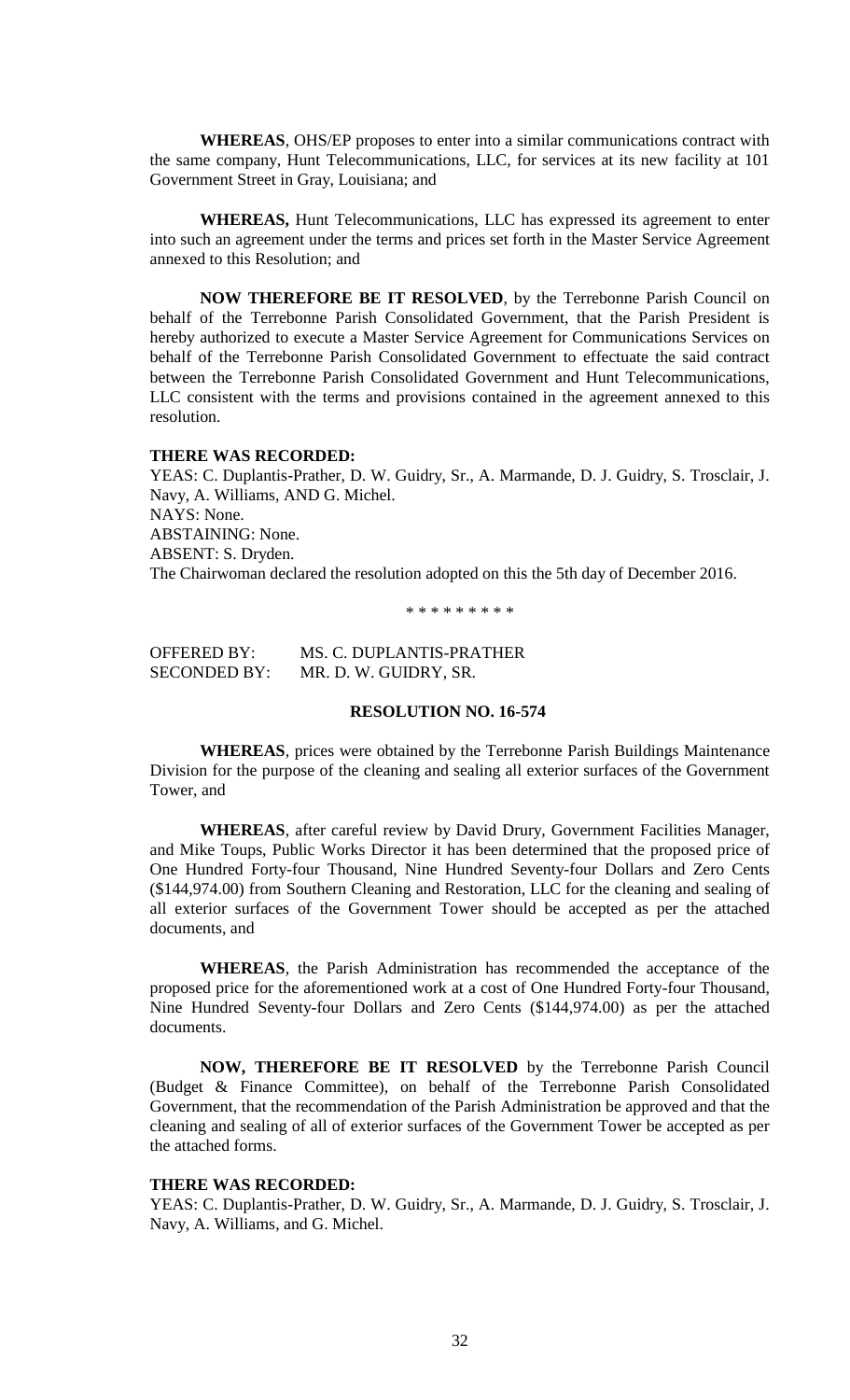NAYS: None. ABSTAINING: None. ABSENT: S. Dryden. The Chairwoman declared the resolution adopted on this the 1st day of November 2016.

\* \* \* \* \* \* \* \* \*

OFFERED BY: MR. D. J. GUIDRY SECONDED BY: MR. S. TROSCLAIR

# **RESOLUTION NO. 16-575**

**WHEREAS,** Louisiana Statutory Law provides for the disposal of surplus movable property having a value of \$5,000.00 or less, in addition to other legally permissible means, at private sale which is, in the opinion of the governing authority, not needed for public purposes; and

**WHEREAS**, the movable property listed in the attached Exhibit A each have a valued of \$5,000.00 or less, as indicated by the values set out next to each item on the attached Exhibit A; and

**WHEREAS**, the parish administration has recommended that the movable property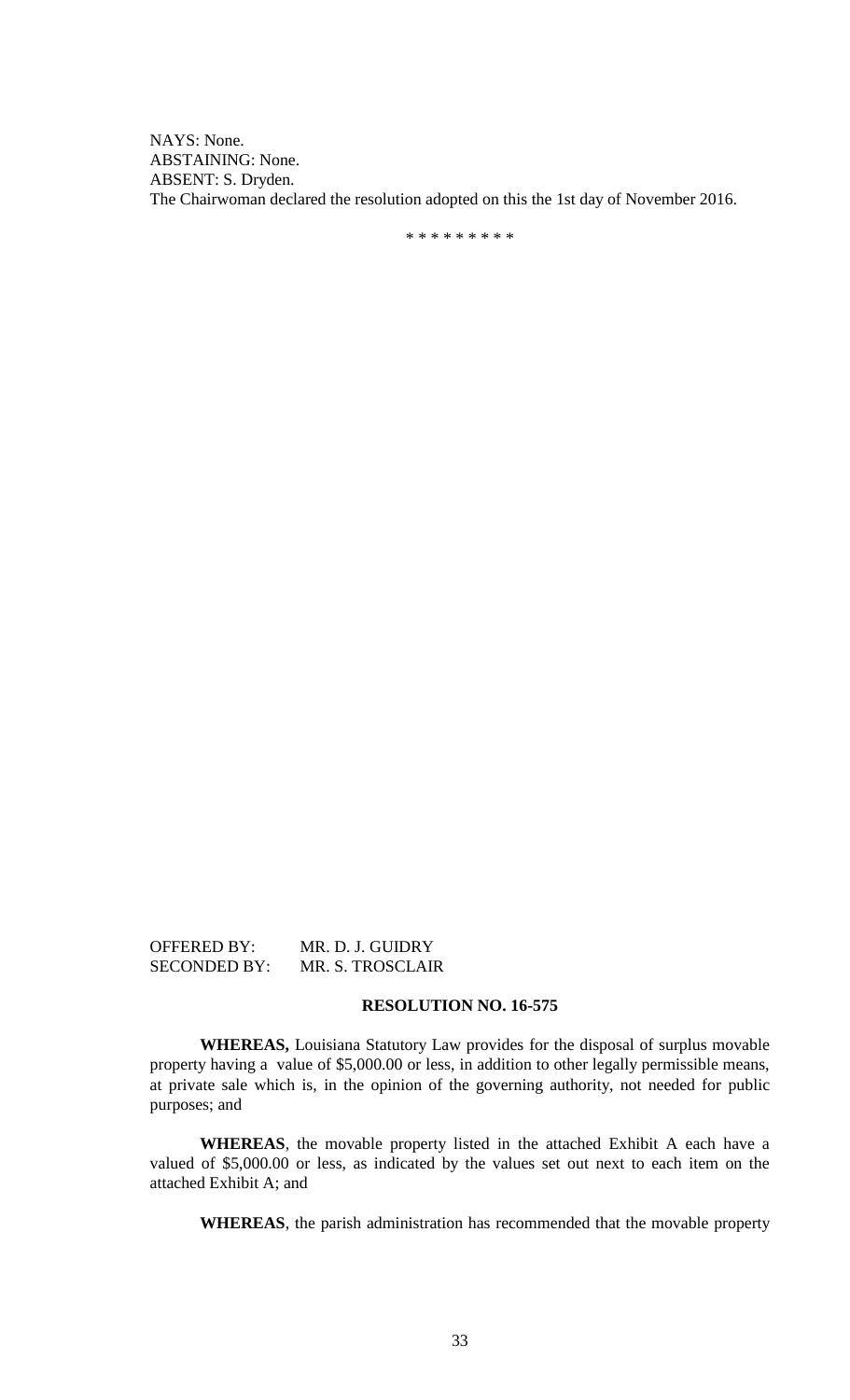listed in the attached Exhibit A be declared surplus as the items are no longer useful, nor do they serve a public purpose and authorizes immediate award to the highest bidder for all items, including those where the highest bid exceeds \$5,000.00; and

**NOW THEREFORE, BE IT RESOLOVED** by the Terrebonne Parish Council that the movable property listed in the attached Exhibit A be declared surplus and grants authorization to dispose of said items by private sale or by any other legally approved method to the highest bidder pursuant to statutory law, including those where the highest bid exceeds \$5,000.00.

#### **THERE WAS RECORDED:**

YEAS: C. Duplantis-Prather, D. W. Guidry, Sr., A. Marmande, D. J. Guidry, S. Trosclair, J. Navy, A. Williams, and G. Michel. NAYS: None. ABSTAINING: None. ABSENT: S. Dryden. The Chairwoman declared the resolution adopted on this the 5th day of December 2016.

\* \* \* \* \* \* \* \* \*

Mr. A. Marmande moved, seconded by Mr. S. Trosclair, "THAT, the Budget & Finance Committee introduce an ordinance to declare seven (7) pumps and four (4) motors as surplus and call a public hearing on Wednesday, December 21, 2016 at 6:30 p.m."

The Chairwoman called for the vote on the motion offered by Mr. A. Marmande. **THERE WAS RECORDED:** YEAS: C. Duplantis-Prather, D. W. Guidry, Sr., A. Marmande, D. J. Guidry, S. Trosclair, J. Navy, A. Williams, G. Michel and S. Dryden. NAYS: None. ABSENT: None.

The Chairwoman declared the motion adopted.

Mr. G. Michel moved, seconded by Ms. C. Duplantis-Prather, "THAT, the Budget  $\&$ Finance Committee introduce an ordinance declaring parish property located at 6314 West Park Avenue (Parcel #13045) as surplus and not needed for public purpose, call a public hearing on December 21, 2016 at 6:30 p.m. and to address other matters relative thereto."

The Chairwoman called for the vote on the motion offered by Mr. G. Michel. **THERE WAS RECORDED:** YEAS: C. Duplantis-Prather, D. W. Guidry, Sr., A. Marmande, D. J. Guidry, S. Trosclair, J. Navy, A. Williams, G. Michel and S. Dryden. NAYS: None.

ABSENT: None. The Chairwoman declared the motion adopted.

| <b>OFFERED BY:</b>  | MR. D. J. GUIDRY |
|---------------------|------------------|
| <b>SECONDED BY:</b> | MR. S. TROSCLAIR |

#### **RESOLUTION NO. 16-576**

**WHEREAS**, prices were obtained by the Public Works Department for the purchase and installation of two (2) After Hours Live Video Monitoring Systems, and

**WHEREAS**, after careful review by Angela Guidry, Purchasing Manager and Mike Toups, Public Works Director it has been determined that the quoted price of Thirtysix Thousand, Fifty-six Dollars and Eighty-Six Cents (\$36,056.86) from Acadian Total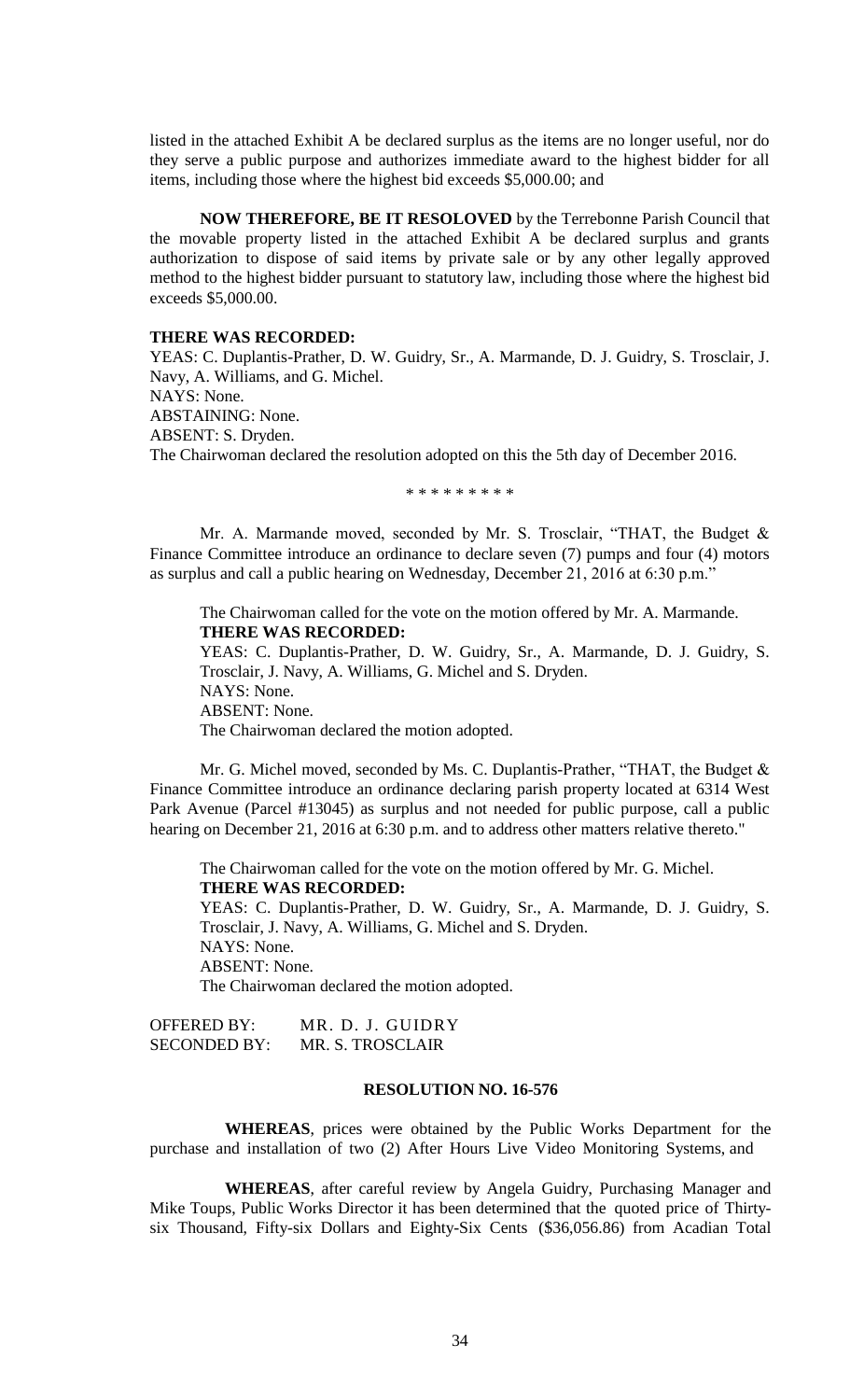Security for the sole source / proprietary purchase and installation of two (2) After Hours Live Video Monitoring Systems should be accepted as per the attached documents and the under sole source provisions set forth in the Louisiana Revised Statute Title 39:1597, and

**WHEREAS**, the Parish Administration has recommended the acceptance of the price for two (2) After Hours Live Video Monitoring Systems from Acadian Total Security at the estimated cost of Thirty-six Thousand, Fifty-six Dollars and Eighty-six Cents (\$26,864.00) as per the attached documents.

**NOW, THEREFORE BE IT RESOLVED** by the Terrebonne Parish Council, on behalf of the Terrebonne Parish Consolidated Government, that the recommendation of the Parish Administration be approved and that the sole source / proprietary purchase and installation of the two (2) After Hours Live Video Monitoring Systems be accepted as per the attached forms.

#### **THERE WAS RECORDED:**

YEAS: C. Duplantis-Prather, D. W. Guidry, Sr., A. Marmande, D. J. Guidry, S. Trosclair, J. Navy, A. Williams, G. Michel, and S. Dryden. NAYS: None. ABSTAINING: None. ABSENT: None. The Chairwoman declared the resolution adopted on this the 5th day of December 2016.

\* \* \* \* \* \* \* \* \*

| OFFERED BY:         | MR. D. J. GUIDRY |
|---------------------|------------------|
| <b>SECONDED BY:</b> | MR. S. TROSCLAIR |

## **RESOLUTION NO. 16-577**

**WHEREAS,** prices were obtained through the Louisiana State Commodity Catalog by the Terrebonne Parish Consolidated Government Office of Homeland Security and Emergency Preparedness for the purchase and installation of Audiovisual Equipment and Materials, and

**WHEREAS,** after careful review by Earl Eues, Director of the Office of Homeland Security and Emergency Preparedness it has been determined that the price of the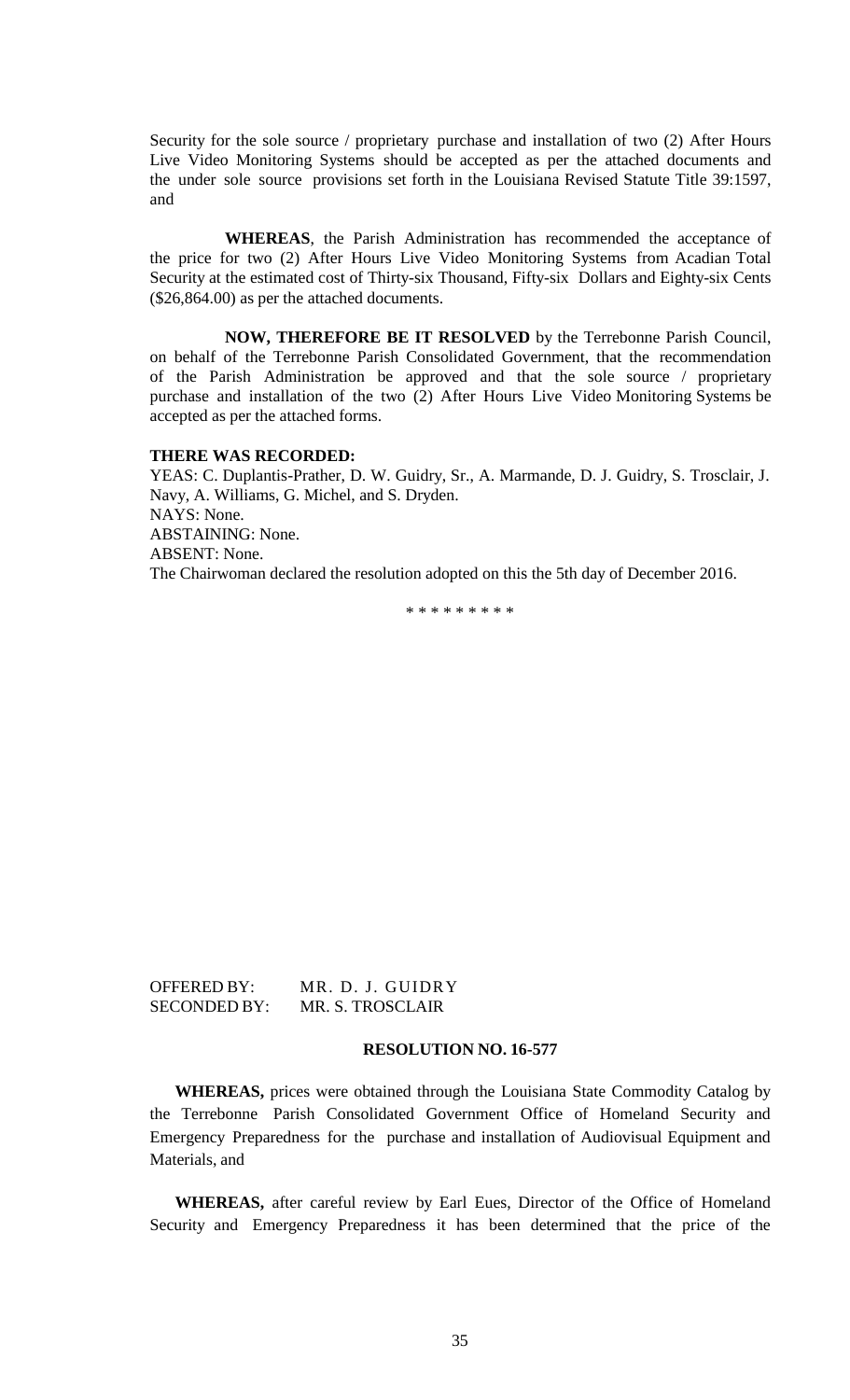Audiovisual Equipment and Materials through Louisiana Statewide Contract #4400005636 shall not exceed Three Hundred Eighty- Seven, Six Hundred Eight Dollars and Thirty-Six Cents (\$387,608.36), and

**WHEREAS,** Parish Administration recommends the acceptance of the State Contract purchase at a cost not to exceed Three Hundred Eighty-Seven, Six Hundred Eight Dollars and Thirty-Six Cents (\$387,608.36) for purchase and installation of Audiovisual Equipment as per the attached documents, and

**NOW, THEREFORE BE IT RESOLVED** by the Terrebonne Parish Council, on behalf of the Terrebonne Parish Consolidated Government, that the recommendation of the Parish Administration be approved and that the purchase and installation of the Audiovisual Equipment be accepted as per the attached documents.

#### **THERE WAS RECORDED:**

YEAS: C. Duplantis-Prather, D. W. Guidry, Sr., A. Marmande, D. J. Guidry, S. Trosclair, J. Navy, A. Williams, G. Michel, and S. Dryden. NAYS: None. ABSTAINING: None. ABSENT: None. The Chairwoman declared the resolution adopted on this the 5th day of December 2016.

\* \* \* \* \* \* \* \* \*

Upon questioning from Committee member C. Duplantis-Prather, Chief Finance Officer K. Mauldin explained that the monies allocated for the aforementioned contract is part of the Capital Outlay Projects that was budgeted for the new Emergency Preparedness Building.

Mr. D. J. Guidry moved, seconded by Mr. S. Dryden, "THAT, the Budget & Finance Committee introduce an ordinance to amend the 2016 Adopted Operating Budget and the 5- Year Capital Outlay Budget of the Terrebonne Parish Consolidated Government for the following items and to provide for related matters:

- I. General Fund-5% Budget Adjustment for Video Poker Revenue, (\$300,000)
- II. Public Safety Fund-Houma Fire Department, \$750
- III. Whiskey Island, \$100,000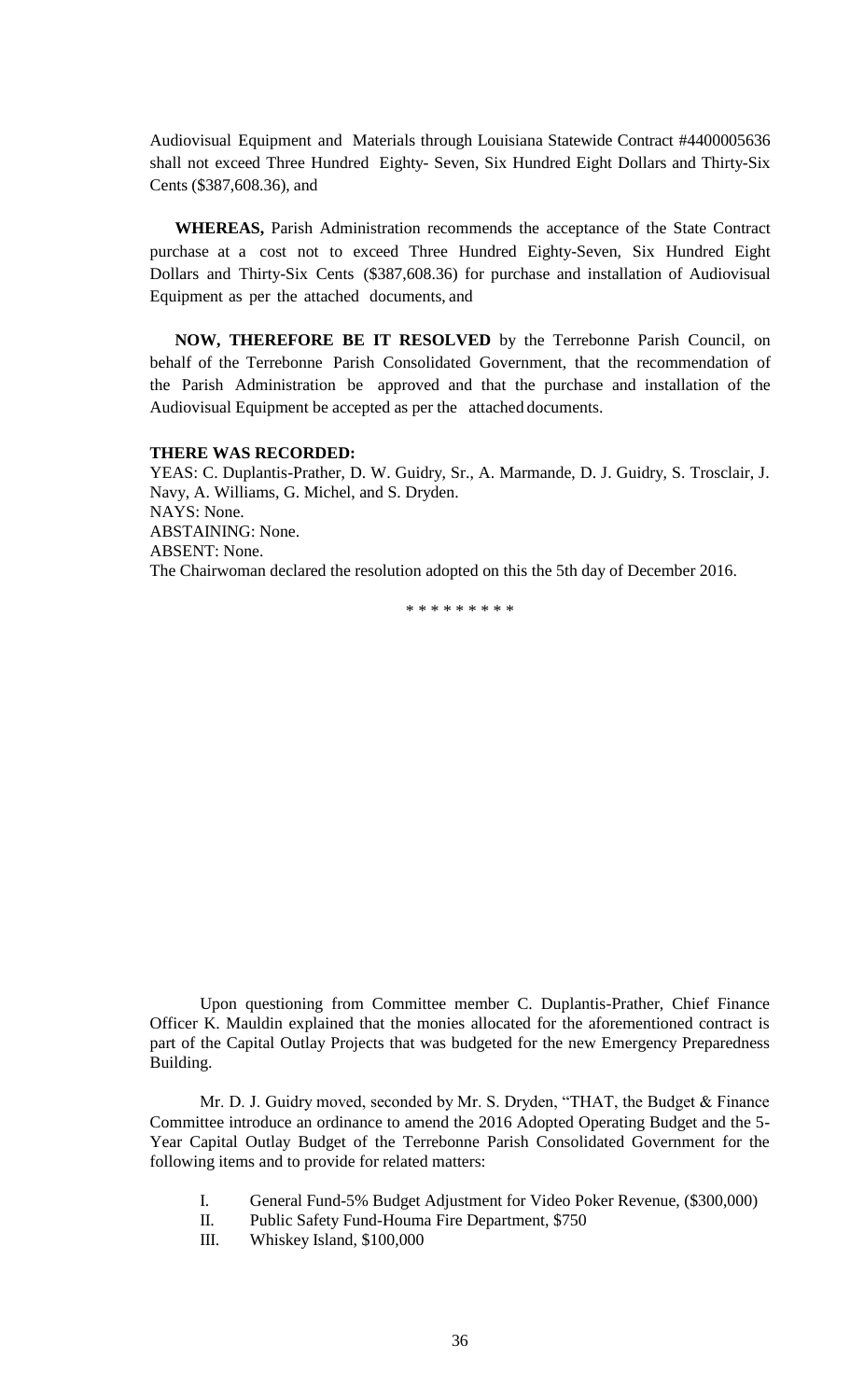- IV. Petit Caillo Conveyance Channel, \$150,000
- V. Chacahoula/Bayou Black Basin, \$125,000
- VI. Petit Caillou Lock, \$420,000
- VII. Falgout Canal Road Restoration, \$151,040
- VIII. General Fund-Holiday Decorations, \$15,000
- IX. Hazard Mitigation Grant, \$63,679

and call a public hearing on said matter on December 21, 2016 at 6:30 p.m."

The Chairwoman called for the vote on the motion offered by Mr. D. J. Guidry. THERE WAS RECORDED: YEAS: C. Duplantis-Prather, D. W. Guidry, Sr., A. Marmande, D. J. Guidry, S. Trosclair, J. Navy, A. Williams, G. Michel and S. Dryden. NAYS: None. ABSENT: None. The Chairwoman declared the motion adopted.

A review of the proposed 2017 Budget began on the following funds/departmental budgets:

- **a) Finance/Purchasing-Warehouse (Fund 380-154; Sm. Bk. 186; Big Bk.446) –** Chief Finance Officer Kandace Mauldin presented the proposed 2017 Budget noting that the Purchasing Division is funded by an allocation charge to all departments that process purchase orders and requisitions and 6% of adjudicated property sales. Total allocated revenues projected for 2017 is \$870,000.
- **b) Finance/Information Technology (Fund 390-192; Sm. Bk. 189; Big Bk. 457) -** Chief Finance Officer Kandace Mauldin highlighted the proposed 2017 Budget explaining that Information Systems Fund is derived its revenue from the departments that it services. The 2017 projected user fees is \$1,978,057.
- **c) Housing and Human Services (Fund 151-653; Sm. Bk. 61; Big Bk. 56) –** Chief Finance Officer Kandace Mauldin summarized the proposed 2017 Budget stating that they are eliminating a Sr. Code Enforcement Officer (part-time), Grade 110. They decreased their total operating expense by 10.8%.
- **d) Recap Housing and Human Services Grants (Fund HHS Grants; Sm. Bk. 140; Big Bk. 104) –** Chief Finance Officer Kandace Mauldin reviewed the proposed 2017 Budget highlighting that CDBG-Recovery (Funds 241/641) has been established as a companion to Fund 241 to account for infrastructure separately; however the two funds continue to be considered one program. See Capital Improvements Section for highlights. The CDBG Entitlement (Fund 225) supplements the following: Homeless Shelter, \$115,000 and Head Start, \$11,000. The General Fund Supplements the following programs: Homeless Shelter (Fund 234), \$18,400, an 8% decrease, Home Investment Partnership (Fund 235), \$48,745, a 21% increase, Urban Transit (Fund 237), \$499,071, an 8% decrease, Head Start Program (Fund 239), \$554,431, a 39.6 % increase, Rural Transit (Fund 240), \$26,329, a 32% decrease and Section 8 (Fund 219), \$40,000, a 36.6% decrease.
- **e) Dedicated Emergency Fund (Fund 200; Sm. Bk. 73; Big Bk. 64) –** Chief Finance Officer Kandace Mauldin presented the proposed 2017 Budget noting that the minimum cap for 2017 is \$2,750,000. The estimated fund balance at January 1, 2017 is \$2,793,211; therefore, the minimum cap is reached.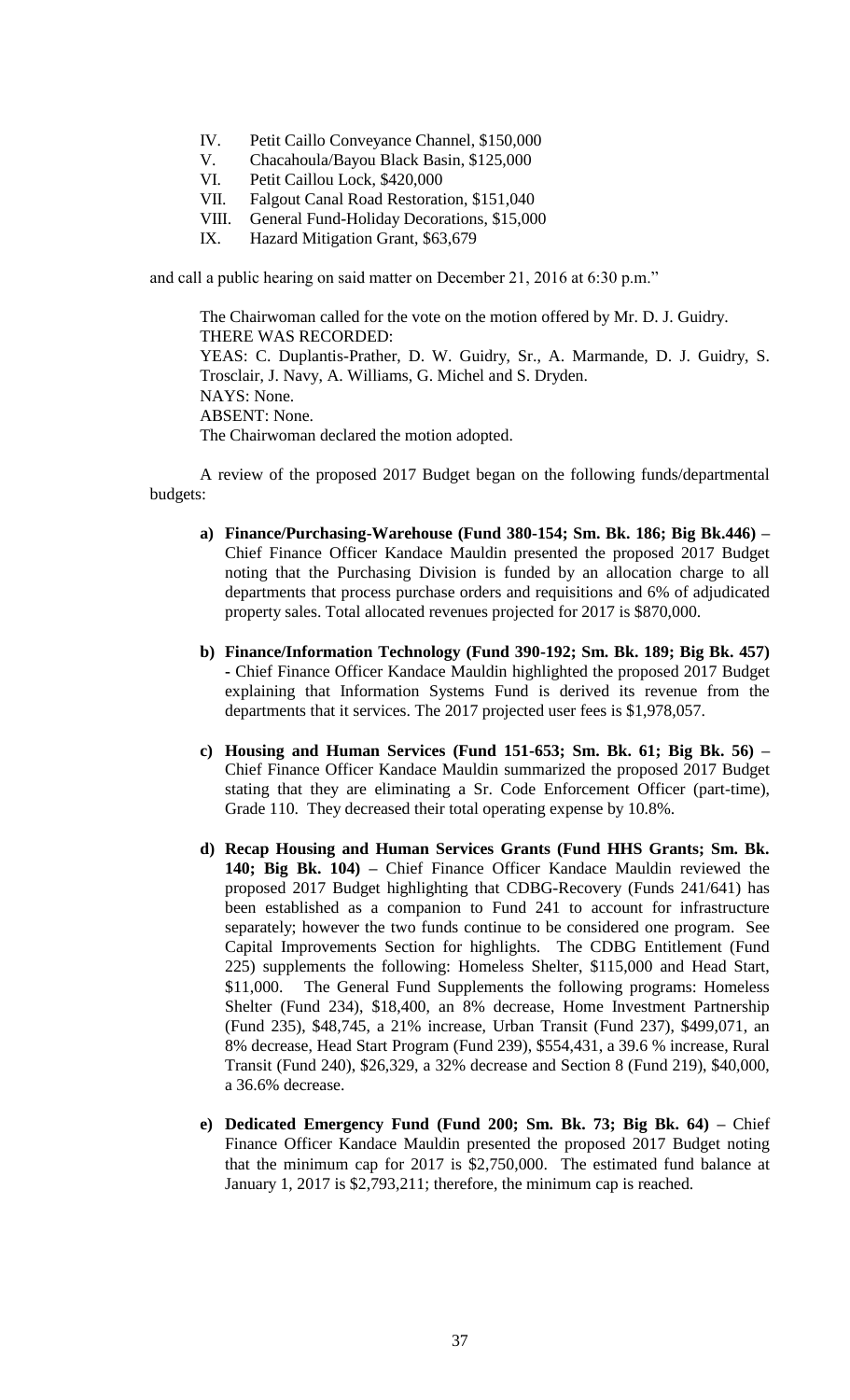**f) Sales Tax Fund (Fund 255; Sm. Bk. 108; Big Bk. 269) –** Chief Finance Officer Kandace Mauldin summarized the proposed 2017 Budget stating that in 1976, the voters of the Parish approved a ¼% Capital Improvement sales tax used to fund capital projects and debt services for capital projects. The 2017 collections are estimated at \$4,850,537, \$0.9 million below 2015 collections of \$5.08 million and 95% of the 2016 estimated collections of \$5.1 million. A transfer to the Capital Improvement Bond Sinking Fund for annual bond requirements, \$4,241,424 (fund 453). Maintain a reasonable balance for future bond payments (optimum 60-75% of next year's bond debt). A transfer was made to the Road Construction Fund, \$237,431, for the Mayfield Bridge Project.

Review the list of 2017 Terrebonne Parish Consolidated Government Proposed Budget-Recommended Changes:

Mr. D. J. Guidry moved, seconded by Ms. C. Duplantis- Prather, "THAT, the Budget and Finance Committee approve adding \$60,000 to the Animal Shelter Utility Other Account."

The Chairwoman called for the vote on the motion offered by Mr. D. J. Guidry. **THERE WAS RECORDED:**

YEAS: C. Duplantis-Prather, D. W. Guidry, Sr., A. Marmande, D. J. Guidry, S. Trosclair, J. Navy, A. Williams, G. Michel and S. Dryden. NAYS: None. ABSENT: None. The Chairwoman declared the motion adopted.

Upon questioning from Committee member G. Michel, Chief Finance Officer K. Mauldin explained that the utilities cost for the new Animal Shelter was underestimated therefore additional funding has to be placed in the utilities account.

Mr. D. W. Guidry, Sr. moved, seconded by Mr. G. Michel, "THAT, the Budget and Finance Committee approve the transfer of \$200,000 to Terrebonne Economic Development Authority (TEDA)."

The Chairwoman called for the vote on the motion offered by Mr. D. W. Guidry, Sr. **THERE WAS RECORDED:**

YEAS: C. Duplantis-Prather, D. W. Guidry, Sr., A. Marmande, D. J. Guidry, S. Trosclair, J. Navy, A. Williams, G. Michel and S. Dryden. NAYS: None. ABSENT: None.

The Chairwoman declared the motion adopted.

Mr. S. Trosclair moved, seconded by Ms. C. Duplantis-Prather, "THAT, the Budget and Finance Committee approve adding of (1) Social Worker and (1) Registered Nurse to the Health Unit."

The Chairwoman called for the vote on the motion offered by Mr. S. Trosclair. **THERE WAS RECORDED:** YEAS: C. Duplantis-Prather, D. W. Guidry, Sr., A. Marmande, D. J. Guidry, S.

Trosclair, J. Navy, A. Williams, G. Michel and S. Dryden. NAYS: None. ABSENT: None.

The Chairwoman declared the motion adopted.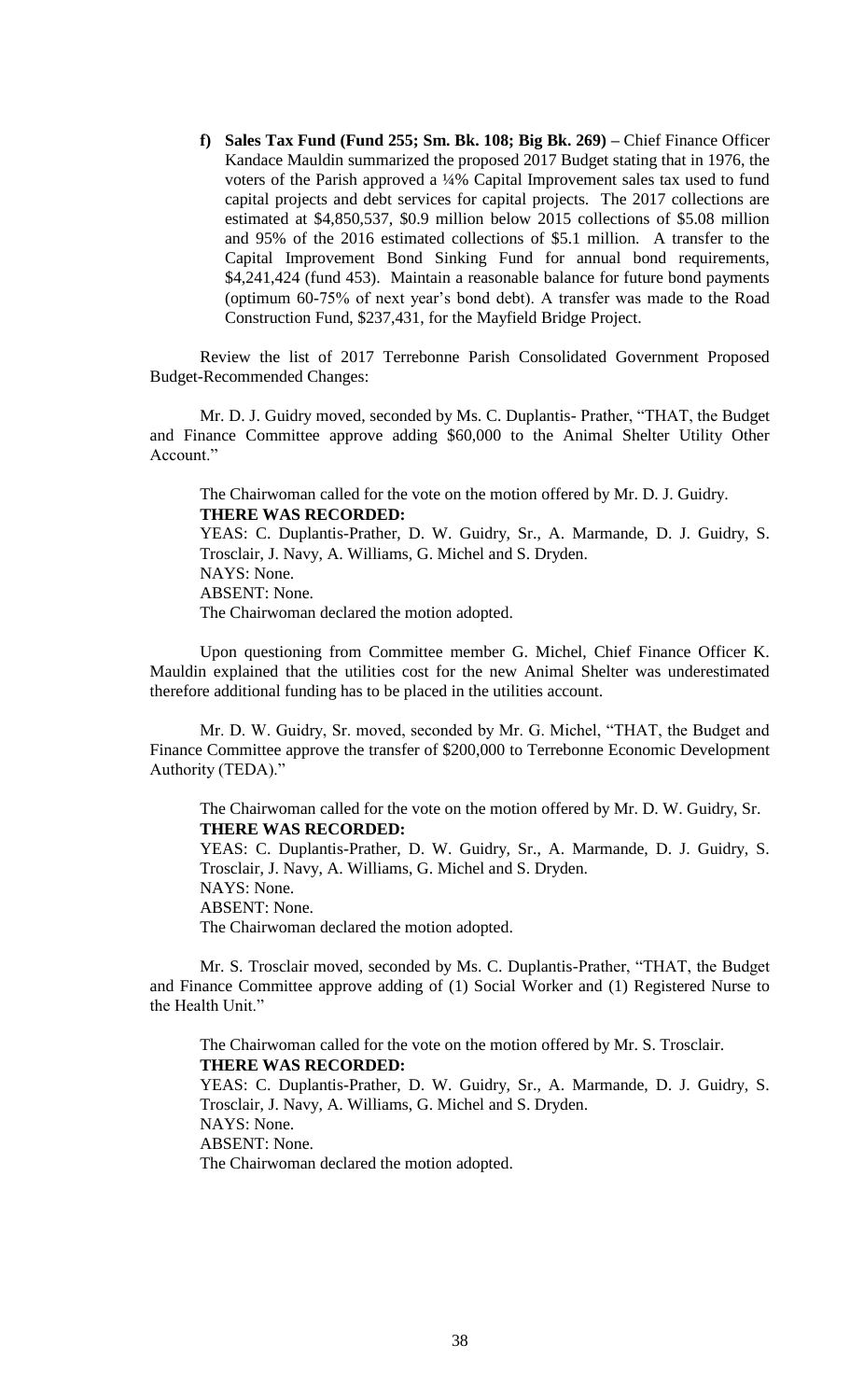Mr. J. Navy moved, seconded by Mr. G. Michel, "THAT, the Budget and Finance Committee approve the termination of the contract with Options for Independence \$160,000 and add (1) social worker and (1) registered nurse with fringes \$154,620."

The Chairwoman called for the vote on the motion offered by Mr. J. Navy. **THERE WAS RECORDED:** YEAS: C. Duplantis-Prather, D. W. Guidry, Sr., A. Marmande, D. J. Guidry, S.

Trosclair, J. Navy, A. Williams, G. Michel and S. Dryden. NAYS: None. ABSENT: None. The Chairwoman declared the motion adopted.

Mr. D. W. Guidry, Sr. moved, seconded by Mr. A. Marmande, "THAT, the Budget and Finance Committee approve adding \$13,000 to the Road and Bridge Machinery and Equipment account for two permanent radar speed limit signs for Valhi Blvd and Polk St."

The Chairwoman called for the vote on the motion offered by Mr. D. W. Guidry, Sr. **THERE WAS RECORDED:**

YEAS: C. Duplantis-Prather, D. W. Guidry, Sr., A. Marmande, D. J. Guidry, S. Trosclair, J. Navy, A. Williams, G. Michel and S. Dryden. NAYS: None. ABSENT: None. The Chairwoman declared the motion adopted.

Mr. J. Navy moved, seconded by Mr. A. Marmande, "THAT, the Budget and Finance Committee approve adding \$15,000 to an African American Museum."

The Chairwoman called for the vote on the motion offered by Mr. J. Navy. **THERE WAS RECORDED:** YEAS: C. Duplantis-Prather, D. W. Guidry, Sr., A. Marmande, D. J. Guidry, S. Trosclair, J. Navy, A. Williams, G. Michel and S. Dryden. NAYS: None. ABSENT: None. The Chairwoman declared the motion adopted.

Mr. D. J. Guidry moved, seconded by Ms. C. Duplantis-Prather, "THAT, the Budget and Finance Committee approve adding \$13,000 to the Road and Bridge Machinery and Equipment account for two permanent radar speed limit signs for downtown."

The Chairwoman called for the vote on the motion offered by Mr. D. J. Guidry. **THERE WAS RECORDED:** YEAS: C. Duplantis-Prather, D. W. Guidry, Sr., A. Marmande, D. J. Guidry, S. Trosclair, J. Navy, A. Williams, G. Michel and S. Dryden. NAYS: None. ABSENT: None. The Chairwoman declared the motion adopted.

Mr. G. Michel moved, seconded by Mr. D. W. Guidry, Sr. "THAT, the Budget and Finance Committee introduce an ordinance to amend the 2016 Adopted 5-Year Capital Outlay Budget of the Terrebonne Parish Consolidated Government for the following items:

I. Hollywood Road Widening Project, \$3,079,719

and call a public hearing on said matter on December 21, 2016 at 6:30 p.m."

The Chairwoman called for the vote on the motion offered by Mr. G. Michel.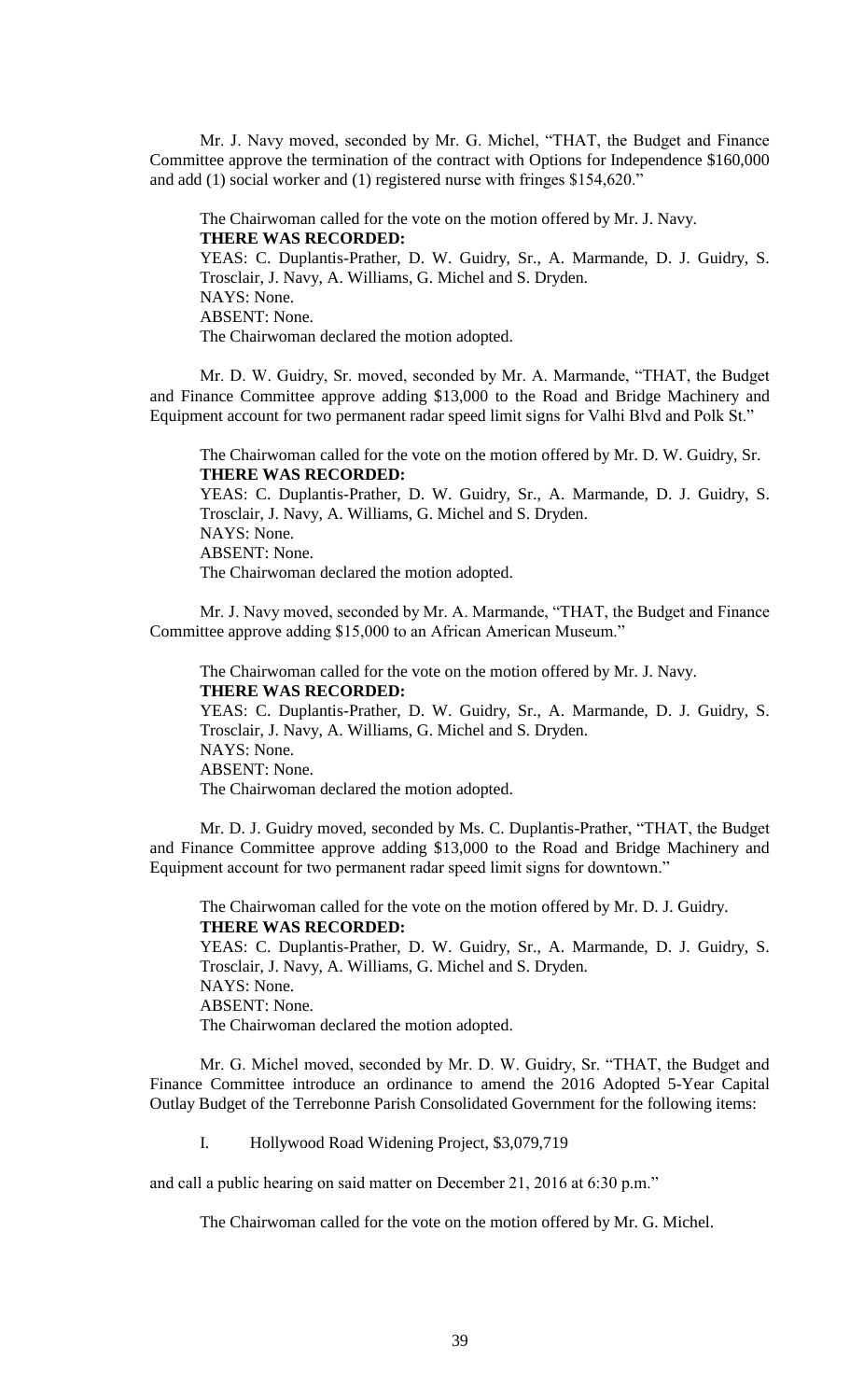#### **THERE WAS RECORDED:**

YEAS: C. Duplantis-Prather, D. W. Guidry, Sr., A. Marmande, D. J. Guidry, S. Trosclair, J. Navy, A. Williams, G. Michel and S. Dryden. NAYS: None. ABSENT: None. The Chairwoman declared the motion adopted.

Mr. G. Michel moved, seconded by Mr. D. W. Guidry, "THAT, there being no further business to come before the Budget  $\&$  Finance Committee, the meeting be adjourned."

The Chairwoman called for the vote on the motion offered by Mr. G. Michel. THERE WAS RECORDED:

YEAS: C. Duplantis-Prather, D. W. Guidry, Sr., A. Marmande, D. J. Guidry, S. Trosclair, J. Navy, A. Williams, G. Michel and S. Dryden.

NAYS: None.

ABSENT: None.

The Chairwoman declared the motion adopted and the meeting was adjourned at 6:43 p.m.

> Arlanda J. Williams, Chairwoman

Tammy E. Triggs, Minute Clerk

Mr. A. Marmande moved, seconded by Mr. S. Trosclair and Mr. S. Dryden, "THAT, the Council accept and ratify the minutes of the Budget and Finance Committee meeting held on 12/05/16."

The Chairman called for a vote on the motion offered by Mr. A. Marmande. THERE WAS RECORDED: YEAS: D. W. Guidry, Sr., A. Marmande, D. J. Guidry, S. Trosclair, J. Navy, G. Michel and S. Dryden. NAYS: None. ABSENT: C. Duplantis-Prather and A. Williams.

The Chairman declared the motion adopted.

Mr. D. J. Guidry moved, seconded by Mr. S. Trosclair and Mr. D. W. Guidry, Sr., "THAT, the Council approve the following street light list:

INSTALL STREET LIGHT **AND POLE** AT 571 BAYOU DULARGE RD.; SLECA; RLD #10; AL MARMANDE; DISTRICT 7

INCREASE THE WATTAGE OF EXISTING LIGHTS ON DAWES STREET TO 250- WATTS; TPCG; RLD#4; JOHN NAVY; DISTRICT 1

INCREASE THE WATTAGE OF EXISTING LIGHTS ON GALVEZ LANE TO 250- WATTS;L TPCG; RLD #4; JOHN NAVY; DISTRICT 1

INSTALL ONE (1) 400-WATT HPS LIGHT ON EXISTING POLE NEAR 4934 LA HWY 311 (CORNER OF S. HOLLYWOOD ROAD AND LA HWY 311 SOUTH BOUND LANE; CONTACT TERRY THOMPSON FOR EXACT LOCATION) **REQUIRES DOTD PERMIT PRIOR TO SUBMITTING TO ENTERGY**; ENTERGY; RLD #2; DARRIN GUIDRY; DISTRICT 6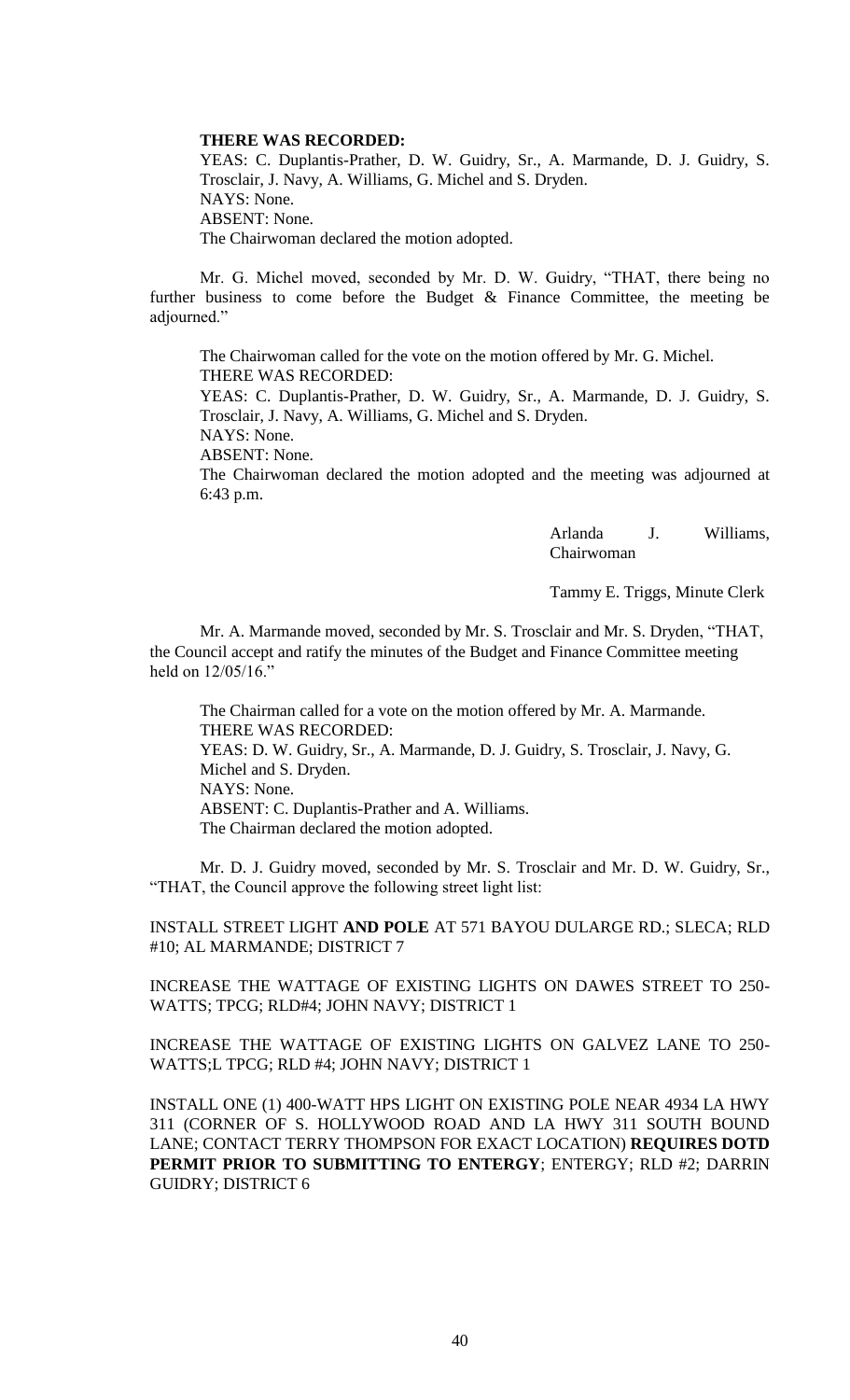INSTALL ONE (1) 100-WATT HPS LIGHT ON EXISTING POLE ALONG LA HWY 311 ACROSS FROM 5078 LA HWY 311 (ON SIDE WITH DRAINAGE DITCH NORTH BOUND LANE; CONTACT TERRY THOMPSON FOR EXACT LOCATION) **REQUIRES DOTD PERMIT PRIOR TO SUBMITTING TO ENTERGY**; ENTERGY; RLD #2; DARRIN GUIDRY; DISTRICT 6

INSTALL ONE (1) 100-WATT HPS LIGHT ON EXISTING POLE ALONG LA HWY 311 ACROSS FROM 5118 LA HWY 311 (ON SIDE WITH DRAINAGE DITCH NORTH BOUND LANE; CONTACT TERRY THOMPSON FOR EXACT LOCATION) **REQUIRES DOTD PERMIT PRIOR TO SUBMITTING TO ENTERGY; ENTERGY**; RLD #2; DARRIN GUIDRY; DISTRICT 6

INSTALL TWO (2) 100-WATT HPS LIGHTS ON EXISTING POLES ALONG LA HWY 311 ACROSS FROM 5186 LA HWY 311(ON SIDE WITH DRAINAGE DITCH NORTH BOUND LANE; CONTACT TERRY THOMPSON FOR EXACT LOCATION) **REQUIRES DOTD PERMIT PRIOR TO SUBMITTING TO ENTERGY**; ENTERGY; RLD # 2; DARRIN GUIDRY; DISTRICT 6

INSTALL ONE (1) 100-WATT HPS LIGHT ON EXISTING POLE ALONG LA HWY 311 ACROSS FROM 5222 LA HWY 311 (ON SIDE WITH DRAINAGE DITCH NORTH BOUND LANE; CONTACT TERRY THOMPSON FOR EXACT LOCATION) **REQUIRES DOTD PERMIT PRIOR TO SUBMITTING TO ENTERGY**; ENTERGY; RLD #2; DARRIN GUIDRY; DISTRICT 6

INSTALL ONE (1) 400-WATT LIGHT ON EXISTING POLE AT THE CORNER OF ST. CHARLES STREET AND LA HWY 311 (NEAR 1214 SAINT CHARLES STREET (MIDSOUTH BANK; CONTACT TERRY THOMPSON FOR EXACT LOCATION) **REQUIRES DOTD PERMIT PRIOR TO SUBMITTING TO ENTERGY**; ENTERGY; RLD #2 DARRIN GUIDRY; DISTRICT 6

INSTALL TWO (2) 100-WATT HPS STREET LIGHTS ON EXISTING POLES ON VERNA STREET OFF OF CASCADE DRIVE; RLD # 3A; ENTERGY; SCOTTY DRYDREN; DISTRICT 4."

The Chairman called for a vote on the motion offered by Mr. D. J. Guidry. **THERE WAS RECORDED:** YEAS: D. W. Guidry, Sr., A. Marmande, D. J. Guidry, S. Trosclair, J. Navy, G. Michel and S. Dryden. NAYS: None. ABSENT: C. Duplantis-Prather and A. Williams. The Chairman declared the motion adopted.

Mr. D. W. Guidry, Sr. moved, seconded by Mr. G. Michel, "THAT, the Council hold nominations open for the one expiring term appointed by the Council (African American) on the Terrebonne Economic Development Authority until the next Council meeting."

The Chairman called for a vote on the motion offered by Mr. D. W. Guidry, Sr. **THERE WAS RECORDED:** YEAS: D. W. Guidry, Sr., A. Marmande, D. J. Guidry, S. Trosclair, J. Navy, G. Michel and S. Dryden. NAYS: None. ABSENT: C. Duplantis-Prather and A. Williams. The Chairman declared the motion adopted.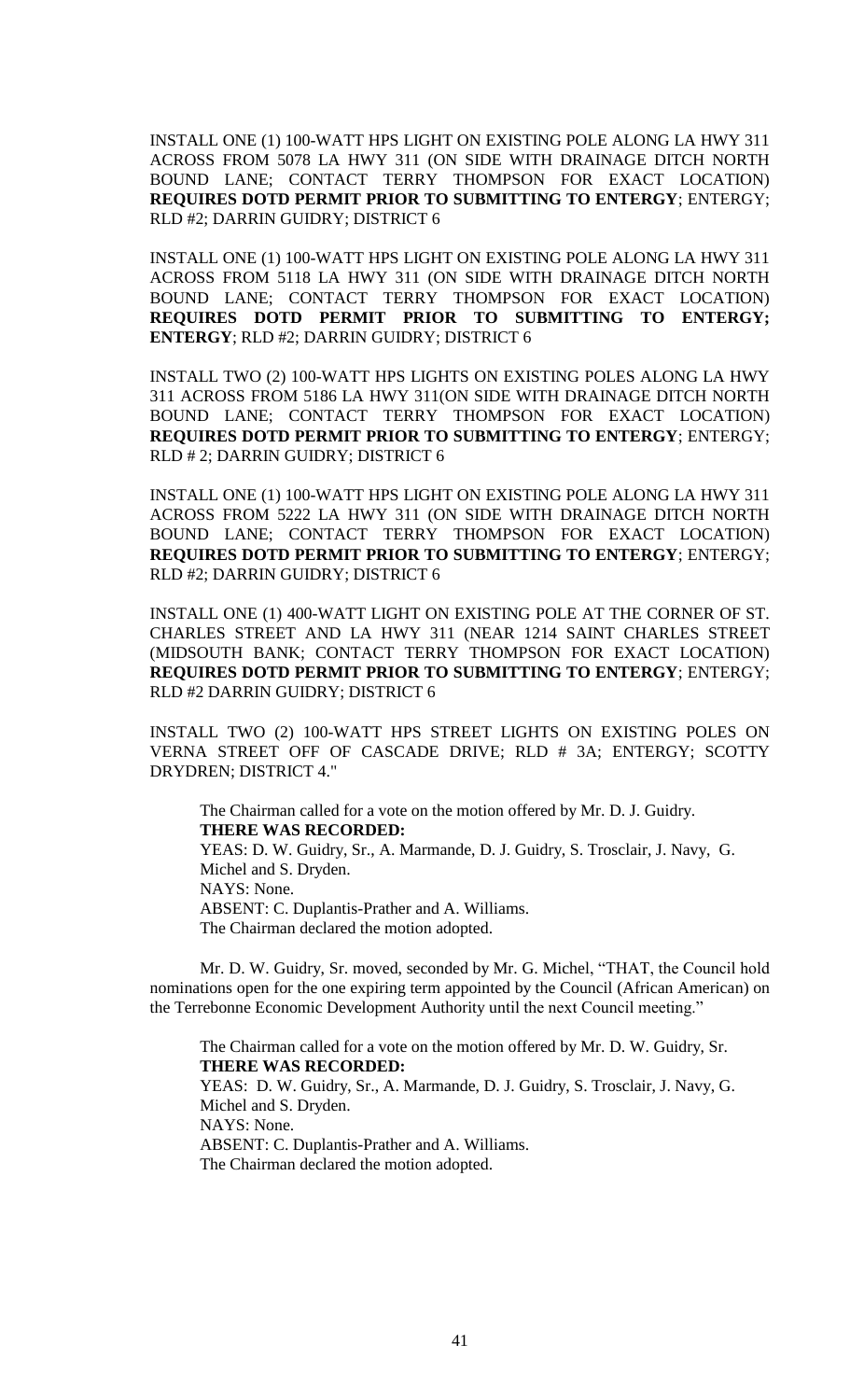Mr. S. Trosclair moved, seconded by Mr. D. J. Guidry, "THAT, the Council hold nominations open for the one vacancy on the Recreation District No. 6 Board until the next Council meeting."

The Chairman called for a vote on the motion offered by Mr. S. Trosclair. **THERE WAS RECORDED:** YEAS: D. W. Guidry, Sr., A. Marmande, D. J. Guidry, S. Trosclair, J. Navy, G. Michel and S. Dryden. NAYS: None. ABSENT: C. Duplantis-Prather and A. Williams. The Chairman declared the motion adopted.

Mr. G. Michel moved, seconded by Mr. D.W. Guidry, Sr., "THAT, the Council open nominations for the one expired term representing the City of Houma Fire Department on the Houma Municipal Fire and Police Civil Service Board, nominate Mr. Lanny Brunet; close nominations and re-appoint Mr. Lanny Brunet to serve another term on the Houma Municipal Fire and Police Civil Service Board representing the City of Houma Fire Department."

The Chairman called for a vote on the motion offered by Mr. G. Michel. **THERE WAS RECORDED:** YEAS: D. W. Guidry, Sr., A. Marmande, D. J. Guidry, S. Trosclair, J. Navy, G. Michel and S. Dryden. NAYS: None. ABSENT: C. Duplantis-Prather and A. Williams. The Chairman declared the motion adopted.

Mr. G. Michel moved, seconded by Mr. S. Trosclair, "THAT, the Council open nominations for the one vacancy due to a resignation on the Coteau Volunteer Fire Department, nominate Ms. Kathleen Henry Ellis and Mr. Michael Dupre; close nominations and that a voice vote of the Council be taken to determine who will fill said vacancy."

The Chairman called for a vote on the motion offered by Mr. G. Michel. **THERE WAS RECORDED:** YEAS: D. W. Guidry, Sr., A. Marmande, D. J. Guidry, S. Trosclair, J. Navy, G. Michel and S. Dryden. NAYS: None. ABSENT: C. Duplantis-Prather and A. Williams. The Chairman declared the motion adopted.

Voting to appoint Ms. Kathleen Henry Ellis: D. W. Guidry, Sr. G. Michel S. Dryden

Voting to appoint Mr. Michael Dupre: A. Marmande D. J. Guidry S. Trosclair J. Navy

### *Ms. C. Duplantis-Prather and Ms. A. Williams were recorded as absent.*

Council Minute Clerk T. Triggs announced the votes tallied for the one vacancy on the Coteau Volunteer Fire Department and they are recorded as follows: three (3) for Ms. Kathleen Henry Ellis and four (4) votes for Mr. Michael Dupre.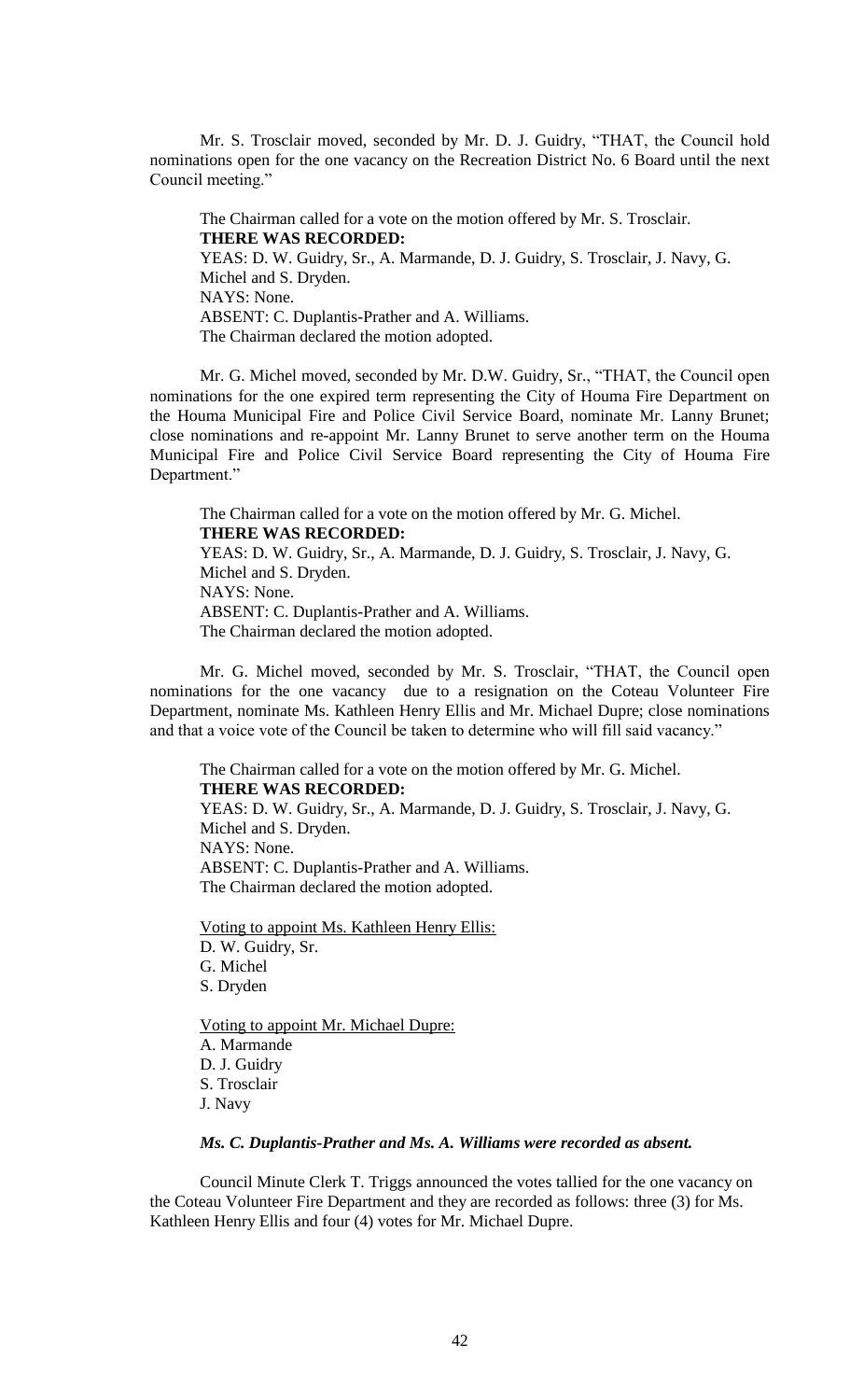The Chairman stated that, as per the voice vote, Mr. Michael Dupre is appointed to serve a term on the Coteau Volunteer Fire Department.

Mr. S. Trosclair moved, seconded by Mr. D. J. Guidry, "THAT, the Council ratify the Parish President's appointment of Mr. Andrew Blanchard and Mr. Dan Davis to the Terrebonne Parish Port Commission."

The Chairman called for a vote on the motion offered by Mr. S. Trosclair. **THERE WAS RECORDED:** YEAS: D. W. Guidry, Sr., A. Marmande, D. J. Guidry, S. Trosclair, J. Navy, G. Michel and S. Dryden. NAYS: None. ABSENT: C. Duplantis-Prather and A. Williams. The Chairman declared the motion adopted.

Mr. G. Michel moved, seconded by Mr. S. Trosclair, "THAT, the Council ratify the Parish President's appointment of Ms. Charleta M. Lyons and Mr. Barry Bonvillain to the Houma Housing Authority Board."

The Chairman called for a vote on the motion offered by Mr. G. Michel. **THERE WAS RECORDED:** YEAS: D. W. Guidry, Sr., A. Marmande, D. J. Guidry, S. Trosclair, J. Navy, G. Michel and S. Dryden. NAYS: None. ABSENT: C. Duplantis-Prather and A. Williams. The Chairman declared the motion adopted.

Mr. D. J. Guidry moved, seconded by Mr. S. Trosclair, "THAT, the Council open nominations for the one expiring term on the 911 Communications District to represent the Houma Fire Department, nominate Captain Keith Ward; close nominations and re-appoint Captain Keith Ward to serve another term on the 911 Communications District to represent the Houma Fire Department."

The Chairman called for a vote on the motion offered by Mr. D. J. Guidry. **THERE WAS RECORDED:** YEAS: D. W. Guidry, Sr., A. Marmande, D. J. Guidry, S. Trosclair, J. Navy, G. Michel and S. Dryden. NAYS: None. ABSENT: C. Duplantis-Prather and A. Williams. The Chairman declared the motion adopted.

The Chairman announced the following vacancies, which he noted will be handled as per usual procedure:

- Two expiring terms on the Bayou Blue Fire Protection District Board
- Two expiring terms on the Bayou Cane Fire Protection District Board
- One expiring term on the Coteau Fire Protection District Board
- Three expiring terms on the Fire District No. 6 Board
- Two expiring terms on the Fire District No. 8 Board
- Two expiring terms on the Fire District No. 9 Board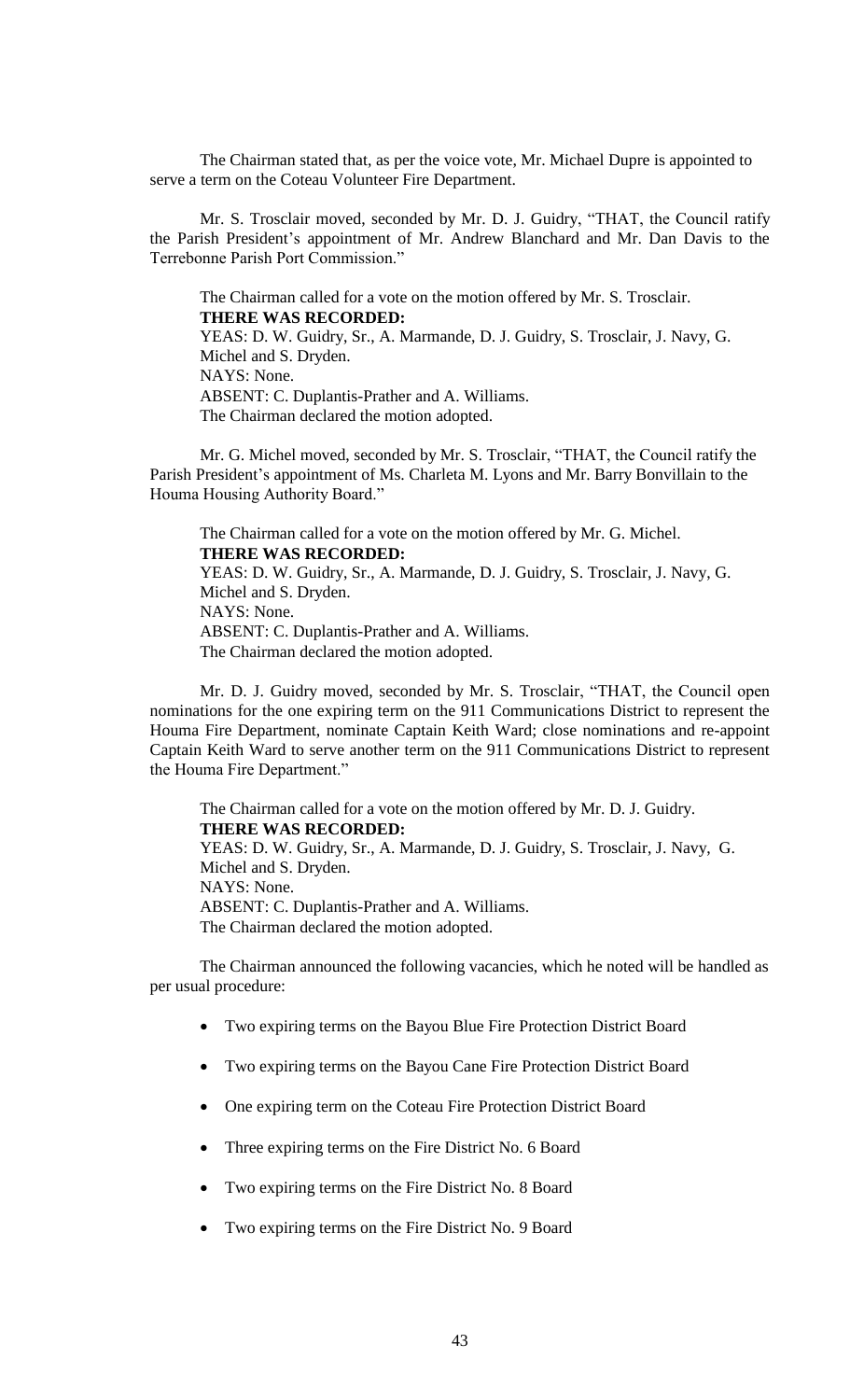- Two expiring terms on the Fire District No. 10 Board
- Three expiring terms on the Schriever Fire Protection District Board
- Two expiring terms on the Village East Fire Protection District Board

Under Agenda Item 7A – Announcements, Council Members:

- Councilman S. Trosclair thanked Parish Manager A. Levron and the Public Works Department for all of their help with the situation at the Bisland Cemetery.
- Councilman S. Trosclair expressed his concerns with the negative news coverage in Terrebonne Parish when they are a lot of positive things to report on.
- Councilman S. Trosclair thanked all of the participants who help with the Annual Christmas Parade; stating that he received a report from the Houma Police Department and the Terrebonne Sheriff Office and there were no injuries or incidents, no arrest and no problems.
- Councilman S. Trosclair announced that several Terrebonne Parish Youth Football teams traveled to a tournament in Lafayette, LA with groups placing first  $(1<sup>st</sup>)$  and second  $(2<sup>nd</sup>)$  in the tournament. Congratulations to the youths for an outstanding job.
- Councilman G. Michel reminded all citizens to go out and vote on Saturday, December 10, 2016 for the vacant senatorial seat.
- Councilman D. J. Guidry announced to the public to have your pets spayed or neutered and if you find a stray animal, please contact the area Animal Shelter.
- Councilman A. Marmande thanked Administration for a wonderful Christmas parade.
- Councilman J. Navy explained that this is a very "strong" Council, even under scrutiny, and they are working towards moving Terrebonne Parish forward.
- Councilman J. Navy recognized *Times* writer John DeSantis who was in the audience in tonight's proceedings.

Under Agenda Item 7B – Announcements, Parish President:

- The parish recently issued a coastal impact certificate to CWPPRA for a proposed project that consists of construction to Racoon Island breakwaters.
- The work on Whiskey Island is progressing on schedule and pumping should begin soon.
- A report was released from CWPPRA detailing the East Timbalier Island Project, which boarders Lafourche and Terrebonne Parishes respectively, will be going out for bid in early 2017.
- There will be a Christmas Toy Give Away on December 19, 2016 at the East Park Recreation Center beginning at 6:00 p.m. with Santa Claus arriving at 7:00 p.m.
- The Thompson Road Extension Project (Hwys. 56 and 57) will be opening early next year for passage.

Councilman S. Trosclair announced that the Boat Parade from Bourg, LA to Montegut, LA will be held on December 17, 2016 beginning at the Bourg Church at approximately 4:00 p.m. or 5:00 p.m., progressing down Bayou Terrebonne ending at the Humble Canal. The public is invited to attend.

Council Chairman J. Navy announced that the Annual Toys for Tots Give Away will be held on December 21st, 2016 at the Mechanicville Gym from 10:00 a.m. to 2:00 p.m.